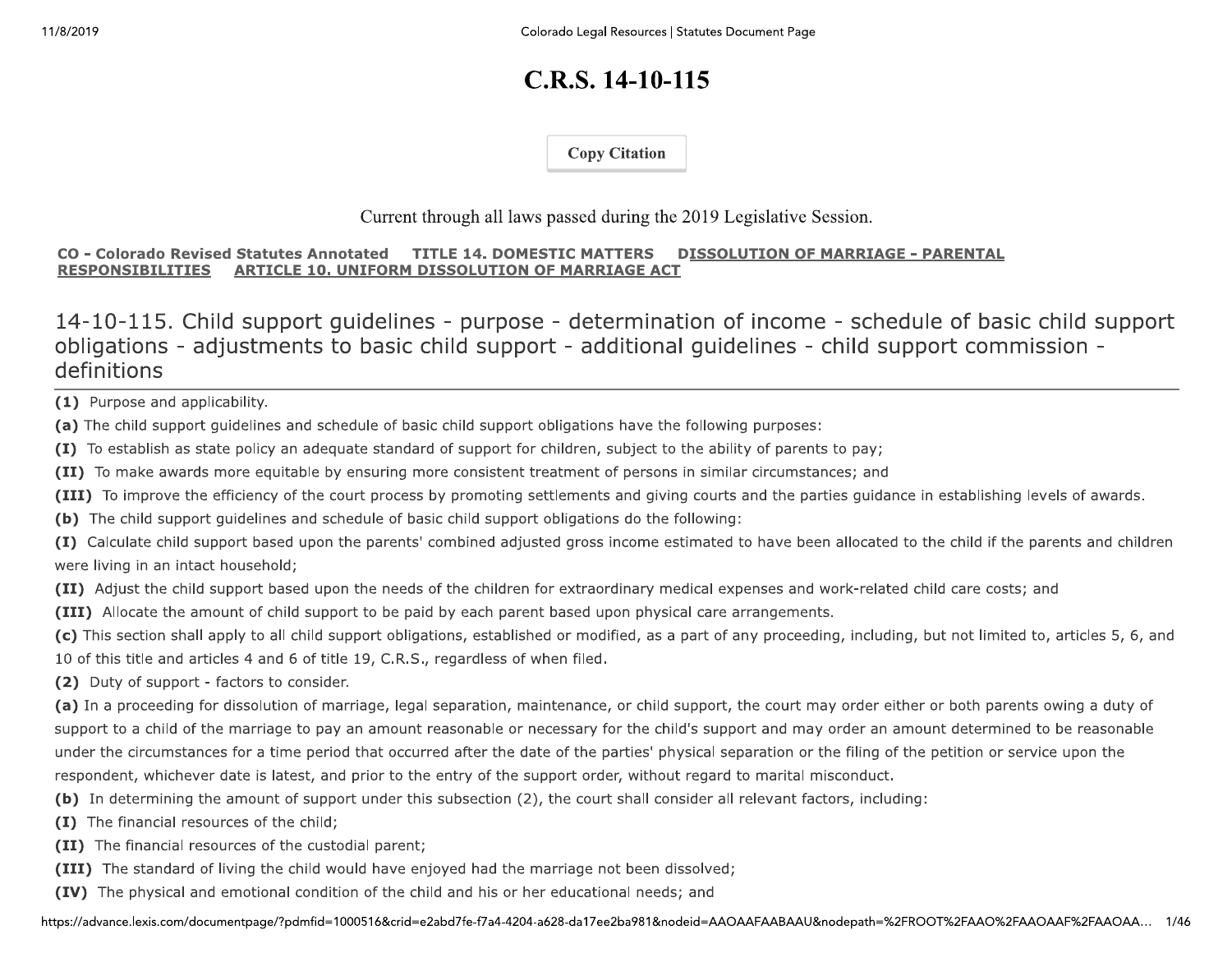### Colorado Legal Resources | Statutes Document Page

(V) The financial resources and needs of the noncustodial parent.

(3) Definitions. As used in this section, unless the context otherwise requires:

(I) "Adjusted gross income" means gross income, as specified in subsection (5) of this section, less preexisting child support obligations and less alimony or maintenance actually paid by a parent, as described in subsection  $(3)(a)(II)$  of this section.

(II) For purposes of this subsection (3)(a), if the alimony or maintenance actually paid by a parent is deductible for federal income tax purposes by that parent, then the actual amount of alimony or maintenance paid by that parent must be deducted from that parent's gross income. If the alimony or maintenance actually paid by a parent is not deductible for federal income tax purposes by that parent, then the amount of alimony or maintenance deducted from that parent's gross income is the amount of alimony or maintenance actually paid by that parent multiplied by 1.25.

(b) "Combined gross income" means the combined monthly adjusted gross incomes of both parents.

(c) "Income" means the actual gross income of a parent, if employed to full capacity, or potential income, if unemployed or underemployed. Gross income of each parent shall be determined according to subsection (5) of this section.

(c.5) [Editor's note: This subsection (3)(c.5) is effective July 1, 2020.] "Mandatory school fees" means fees charged by a school or school district, including a charter school, for a child attending public primary or secondary school for activities that are directly related to the educational mission of the school, including but not limited to laboratory fees; book or educational material fees; school computer or automation-related fees, whether paid to the school directly or purchased by a parent; testing fees; and supply or material fees paid to the school. "Mandatory school fees" does not include uniforms, meals, or extracurricular activity fees.

(d) "Number of children due support", as used in the schedule of basic child support obligations specified in subsection (7) of this section, means children for whom the parents share joint legal responsibility and for whom support is being sought.

(e) "Other children" means children who are not the subject of the child support determination at issue.

(f) "Postsecondary education" includes college and career and technical education programs.

(g) "Postsecondary education support" means support for the following expenses associated with attending a college, university, or career and technical education program: Tuition, books, and fees.

(h) "Shared physical care", for the purposes of the child support guidelines and schedule of basic child support obligations specified in this section, and as further specified in paragraph (b) of subsection (8) of this section, means that each parent keeps the children overnight for more than ninety-two overnights each year and that both parents contribute to the expenses of the children in addition to the payment of child support.

(i) "Split physical care", for the purposes of the child support guidelines and schedule of basic child support obligations specified in this section, and as further specified in paragraph (c) of subsection (8) of this section, means that each parent has physical care of at least one of the children by means of that child or children residing with that parent the majority of the time.

(4) Forms - identifying information.

(a) The child support guidelines shall be used with standardized child support guideline forms to be issued by the judicial department. The judicial department is responsible for promulgating and updating the Colorado child support guideline forms, schedules, worksheets, and instructions.

(b) All child support orders entered pursuant to this article shall provide the names and dates of birth of the parties and of the children who are the subject of the order and the parties' residential and mailing addresses. The social security numbers of the parties and children shall be collected pursuant to section 14-14-113 and section 26-13-127, C.R.S.

(5) Determination of income.

 $(a)$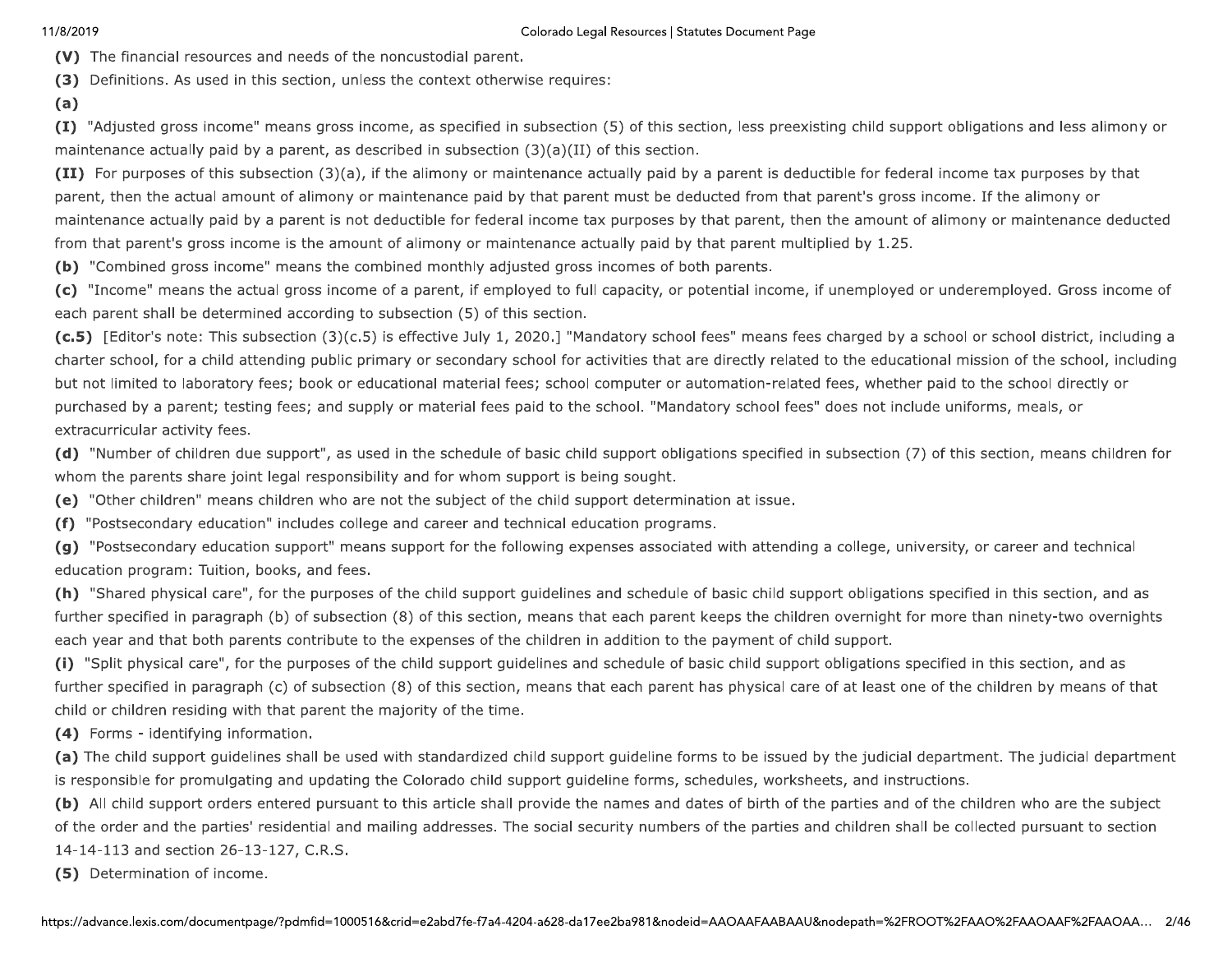### Colorado Legal Resources | Statutes Document Page

(a) For the purposes of the child support guidelines and schedule of basic child support obligations specified in this section, the gross income of each parent shall be determined according to the following guidelines:

(I) "Gross income" includes income from any source, except as otherwise provided in subsection (5)(a)(II) of this section, and includes, but is not limited to:

(A) Income from salaries;

(B) Wages, including tips declared by the individual for purposes of reporting to the federal internal revenue service or tips imputed to bring the employee's gross earnings to the minimum wage for the number of hours worked, whichever is greater;

(C) Commissions;

(D) Payments received as an independent contractor for labor or services, which payments must be considered income from self-employment;

(E) Bonuses;

(F) Dividends;

(G) Severance pay;

(H) Pensions and retirement benefits, including but not limited to those paid pursuant to articles 51, 54, 54.5, and 54.6 of title 24, C.R.S., and article 30 of title 31, C.R.S.;

(I) Royalties;

 $(J)$  Rents;

(K) Interest;

(L) Trust income;

(M) Annuities;

(N) Capital gains;

(O) Any moneys drawn by a self-employed individual for personal use that are deducted as a business expense, which moneys must be considered income from self-employment;

(P) Social security benefits, including social security benefits actually received by a parent as a result of the disability of that parent or as the result of the death of the minor child's stepparent but not including social security benefits received by a minor child or on behalf of a minor child as a result of the death or disability of a stepparent of the child;

(Q) Workers' compensation benefits;

(R) Unemployment insurance benefits;

(S) Disability insurance benefits;

(T) Funds held in or payable from any health, accident, disability, or casualty insurance to the extent that such insurance replaces wages or provides income in lieu of wages;

(U) Monetary gifts;

(V) Monetary prizes, excluding lottery winnings not required by the rules of the Colorado lottery commission to be paid only at the lottery office;

(W) Income from general partnerships, limited partnerships, closely held corporations, or limited liability companies. However, if a parent is a passive investor, has a minority interest in the company, and does not have any managerial duties or input, then the income to be recognized may be limited to actual cash distributions received.

(X) Expense reimbursements or in-kind payments received by a parent in the course of employment, self-employment, or operation of a business if they are significant and reduce personal living expenses;

(Y) Alimony or maintenance received, as adjusted, if applicable, pursuant to subsection  $(5)(a)(1.5)$  of this section; and

https://advance.lexis.com/documentpage/?pdmfid=1000516&crid=e2abd7fe-f7a4-4204-a628-da17ee2ba981&nodeid=AAOAAFAABAAU&nodepath=%2FROOT%2FAAO%2FAAOAAF%2FAAOAA... 3/46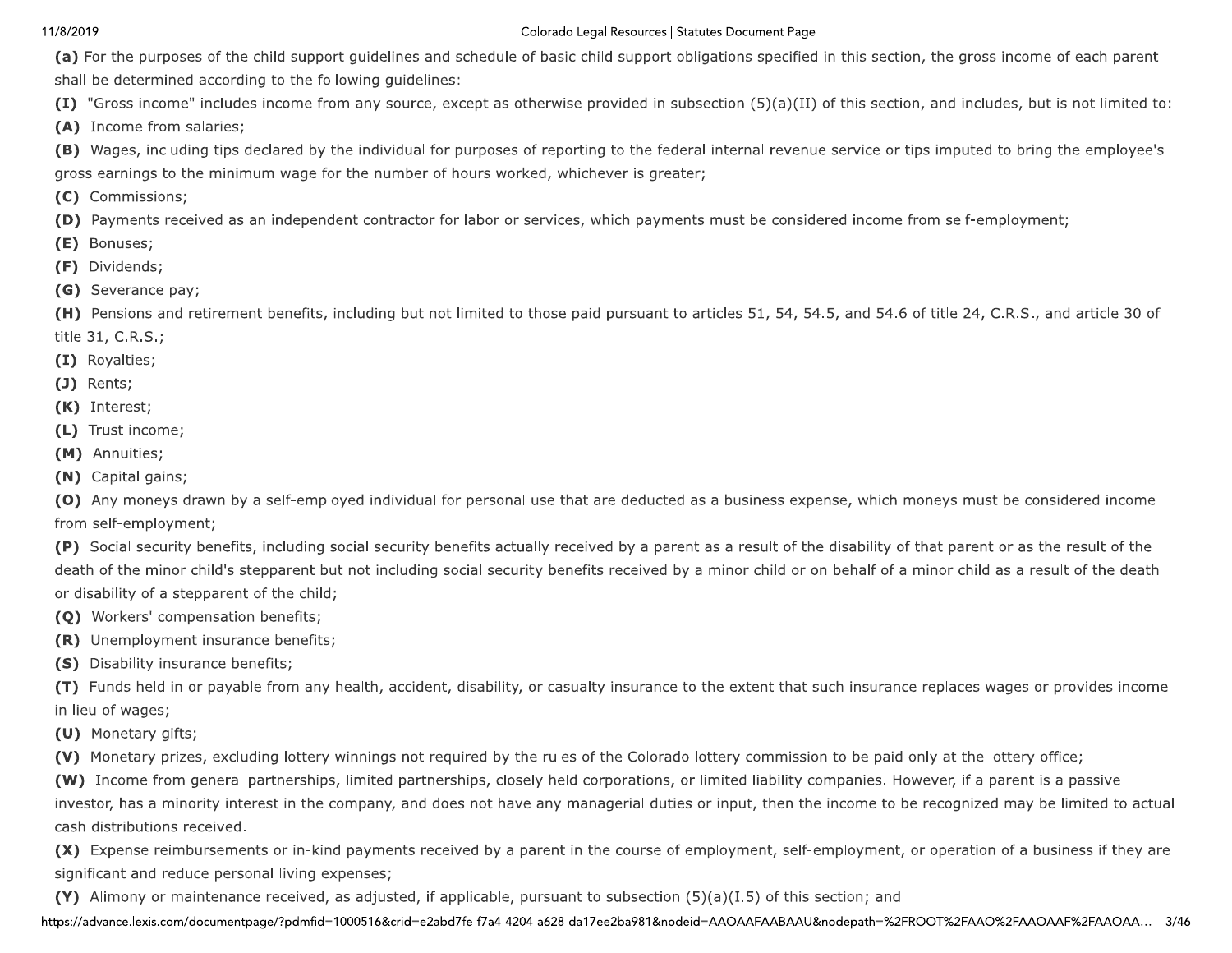11/8/2019<br>
( $\mathbf{Z}$ ) Overtime pay<br>
( $\mathbf{I}.\mathbf{5}$ ) For purpose<br>
federal income tax<br>
maintenance actuar<br>
that is included in Colorado Legal Resources | (Z) Overtime pay, only if the overtime is required by the employer as a condition of em (I.5) For purposes of subsection  $(5)(a)(I)(Y)$  of this section, if the alimony or maintena federal income ta Colorado Legal Resources | Statutes<br>the employer as a condition of employm<br>section, if the alimony or maintenance ac<br>of alimony or maintenance received is ine<br>ble income to that parent for federal inco<br>mount of alimony or Colorado Legal Resources | Statutes Document Page<br>nployer as a condition of employment.<br>i, if the alimony or maintenance actually receive<br>iony or maintenance received is included in tha<br>ome to that parent for federal incom Degal Resources | Statutes Document Page<br>
condition of employment.<br>
Iny or maintenance actually received by a parent is<br>
senance received is included in that parent's gross<br>
parent for federal income tax purposes, then the Statutes Document Page<br>ployment.<br>nce actually received by a parent is<br>d is included in that parent's gross in<br>al income tax purposes, then the amendency that parent multiplied by<br>received by that parent multiplied by The second state and only the octrinal reaction into critical and worstellowering method. The second state is a second to the second state of the second state is a second state of the second state is a second state of the

(11) IT a noncustodia<br>assistance pursuant to<br>accordance with a pla<br>(A) Private or public<br>(B) Job search activi<br>https://advance.lexis.com/doc (11) Ir a noncustodial p<br>assistance pursuant to p<br>accordance with a plan a<br>(A) Private or public se<br>(B) Job search activities<br>https://advance.lexis.com/docum (11) It a noncustodial parent who owes past-<br>assistance pursuant to part 7 of article 2 of tit<br>accordance with a plan approved by the court<br>(A) Private or public sector employment;<br>(B) Job search activities;<br>https://advanc oncustodial parent who owes past-due child support is uner<br>bursuant to part 7 of article 2 of title 26, C.R.S., the court or<br>with a plan approved by the court or to participate in work<br>e or public sector employment;<br>arch a ves past-que child support is unemployed<br>le 2 of title 26, C.R.S., the court or delega<br>the court or to participate in work activitie<br>nent;<br>id=1000516&crid=e2abd7fe-f7a4-4204-a628-da17ee: -aue child support is unemployed and no<br>itle 26, C.R.S., the court or delegate child<br>t or to participate in work activities. Work<br>16&crid=e2abd7fe-f7a4-4204-a628-da17ee2ba981& nina support is unemployed and not in<br>C.R.S., the court or delegate child su<br>participate in work activities. Work ao<br>e2abd7fe-f7a4-4204-a628-da17ee2ba981&nod support is unemployed and not inca<br>R.S., the court or delegate child supp<br>ticipate in work activities. Work activ<br>bd7fe-f7a4-4204-a628-da17ee2ba981&nodeid pport is unemployed and not incapacitate<br>S., the court or delegate child support enf<br>cipate in work activities. Work activities m<br>The-17a4-4204-a628-da17ee2ba981&nodeid=AAOA s unemployed and not incapacitated<br>court or delegate child support enfor<br>n work activities. Work activities may<br>4204-a628-da17ee2ba981&nodeid=AAOAAF, unemployed and not incapacitated and has an obligation or support<br>urt or delegate child support enforcement unit may order the par-<br>work activities. Work activities may include one or more of the fol<br>04-a628-da17ee2ba981&n ted and has an obligation or support to a child receiving<br>iforcement unit may order the parent to pay such support in<br>may include one or more of the following:<br>AAFAABAAU&nodepath=%2FROOT%2FAAO%2FAAOAAF%2FAAOAA... 4/46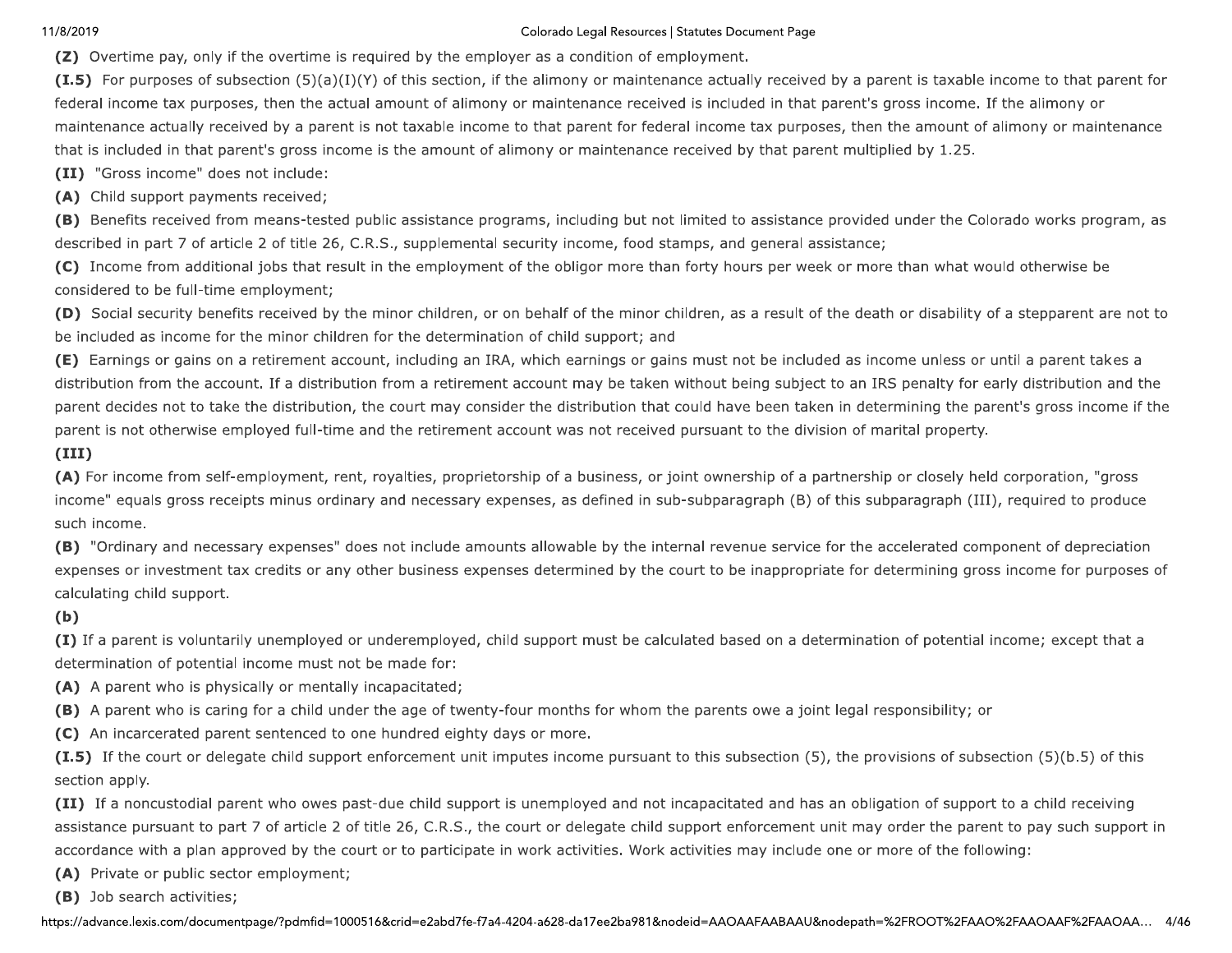(C) Community service;

(D) Vocational training; or

- (E) Any other employment-related activities available to that particular individual.
- (III) For the purposes of this section, a parent is not deemed "underemployed" if:
- (A) The employment is temporary and is reasonably intended to result in higher income within the foreseeable future; or

(B) The employment is a good faith career choice that is not intended to deprive a child of support and does not unreasonably reduce the support available to a child; or

(C) The parent is enrolled full-time in an educational or vocational program or is employed part-time while enrolled in a part-time educational or vocational program, based on the institution's enrollment definitions, and the program is reasonably intended to result in a degree or certification within a reasonable period of time; completing the program will result in a higher income; the program is a good faith career choice that is not intended to deprive the child of support; and the parent's participation in the program does not unreasonably reduce the amount of child support available to a child.

 $(b.5)$ 

(I) Except as otherwise provided in this section, if the court or delegate child support enforcement unit determines that a parent is voluntarily unemployed or underemployed or employment information is unrealiable, the court or delegate child support enforcement unit shall determine and document, for the record, the parent's potential income.

(II) In determining potential income, the court or delegate child support enforcement unit shall consider, to the extent known, the specific circumstances of the parent, including consideration of the following information, when available:

- (A) The parent's assets;
- (B) Residence;
- (C) Employment and earnings history;
- (D) Job skills;
- (E) Educational attainment;
- (F) Literacy;
- $(G)$  Age;
- (H) Health;
- (I) Criminal record;
- (J) Other employment barriers;
- (K) Record of seeking work;
- (L) The local job market;
- (M) The availability of employers hiring in the community, without changing existing law regarding the burden of proof;
- (N) Prevailing earnings level in the local community; and
- (0) Other relevant background factors in the case.

(c) Income statements of the parents shall be verified with documentation of both current and past earnings. Suitable documentation of current earnings includes pay stubs, employer statements, or receipts and expenses if self-employed. Documentation of current earnings shall be supplemented with copies of the most recent tax return to provide verification of earnings over a longer period. A copy of wage statements or other wage information obtained from the computer data base maintained by the department of labor and employment shall be admissible into evidence for purposes of determining income under this subsection (5).

https://advance.lexis.com/documentpage/?pdmfid=1000516&crid=e2abd7fe-f7a4-4204-a628-da17ee2ba981&nodeid=AAOAAFAABAAU&nodepath=%2FROOT%2FAAO%2FAAOAAF%2FAAOAA... 5/46

## Colorado Legal Resources | Statutes Document Page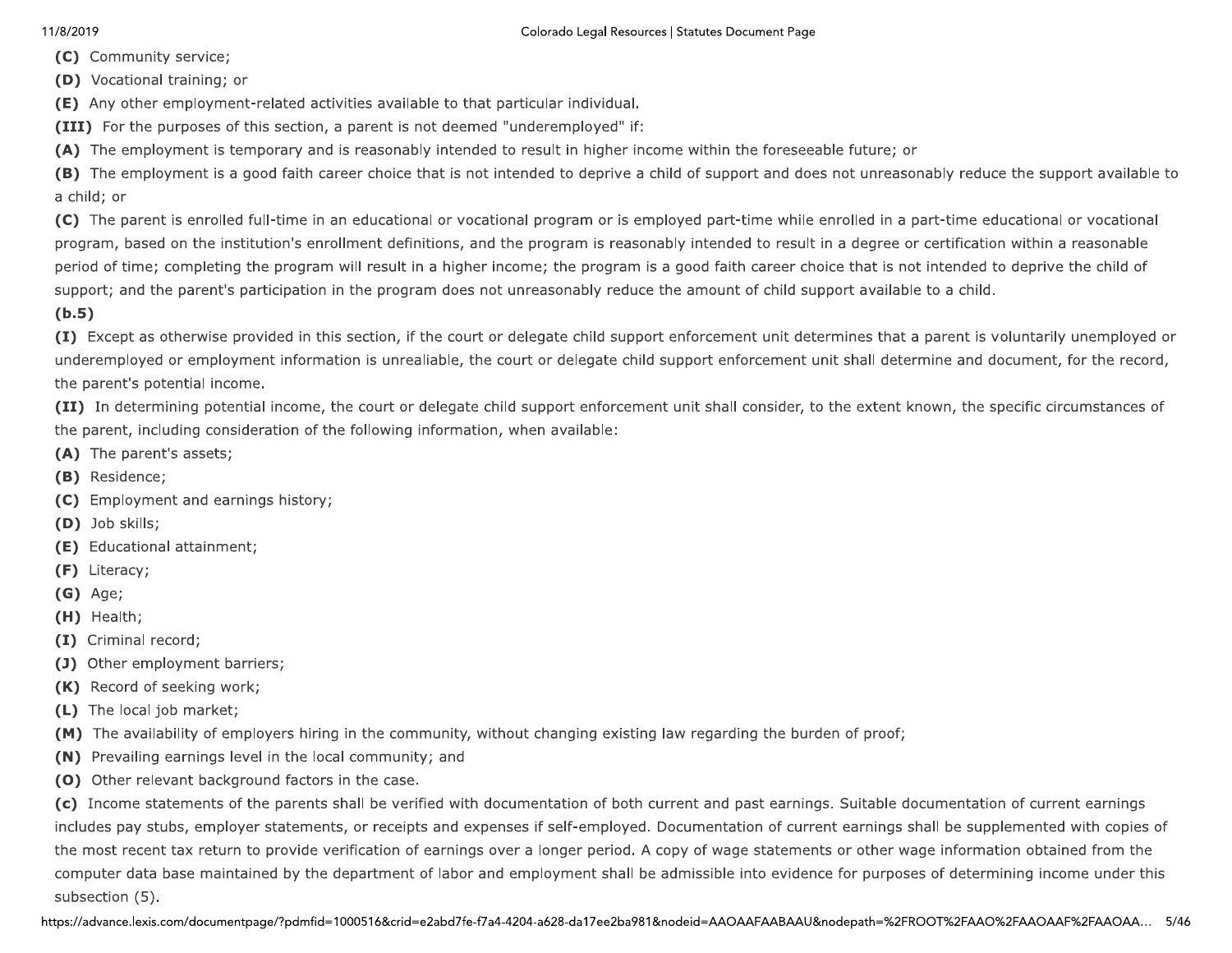## $(6)$

(a) At the time a child support order is initially established, or in any proceeding to modify a child support order, if a parent is also legally responsible for the support of any other children for whom the parents do not share joint legal responsibility, the court shall make an adjustment to the parent's gross income prior to calculating the basic child support obligation for the child or children who are the subject of the support order in question as follows:

(I) If a parent is obligated to pay support for another child pursuant to an order, the amount actually paid on the order must be deducted from that parent's gross income;

(II) If the other child is residing in the home of a parent, the court shall deduct from that parent's gross income the amount calculated pursuant to paragraph (b) of this subsection (6);

(III) If another child of a parent is residing outside the home of that parent, the court shall deduct from that parent's gross income the amount of documented money payments actually paid by the parent for the support of the other child, not to exceed the schedule of basic support obligations set forth in subsection (7) of this section.

(b) [Editor's note: This version of subsection (6)(b) is effective until July 1, 2020.] The amount of the adjustment must not exceed the schedule of basic support obligations listed in this section. For a parent with a gross income of one thousand nine hundred dollars or less per month, the adjustment is seventyfive percent of the amount calculated using the low-income adjustment described in sub-subparagraphs (B) and (C) of subparagraph (II) of paragraph (a) of subsection (7) of this section based only upon the responsible parent's income, without any other adjustments for the number of other children for whom the parent is responsible. For a parent with gross income of more than one thousand nine hundred dollars per month, the adjustment is seventy-five percent of the amount listed under the schedule of basic support obligations in paragraph (b) of subsection (7) of this section that would represent a support obligation based only upon the responsible parent's income, without any other adjustments for the number of other children for whom the parent is responsible. The amount calculated as set forth in this paragraph (b) must be subtracted from the amount of the parent's gross income prior to calculating the basic support obligation based upon both parents' gross income, as provided in subsection (7) of this section.

(b) [Editor's note: This version of subsection (6)(b) is effective July 1, 2020.] The amount of the adjustment must not exceed the schedule of basic support obligations listed in this section. For a parent with gross income of more than one thousand five hundred dollars per month, the adjustment is seventy-five percent of the amount listed under the schedule of basic support obligations in subsection (7)(b) of this section that would represent a support obligation based only upon the responsible parent's income, without any other adjustments for the number of other children for whom the parent is responsible. The amount calculated as set forth in this subsection (6)(b) must be subtracted from the amount of the parent's gross income prior to calculating the basic support obligation based upon both parents' gross income, as provided in subsection (7) of this section.

(7) (a) (I) Schedule of basic child support obligations.

The basic child support obligation shall be determined using the schedule of basic child support obligations contained in paragraph (b) of this subsection (7). The basic child support obligation shall be divided between the parents in proportion to their adjusted gross incomes.

## $(II)$

(A) For combined gross income that falls between amounts shown in the schedule of basic child support obligations, basic child support amounts shall be interpolated. The category entitled "number of children due support" in the schedule of basic child support obligations shall have the meaning defined in subsection (3) of this section.

(B) [Editor's note: This version of subsection (7)(a)(II)(B) is effective until July 1, 2020.] Except as otherwise provided in sub-subparagraph (D) of this subparagraph (II), in circumstances in which the parents' combined monthly adjusted gross income is less than one thousand one hundred dollars, a child support payment of fifty dollars per month for one child, seventy dollars per month for two children, ninety dollars per month for three children, one hundred ten dollars per month forfour children, one hundred thirty dollars per month for five children, and one hundred fifty dollars per month for six or more children https://advance.lexis.com/documentpage/?pdmfid=1000516&crid=e2abd7fe-f7a4-4204-a628-da17ee2ba981&nodeid=AAOAAFAABAAU&nodepath=%2FROOT%2FAAO%2FAAOAAF%2FAAOAA... 6/46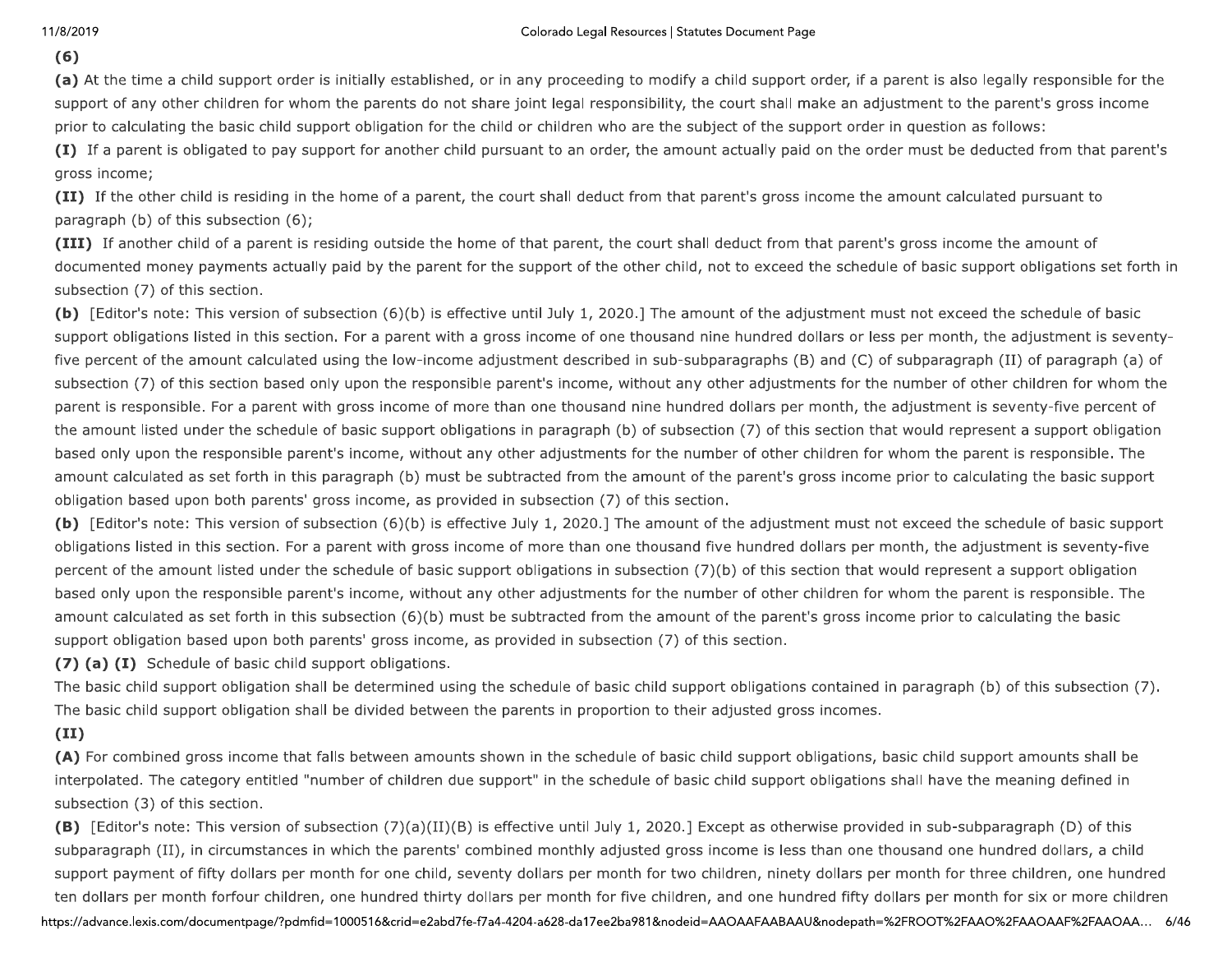11/8/2019<br>
shall be required o<br>
as defined in parant<br>
child support that<br> **(B)** [Editor's note<br>
less than one thou Colorado Legal Resources |<br>
shall be required of the obligor. The minimum order amount shall not apply when each p<br>
as defined in paragraph (h) of subsection (3) of this section. In no case, however, shall t<br>
child suppor Colorado Legal Resources | Statutes<br>mount shall not apply when each parent<br>ection. In no case, however, shall the am<br>aid if the parents did not share physical (II)(B) is effective July 1, 2020.] In circun<br>than six hundred Colorado Legal Resources | Statutes Document Page<br>
shall not apply when each parent keeps the ch<br>
In no case, however, shall the amount of child<br>
he parents did not share physical custody.<br>
is effective July 1, 2020.] In c o Legal Resources | Statutes Document Page<br>Jly when each parent keeps the children more tha<br>however, shall the amount of child support ordere<br>id not share physical custody.<br>Jly 1, 2020.] In circumstances in which the oblig Statutes Document Page<br>
varent keeps the children more than<br>
the amount of child support ordered<br>
ysical custody.<br>
circumstances in which the obligor's<br>
obligor is required to pay a child sup

The set of transmit of the addition that is a set of the set of the set of the set of the set of the set of the set of the set of the set of the set of the set of the set of the set of the set of the set of the set of the

or this section, may b<br>expenses, and other  $\epsilon$ <br>support amount does<br>pursuant to this subse<br>support obligation tha<br>https://advance.lexis.com/doe or this section, may be a<br>expenses, and other ext<br>support amount does no<br>pursuant to this subsecti<br>support obligation that e<br>https://advance.lexis.com/docum or this section, may be adjusted to include a s<br>expenses, and other extraordinary adjustmen<br>support amount does not exceed twenty perce<br>pursuant to this subsection (7)(a)(II)(C) if, wi<br>support obligation that exceeds twent on, may be adjusted to include a snare of the work-related and other extraordinary adjustments as described in subsect<br>ount does not exceed twenty percent of the obligor's adjusted<br>this subsection (7)(a)(II)(C) if, within clude a snare or the work-related and edu<br>djustments as described in subsections (9)<br>nty percent of the obligor's adjusted gross<br>(C) if, within the same child support order<br>ty percent of the obligor's adjusted gross i<br>id=1 share or the work-related and education-<br>hts as described in subsections (9) to (11<br>cent of the obligor's adjusted gross incom<br>within the same child support order, the nu<br>ent of the obligor's adjusted gross income<br>16&crid= or the work-related and education-related in subsections (9) to (11) of<br>the obligor's adjusted gross income.<br>ne same child support order, the num<br>ne obligor's adjusted gross income. T<br>e2abd7fe-f7a4-4204-a628-da17ee2ba981&n ne work-related and education-relate<br>cribed in subsections (9) to (11) of the<br>e obligor's adjusted gross income. Adjusted same child support order, the number<br>obligor's adjusted gross income. The<br>bd7fe-f7a4-4204-a628-da17e work-related and education-related child<br>bed in subsections (9) to (11) of this sect<br>bligor's adjusted gross income. Adjustme<br>me child support order, the number of chil<br>igor's adjusted gross income. The low-inc<br>7fe-f7a4-42 related and education-related child<br>subsections (9) to (11) of this sectio<br>adjusted gross income. Adjustment<br>d support order, the number of child<br>adjusted gross income. The low-incom<br>4204-a628-da17ee2ba981&nodeid=AAOAAF, ated and education-related child care costs, health insurance, ext<br>
bsections (9) to (11) of this section, if, after these adjustments a<br>
djusted gross income. Adjustments must not be made to the oblig<br>
support order, the d care costs, nealth insurance, extraordinary medical<br>ction, if, after these adjustments are made, the obligor's child<br>ents must not be made to the obligor's child support amount<br>nildren for whom a duty of support is owed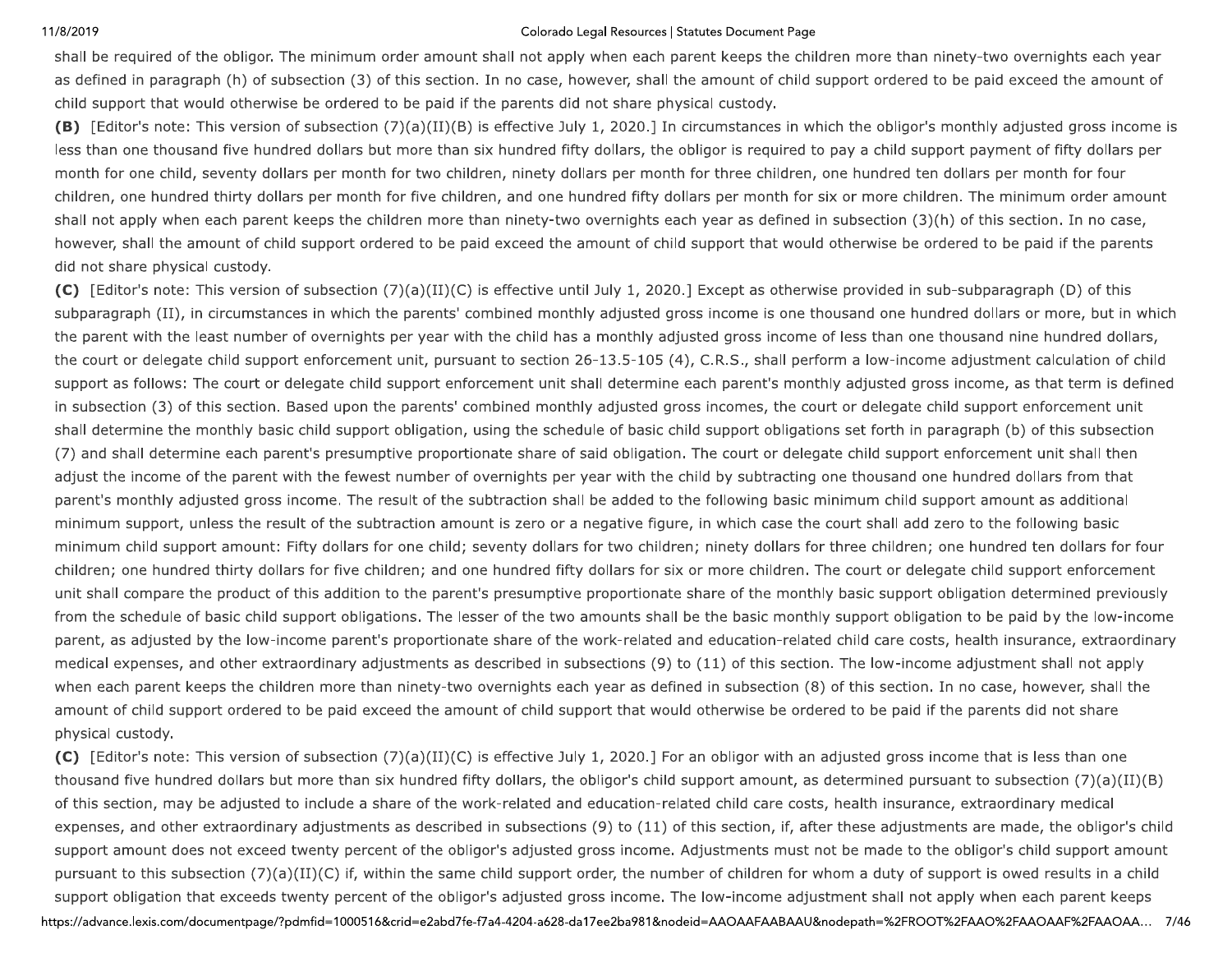### Colorado Legal Resources | Statutes Document Page

the children more than ninety-two overnights each year as defined in subsection (8) of this section. In no case, however, shall the amount of child support ordered to be paid exceed the amount of child support that would otherwise be ordered to be paid if the parents did not share physical custody.

(D) [Editor's note: This version of subsection (7)(a)(II)(D) is effective until July 1, 2020.] In any circumstance in which the obligor's monthly adjusted gross income is less than one thousand one hundred dollars, regardless of the monthly adjusted gross income of the obligee, the obligor shall be ordered to pay the minimum monthly order amount in child support based on the number of children due support and this subsection (7). The minimum order amount shall be fifty dollars per month for one child, seventy dollars per month for two children, ninety dollars per month for three children, one hundred ten dollars per month for four children, one hundred thirty dollars per month for five children, and one hundred fifty dollars per month for six or more children. The minimum order amount shall not apply when each parent keeps the children more than ninety-two overnights each year as defined in subsection (8) of this section. In no case, however, shall the amount of child support ordered to be paid exceed the amount of child support that would otherwise be ordered to be paid if the parents did not share physical custody.

(D) [Editor's note: This version of subsection (7)(a)(II)(D) is effective July 1, 2020.] In any circumstance in which the obligor's monthly adjusted grossincome is less than six hundred fifty dollars, regardless of the monthly adjusted gross income of the obligee, the obligor must be ordered to pay the minimum monthly order amount in child support. The minimum order amount is ten dollars per month, regardless of the number of children between these parties. The ten-dollar minimum monthly order amount is not adjusted by the number of the obligor's overnights with children.

(E) The judge may use discretion to determine child support in circumstances where combined adjusted gross income exceeds the uppermost levels of the schedule of basic child support obligations; except that the presumptive basic child support obligation shall not be less than it would be based on the highest level of adjusted gross income set forth in the schedule of basic child support obligations.

(b) Schedule of basic child support obligations:

Display Image Effective until July 1, 2020

### Display Image Effective July 1, 2020

(8) (a) Computation of basic child support - shared physical care - split physical care - stipulations - deviations - basis for periodic updates. Except in cases of shared physical care or split physical care as defined in paragraphs (h) and (i) of subsection (3) of this section, a total child support obligation is determined by adding each parent's respective basic child support obligation, as determined through the guidelines and schedule of basic child support obligations specified in subsection (7) of this section, work-related net child care costs, extraordinary medical expenses, and extraordinary adjustments to the schedule of basic child support obligations. The parent receiving a child support payment shall be presumed to spend his or her total child support obligation directly on the children. The parent paying child support to the other parent shall owe his or her total child support obligation as child support to the other parent minus any ordered payments included in the calculations made directly on behalf of the children for work-related net child care costs, extraordinary medical expenses, or extraordinary adjustments to the schedule of basic child support obligations.

(b) Because shared physical care presumes that certain basic expenses for the children will be duplicated, an adjustment for shared physical care is made by multiplying the basic child support obligation by one and fifty hundredths (1.50). In cases of shared physical care, each parent's adjusted basic child support obligation obtained by application of paragraph (b) of subsection (7) of this section shall first be divided between the parents in proportion to their respective adjusted gross incomes. Each parent's share of the adjusted basic child support obligation shall then be multiplied by the percentage of time the children spend with the other parent to determine the theoretical basic child support obligation owed to the other parent. To these amounts shall be added each parent's proportionate share of work-related net child care costs, extraordinary medical expenses, and extraordinary adjustments to the schedule of basic child support obligations. The parent owing the greater amount of child support shall owe the difference between the two amounts as a child support order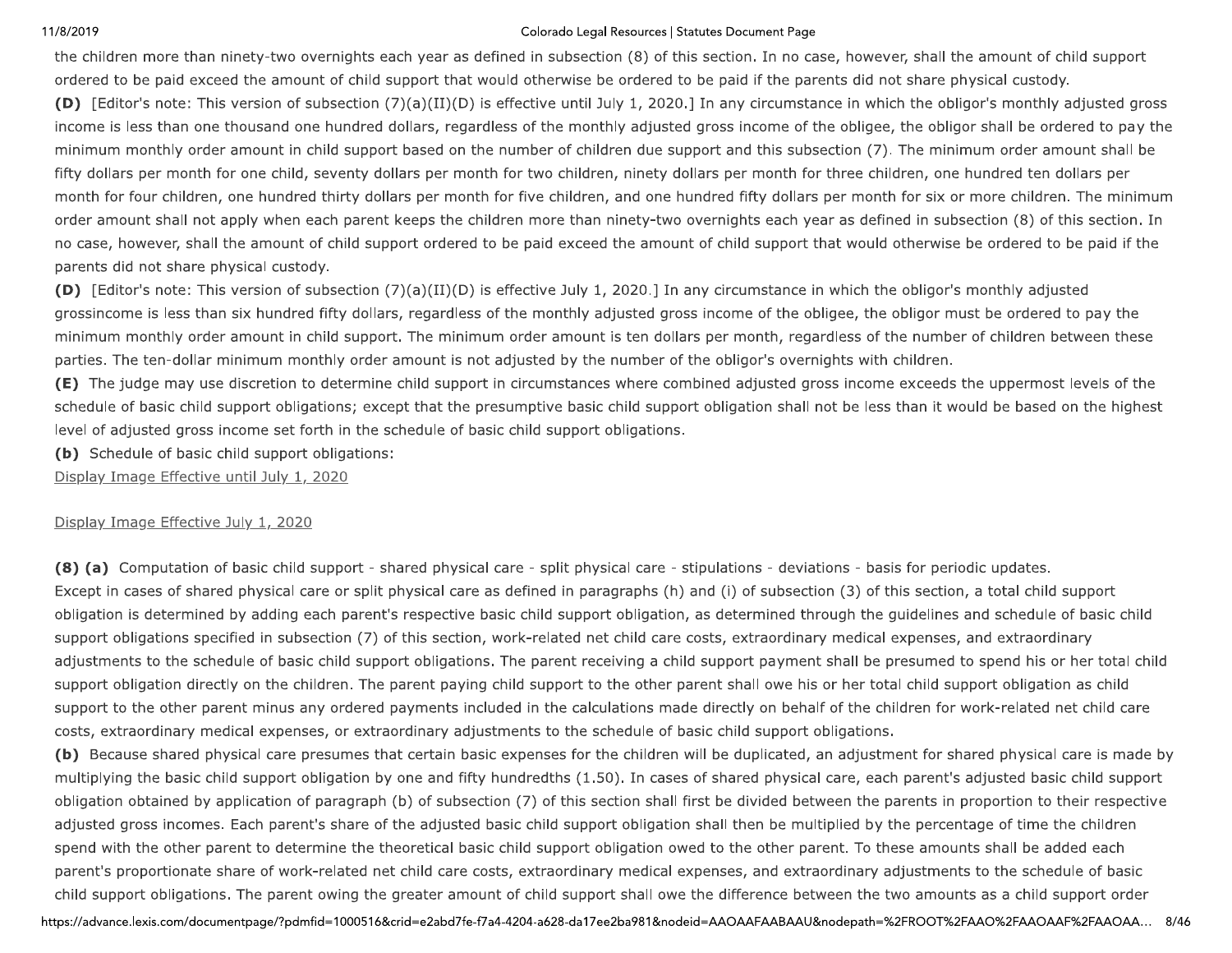### Colorado Legal Resources | Statutes Document Page

minus any ordered direct payments made on behalf of the children for work-related net child care costs, extraordinary medical expenses, or extraordinary adjustments to the schedule of basic child support obligations. In no case, however, shall the amount of child support ordered to be paid exceed the amount of child support that would otherwise be ordered to be paid if the parents did not share physical custody.

### $(c)$

(I) In cases of split physical care, a child support obligation shall be computed separately for each parent based upon the number of children living with the other parent in accordance with subsections (7), (9), (10), and (11) of this section. The amount so determined shall be a theoretical support obligation due each parent for support of the child or children for whom he or she has primary physical custody. The obligations so determined shall then be offset, with the parent owing the larger amount owing the difference between the two amounts as a child support order.

(II) If the parents also share physical care as outlined in paragraph (b) of this subsection (8), an additional adjustment for shared physical care shall be made as provided in paragraph (b) of this subsection (8).

(d) Stipulations presented to the court shall be reviewed by the court for approval. No hearing shall be required; however, the court shall use the guidelines and schedule of basic child support obligations to review the adequacy of child support orders negotiated by the parties as well as the financial affidavit that fully discloses the financial status of the parties as required for use of the guidelines and schedule of basic child support obligations.

(e) In an action to establish or modify child support, whether temporary or permanent, the guidelines and schedule of basic child support obligations set forth in subsection (7) of this section shall be used as a rebuttable presumption for the establishment or modification of the amount of child support. A court may deviate from the guidelines and schedule of basic child support obligations where its application would be inequitable, unjust, or inappropriate. Any such deviation shall be accompanied by written or oral findings by the court specifying the reasons for the deviation and the presumed amount under the guidelines and schedule of basic child support obligations without a deviation. These reasons may include, but are not limited to, instances where one of the parents spends substantially more time with the child than is reflected by a straight calculation of overnights, the extraordinary medical expenses incurred for treatment of either parent or a current spouse, extraordinary costs associated with parenting time, the gross disparity in income between the parents, the ownership by a parent of a substantial nonincome producing asset, consistent overtime not considered in gross income under sub-subparagraph (C) of subparagraph (II) of paragraph (a) of subsection (5) of this section, or income from employment that is in addition to a full-time job or that results in the employment of the obligor more than forty hours per week or more than what would otherwise be considered to be full-time employment. The existence of a factor enumerated in this section does not require the court to deviate from the quidelines and basic schedule of child support obligations but may be a factor to be considered in the decision to deviate. The court may deviate from the guidelines and basic schedule of child support obligations even if a factor enumerated in this section does not exist.

(f) The guidelines and schedule of basic child support obligations may be used by the parties as the basis for periodic updates of child support obligations.

(g) [Editor's note: Subsection (8)(g) is effective July 1, 2020.] For purposes of calculating child support, when two or more children are included in the child support worksheet calculation and the parties have a different number of overnights with two or more of the children, the number of overnights used to determine child support is determined by adding together the number of overnights for each child and then dividing that number by the number of children included in the child support worksheet calculation.

(9) Adjustments for child care costs.

(a) Net child care costs incurred on behalf of the children due to employment or job search or the education of either parent shall be added to the basic obligation and shall be divided between the parents in proportion to their adjusted gross incomes.

(b) Child care costs shall not exceed the level required to provide quality care from a licensed source for the children. The value of the federal income tax credit for child care shall be subtracted from actual costs to arrive at a figure for net child care costs.

(10) (a) Adjustments for health care expenditures for children.

https://advance.lexis.com/documentpage/?pdmfid=1000516&crid=e2abd7fe-f7a4-4204-a628-da17ee2ba981&nodeid=AAOAAFAABAAU&nodepath=%2FROOT%2FAAO%2FAAOAAF%2FAAOAA... 9/46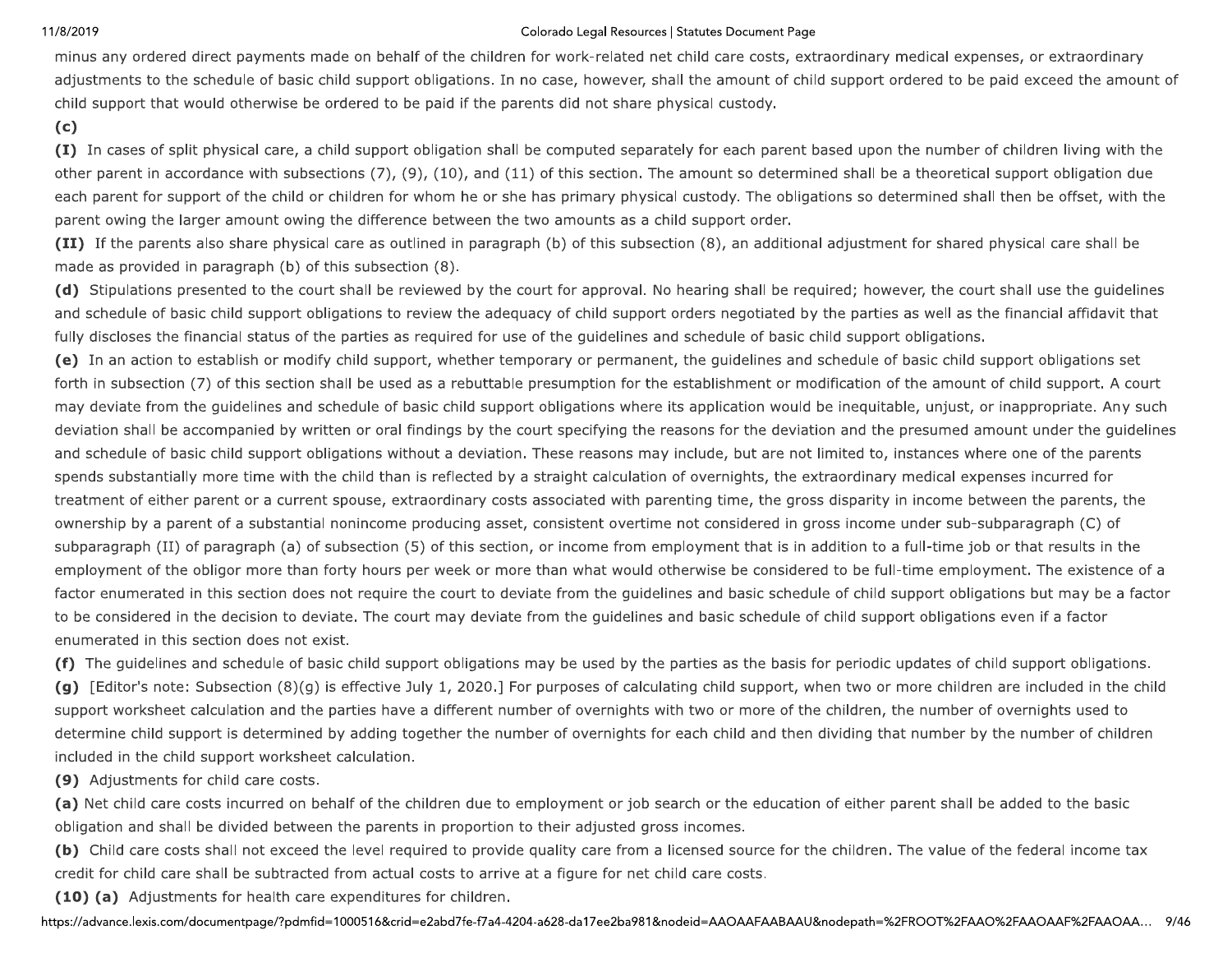11/8/2019<br>In orders issued p<br>both parents to ini<br>insurance policies<br>with current and fi<br>parent's spouse pr Colorado Legal Resources |<br>
In orders issued pursuant to this section, the court shall also provide for the child's or ch<br>
both parents to initiate medical or medical and dental insurance coverage for the child o<br>
insuranc Colorado Legal Resources | Statutes<br>
all also provide for the child's or children<br>
insurance coverage for the child or child<br>
hase medical or medical and dental insur<br>
other manner. If a parent has been direct<br>
of the chil Colorado Legal Resources | Statutes Document Page<br>
p provide for the child's or children's current and<br>
nnce coverage for the child or children through<br>
nedical or medical and dental insurance for the<br>
nanner. If a parent b Legal Resources | Statutes Document Page<br>the child's or children's current and future medica<br>e for the child or children through currently effecti<br>dical and dental insurance for the child or children<br>parent has been dire Statutes Document Page<br>
illdren's current and future medical r<br>
r children through currently effective<br>
I insurance for the child or children,<br>
i directed to provide insurance pursu<br>
ctly or through employment, a credit The proposition of the state of the state of the state of the state of the state of the state of the state of the state of the state of the state of the state of the state of the state of the state of the state of the sta

dental treatment, astronounseling or psychia<br>
(11) Extraordinary a<br>
introductory portion the<br>
necessary expenses in<br>
https://advance.lexis.com/doc dental treatment, asthm<br>counseling or psychiatric<br>**(11)** Extraordinary adju<br>introductory portion to s<br>necessary expenses incu<br>https://advance.lexis.com/docum dental treatment, asthma treatments, physica<br>counseling or psychiatric therapy for diagnose<br>(11) Extraordinary adjustments to the sched<br>introductory portion to subsection (11)(a) is e<br>necessary expenses incurred on behalf ment, asthma treatments, physical therapy, vision care, and<br>or psychiatric therapy for diagnosed behavioral or mental he<br>ordinary adjustments to the schedule of basic child support<br>y portion to subsection (11)(a) is effect i, pnysical therapy, vision care, and any ure diagnosed behavioral or mental health dis<br>the schedule of basic child support obligation<br>1)(a) is effective until July 1, 2020.] By ag<br>alf of the child shall be divided betwee al therapy, vision care, and any uninsured<br>ed behavioral or mental health disorders<br>dule of basic child support obligations - p<br>effective until July 1, 2020.] By agreemer<br>echild shall be divided between the paren<br>16&crid=e apy, vision care, and any uninsured c<br>avioral or mental health disorders ma<br>basic child support obligations - perio<br>ve until July 1, 2020.] By agreement of<br>shall be divided between the parents<br>e2abd7fe-f7a4-4204-a628-da17e r, vision care, and any uninsured chrown,<br>oral or mental health disorders may a<br>sic child support obligations - periodi<br>until July 1, 2020.] By agreement of t<br>Il be divided between the parents in<br>bd7fe-f7a4-4204-a628-da17e Islon care, and any uninsured chronic head<br>In or mental health disorders may also be<br>child support obligations - periodic disab<br>Il July 1, 2020.] By agreement of the part<br>De divided between the parents in proport<br>The-17a4are, and any uninsured chronic nealt<br>ental health disorders may also be comport obligations - periodic disability,<br>1, 2020.] By agreement of the partie<br>led between the parents in proportio<br>4204-a628-da17ee2ba981&nodeid=AAO e, and any uninsured chronic nealth problem. At the discretion or<br>
tal health disorders may also be considered as an extraordinary n<br>
oport obligations - periodic disability benefits. (a) [Editor's note: 1<br>
2020.] By agree ealth problem. At the discretion or the court, professional<br>e considered as an extraordinary medical expense.<br>bility benefits. (a) [Editor's note: This version of the<br>rties or by order of court, the following reasonable an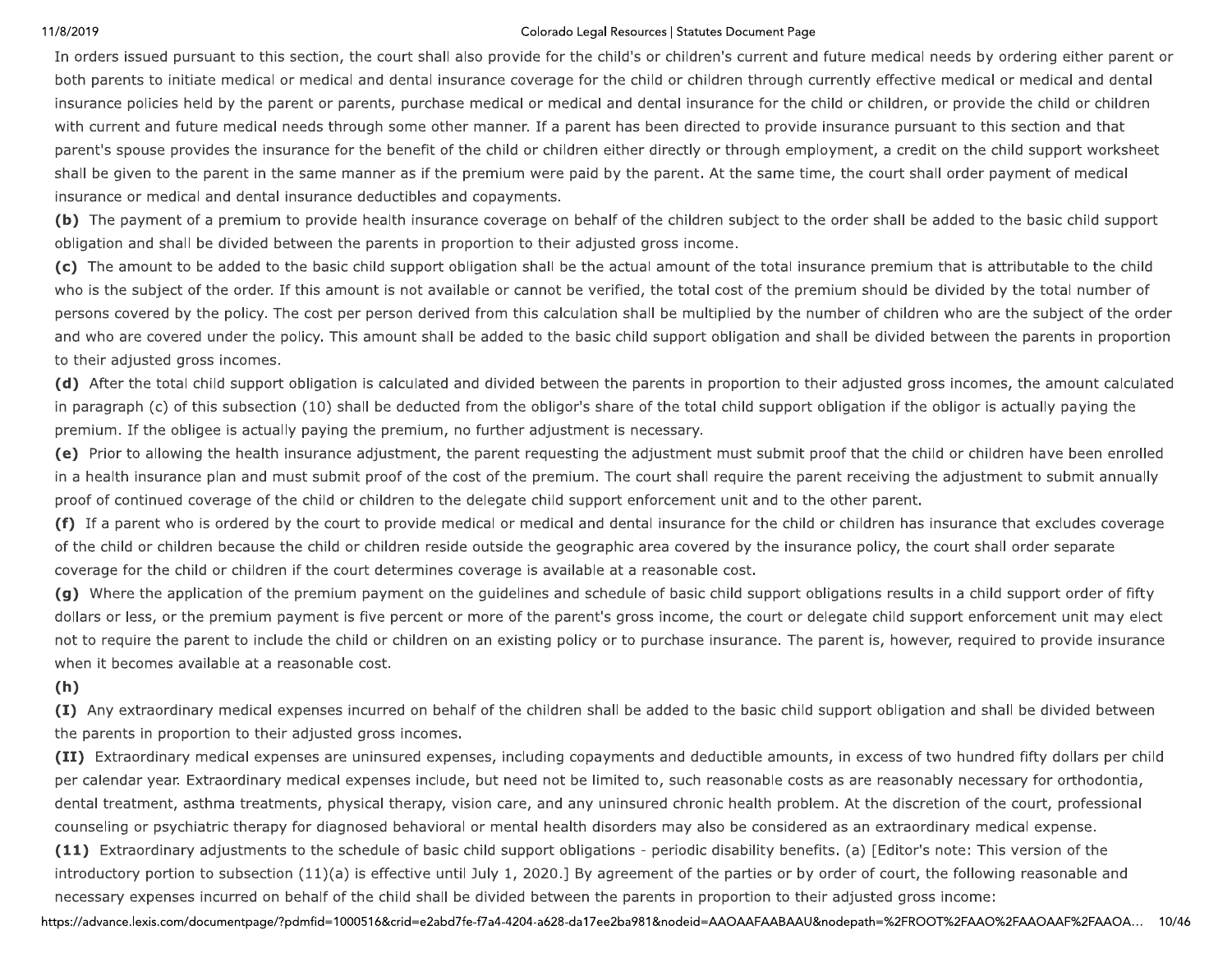### Colorado Legal Resources | Statutes Document Page

(a) [Editor's note: This version of the introductory portion to subsection (11)(a) is effective until July 1, 2020.] By agreement of the parties or by order of court, the following reasonable and necessary expenses incurred on behalf of the child shall be divided between the parents in proportion to their adjusted gross income:

(11) Extraordinary adjustments to the schedule of basic child support obligations - periodic disability benefits.

(a) [Editor's note: This version of the introductory portion to subsection (11)(a) is effective July 1, 2020.] By agreement of the parties or by order of court, the following reasonable and necessary expenses incurred on behalf of the child must be divided between the parents in proportion to their adjusted gross income:

(I) [Editor's note: This version of subsection  $(11)(a)(I)$  is effective until July 1, 2020.] Any expenses for attending any special or private elementary or secondary schools to meet the particular educational needs of the child; and

(I) [Editor's note: This version of subsection (11)(a)(I) is effective July 1, 2020.] Any expenses for attending any special or private elementary or secondary schools to meet the particular educational needs of the child or public school mandatory school fees; and

(II) Any expenses for transportation of the child, or the child and an accompanying parent if the child is less than twelve years of age, between the homes of the parents.

(b) Any additional factors that actually diminish the basic needs of the child may be considered for deductions from the basic child support obligation.

(c) [Editor's note: This version of subsection (11)(c) is effective until July 1, 2020.] In cases where the custodial parent receives periodic disability benefits granted by the federal "Old-age, Survivors, and Disability Insurance Act" on behalf of dependent children due to the disability of the noncustodial parent or receives employer-paid retirement benefits from the federal government on behalf of dependent children due to the retirement of the noncustodial parent, the noncustodial parent's share of the total child support obligation as determined pursuant to subsection (8) of this section shall be reduced in an amount equal to the amount of the benefits.

(c) [Editor's note: This version of subsection  $(11)(c)$  is effective July 1, 2020.]

(I) If the noncustodial parent receives periodic disability benefits granted by the federal "Old-age, Survivors, and Disability Insurance Act", 42 U.S.C. sec. 401 et seg., due to the disability of the noncustodial parent or receives employer-paid retirement benefits from the federal government due to the retirement of the noncustodial parent, the noncustodial parent shall notify the custodial party, and the delegate child support enforcement unit, if a party to the case, within sixty days after the noncustodial party receives notice of such benefits.

(II) Absent good cause shown, the custodial parent must apply for dependent benefits for the child or children within sixty days after the custodial parent receives notification pursuant to subsection  $(11)(c)(I)$  of this section, and shall cooperate with the appropriate federal agency in completing any application for benefits.

(III) In cases where the custodial parent receives periodic disability benefits granted by the federal "Old-age, Survivors, and Disability Insurance Act", 42 U.S.C. sec. 401 et seq., on behalf of dependent children due to the disability of the noncustodial parent or receives employer-paid retirement benefits from the federal government on behalf of dependent children due to the retirement of the noncustodial parent, the noncustodial parent's share of the total child support obligation as determined pursuant to subsection (8) of this section must be reduced in an amount equal to the amount of the benefits.

(d) In cases where the custodial parent receives a lump sum retroactive award for benefits granted by the federal old-age, survivors, or disability insurance benefits program, 42 U.S.C. sec. 7, on behalf of a dependent child due to the disability of the noncustodial parent, or receives a lump sum retroactive award for employer-paid retirement benefits from the federal government on behalf of a dependent child due to the retirement of the noncustodial parent, the lump sum award received by the custodial parent must be credited against any retroactive support judgment or any past-due child support obligation, regardless of whether the past-due obligation has been reduced to judgment owed by the noncustodial parent. This credit must not be given against any amounts owed by the noncustodial parent for debt as defined in section 14-14-104 or for any retroactive support or any arrearage that accrued prior to the date of eligibility for

https://advance.lexis.com/documentpage/?pdmfid=1000516&crid=e2abd7fe-f7a4-4204-a628-da17ee2ba981&nodeid=AAOAAFAABAAU&nodepath=%2FROOT%2FAAO%2FAAOAAF%2FAAOA... 11/46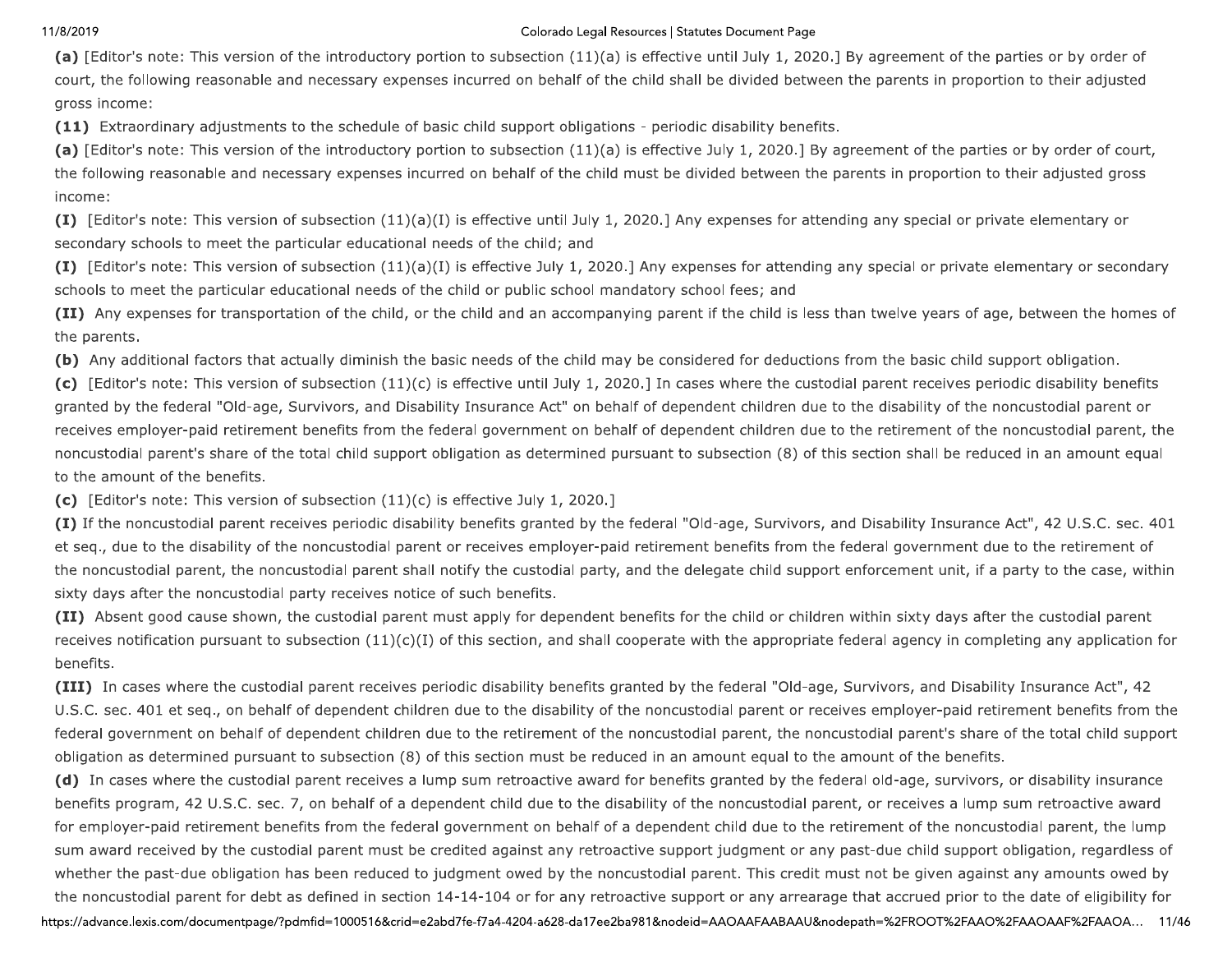### Colorado Legal Resources | Statutes Document Page

disability or retirement benefits as determined by the social security administration. Any lump sum retirement or disability payments due to the retirement or disability of the noncustodial parent, received by the custodial parent as a result of the retirement or disability of the noncustodial parent, paid for a period of time that precedes the date of such benefit date eligibility, or any amount in excess of the established child support order or judgment, must be deemed a gratuity to the child.

(12) Dependency exemptions. Unless otherwise agreed upon by the parties, the court shall allocate the right to claim dependent children for income tax purposes between the parties. These rights shall be allocated between the parties in proportion to their contributions to the costs of raising the children. A parent shall not be entitled to claim a child as a dependent if he or she has not paid all court-ordered child support for that tax year or if claiming the child as a dependent would not result in any tax benefit.

(13) Emancipation.

(a) For child support orders entered on or after July 1, 1997, unless a court finds that a child is otherwise emancipated, emancipation occurs and child support terminates without either party filing a motion when the last or only child attains nineteen years of age unless one or more of the following conditions exist:

**(I)** The parties agree otherwise in a written stipulation after July 1, 1997;

(II) If the child is mentally or physically disabled, the court or the delegate child support enforcement unit may order child support, including payments for medical expenses or insurance or both, to continue beyond the age of nineteen;

(III) If the child is still in high school or an equivalent program, support continues until the end of the month following graduation. A child who ceases to attend high school prior to graduation and later reenrolls is entitled to support upon reenrollment and until the end of the month following graduation, but not beyond age twenty-one.

(IV) If the child marries, the child shall be considered emancipated as of the date of the marriage. If the marriage is annulled, dissolved, or declared invalid, child support may be reinstated.

(V) If the child enters into active military duty, the child shall be considered emancipated.

(b) Nothing in paragraph (a) of this subsection (13) or subsection (15) of this section shall preclude the parties from agreeing in a written stipulation or agreement on or after July 1, 1997, to continue child support beyond the age of nineteen or to provide for postsecondary education expenses for a child and to set forth the details of the payment of the expenses. If the stipulation or agreement is approved by the court and made part of a decree of dissolution of marriage or legal separation, the terms of the agreement shall be enforced as provided in section 14-10-112.

(14) Annual exchange of information.

(a) When a child support order is entered or modified, unless otherwise ordered by the court, the parties shall exchange information relevant to child support calculations on changes that have occurred since the previous child support order, and other appropriate information once a year or less often, for the purpose of updating and modifying the order without a court hearing. The parties shall use the approved standardized child support forms specified in subsection (4) of this section in exchanging financial information. The parents shall include the forms with any agreed modification or an agreement that a modification is not appropriate at the time. If the agreed amount departs from the guidelines and schedule of basic child support obligations, the parties shall furnish statements of explanation with the forms and shall file the documents with the court. The court shall review the agreement pursuant to this paragraph (a) and inform the parties by regular mail whether or not additional or corrected information is needed, or that the modification is granted, or that the modification is denied. If the parties cannot agree, a modification pursuant to this paragraph (a) shall not be entered; however, either party may move for or the court may schedule, upon its own motion, a modification hearing.

(b) Upon request of the noncustodial parent, the court may order the custodial parent to submit an annual update of financial information using the approved standardized child support forms, as specified in subsection (4) of this section, including information on the actual expenses relating to the children of the https://advance.lexis.com/documentpage/?pdmfid=1000516&crid=e2abd7fe-f7a4-4204-a628-da17ee2ba981&nodeid=AAOAAFAABAAU&nodepath=%2FROOT%2FAAO%2FAAOAAF%2FAAOA... 12/46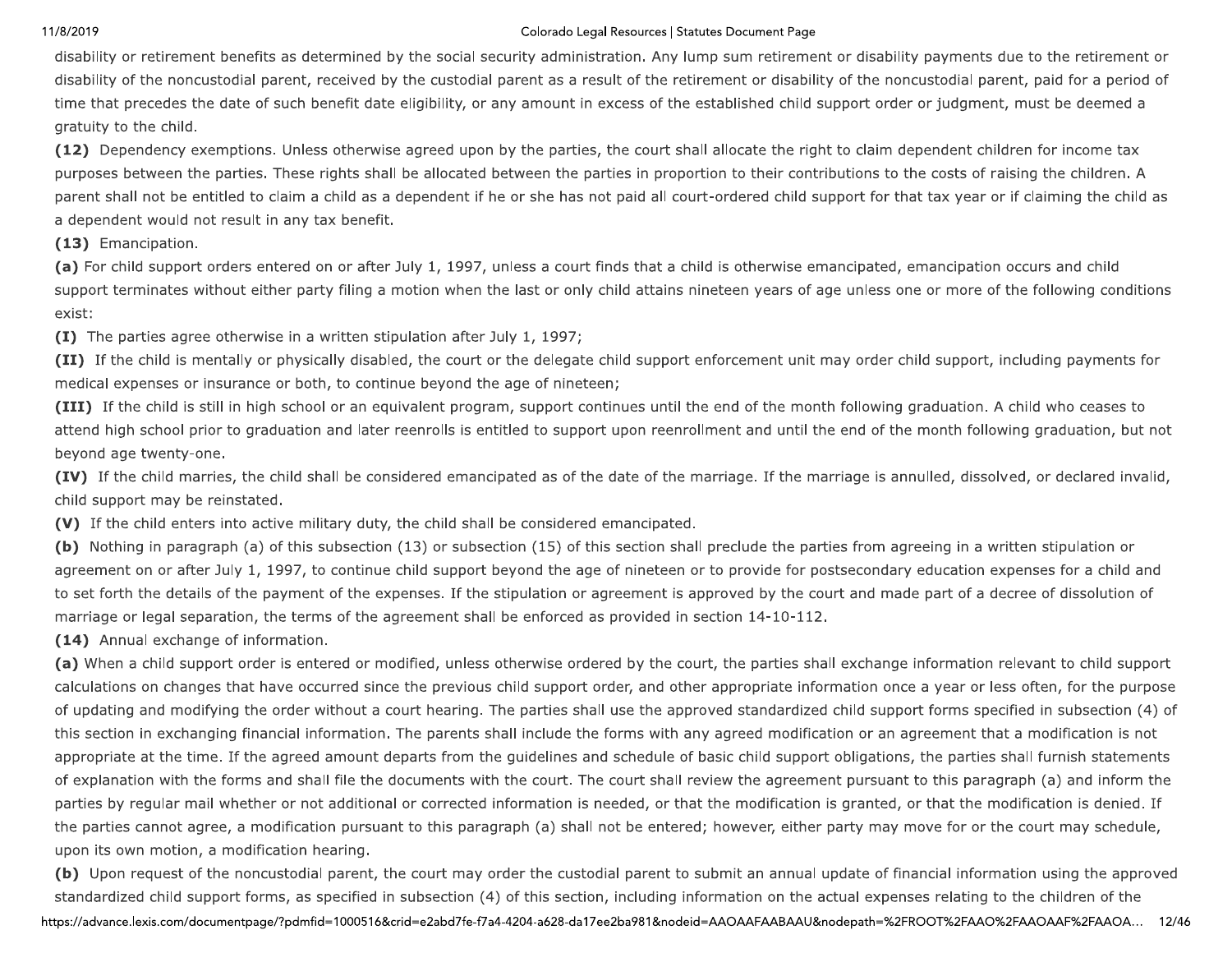### Colorado Legal Resources | Statutes Document Page

marriage for whom support has been ordered. The court shall not order the custodial parent to update the financial information pursuant to this paragraph (b) in circumstances where the noncustodial parent has failed to exercise parenting time rights or when child support payments are in arrears or where there is documented evidence of domestic violence, child abuse, or a violation of a protection order on the part of the noncustodial parent. The court may order the noncustodial parent to pay the costs involved in preparing an update to the financial information. If the noncustodial parent claims, based upon the information in the updated form, that the custodial parent is not spending the child support for the benefit of the children, the court may refer the parties to a mediator to resolve the differences. If there are costs for such mediation, the court shall order that the party requesting the mediation pay such costs. (15) Postsecondary education.

(a) This subsection (15) shall apply to all child support obligations established or modified as a part of any proceeding, including but not limited to articles 5, 6, and 10 of this title and articles 4 and 6 of title 19, C.R.S., prior to July 1, 1997. This subsection (15) shall not apply to child support orders established on or after July 1, 1997, which shall be governed by paragraph (a) of subsection (13) of this section.

(b) For child support orders entered prior to July 1, 1997, unless a court finds that a child is otherwise emancipated, emancipation occurs and child support terminates without either party filing a motion when the last or only child attains nineteen years of age unless one or more of the following conditions exist: (I) The parties agree otherwise in a written stipulation after July 1, 1991;

(II) If the child is mentally or physically disabled, the court or the delegate child support enforcement unit may order child support, including payments for medical expenses or insurance or both, to continue beyond the age of nineteen;

(III) If the child is still in high school or an equivalent program, support continues until the end of the month following graduation, unless there is an order for postsecondary education, in which case support continues through postsecondary education as provided in this subsection (15). A child who ceases to attend high school prior to graduation and later reenrolls is entitled to support upon reenrollment and until the end of the month following graduation, but not beyond age twenty-one.

(IV) If the child marries, the child shall be considered emancipated as of the date of the marriage. If the marriage is annulled, dissolved, or declared invalid, child support may be reinstated.

(V) If the child enters into active military duty, the child shall be considered emancipated.

(c) If the court finds that it is appropriate for the parents to contribute to the costs of a program of postsecondary education, then the court shall terminate child support and enter an order requiring both parents to contribute a sum determined to be reasonable for the education expenses of the child, taking into account the resources of each parent and the child. In determining the amount of each parent's contribution to the costs of a program of postsecondary education for a child, the court shall be limited to an amount not to exceed the amount listed under the schedule of basic child support obligations in paragraph (b) of subsection (7) of this section for the number of children receiving postsecondary education. If such an order is entered, the parents shall contribute to the total sum determined by the court in proportion to their adjusted gross incomes as defined in paragraph (a) of subsection (3) of this section. The amount of contribution that each parent is ordered to pay pursuant to this subsection (15) shall be subtracted from the amount of each parent's gross income, respectively, prior to calculating the basic child support obligation for any remaining children pursuant to subsection (7) of this section.

(d) In no case shall the court issue orders providing for both child support and postsecondary education to be paid for the same time period for the same child regardless of the age of the child.

(e) Either parent or the child may move for an order at any time before the child attains the age of twenty-one years. The order for postsecondary education support may not extend beyond the earlier of the child's twenty-first birthday or the completion of an undergraduate degree.

(f) Either a child seeking an order for postsecondary education expenses or on whose behalf postsecondary education expenses are sought, or the parent from whom the payment of postsecondary education expenses are sought, may request that the court order the child and the parent to seek mediation prior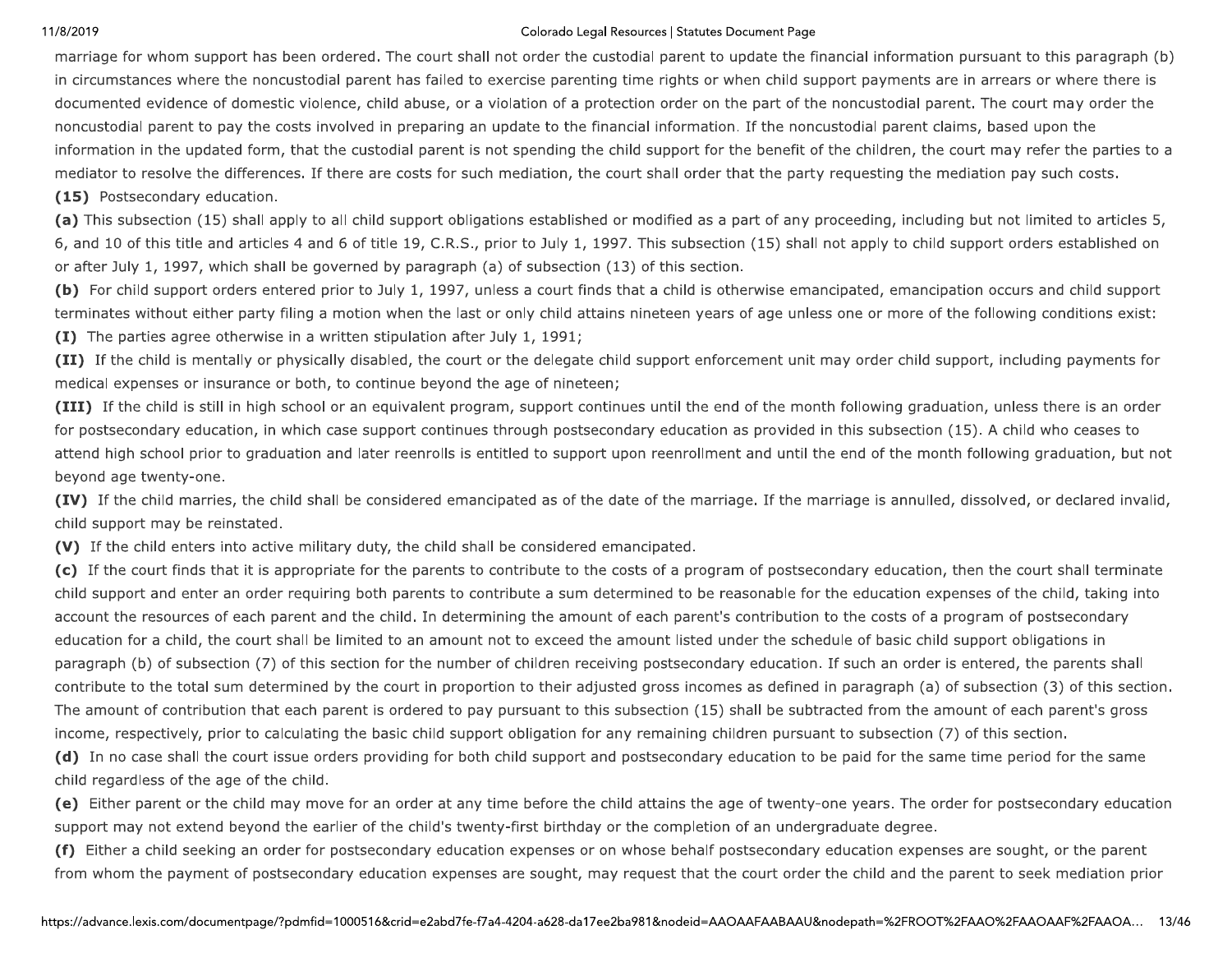### Colorado Legal Resources | Statutes Document Page

to a hearing on the issue of postsecondary education expenses. Mediation services shall be provided in accordance with section 13-22-305, C.R.S. The court may order the parties to seek mediation if the court finds that mediation is appropriate.

(g) The court may order the support paid directly to the educational institution, to the child, or in such other fashion as is appropriate to support the education of the child.

(h) A child shall not be considered emancipated solely by reason of living away from home while in postsecondary education. If the child resides in the home of one parent while attending school or during periods of time in excess of thirty days when school is not in session, the court may order payments from one parent to the other for room and board until the child attains the age of nineteen.

(i) If the court orders support pursuant to this subsection (15), the court or delegate child support enforcement unit may also order that the parents provide health insurance for the child or pay medical expenses of the child or both for the duration of the order. The order shall provide that these expenses be paid in proportion to their adjusted gross incomes as defined in subsection (3) of this section. The court or delegate child support enforcement unit shall order a parent to provide health insurance if the child is eligible for coverage as a dependent on that parent's insurance policy or if health insurance coverage for the child is available at reasonable cost.

(j) An order for postsecondary education expenses entered between July 1, 1991, and July 1, 1997, may be modified pursuant to this subsection (15) to provide for postsecondary education expenses subject to the statutory provisions for determining the amount of a parent's contribution to the costs of postsecondary education, the limitations on the amount of a parent's contribution, and the changes to the definition of postsecondary education consistent with this section as it existed on July 1, 1994. An order for child support entered prior to July 1, 1997, that does not provide for postsecondary education expenses shall not be modified pursuant to this subsection (15).

(k) Postsecondary education support may be established or modified in the same manner as child support under this article.

(16) Child support commission.

(a) The child support guidelines, including the schedule of basic child support obligations, and general child support issues must be reviewed at least once every four years by a child support commission, which commission is hereby created. After the periodic review described in this section, the commission shall submit a report to the governor and to the general assembly explaining the commission's recommendations.

(b) As part of its review, the commission must consider economic data on the cost of raising children and analyze case data on the application of, and deviations from, the guidelines and the schedule of basic child support obligations to be used in the commission's review to ensure that deviations from the guidelines and schedule of basic child support obligations are limited.

(c) The child support commission consists of no more than twenty-one members. The governor shall appoint persons to the commission who are representatives of the judiciary and the Colorado bar association. Members of the commission appointed by the governor must also include the director of the division in the state department of human services who is responsible for child support enforcement, or his or her designee, a director of a county department of human or social services, the child support liaison to the judicial department, interested parties, a certified public accountant, and parent representatives. In making his or her appointments to the commission, the governor may appoint persons as parent representatives. In making his or her appointments to the commission, the governor shall attempt to assure geographical diversity. The remaining two members of the commission are a member of the house of representatives appointed by the speaker of the house of representatives and a member of the senate appointed by the president of the senate and must not be members of the same political party.

(d) Members of the child support commission shall not be compensated for their services on the commission except as otherwise provided in section 2-2-326, C.R.S., and except that members shall be reimbursed for actual and necessary expenses for travel and mileage incurred in connection with their duties. The child support commission is authorized, subject to appropriation, to incur expenses related to its work, including the costs associated with public hearings, printing, travel, and research.

https://advance.lexis.com/documentpage/?pdmfid=1000516&crid=e2abd7fe-f7a4-4204-a628-da17ee2ba981&nodeid=AAOAAFAABAAU&nodepath=%2FROOT%2FAAO%2FAAOAAF%2FAAOA... 14/46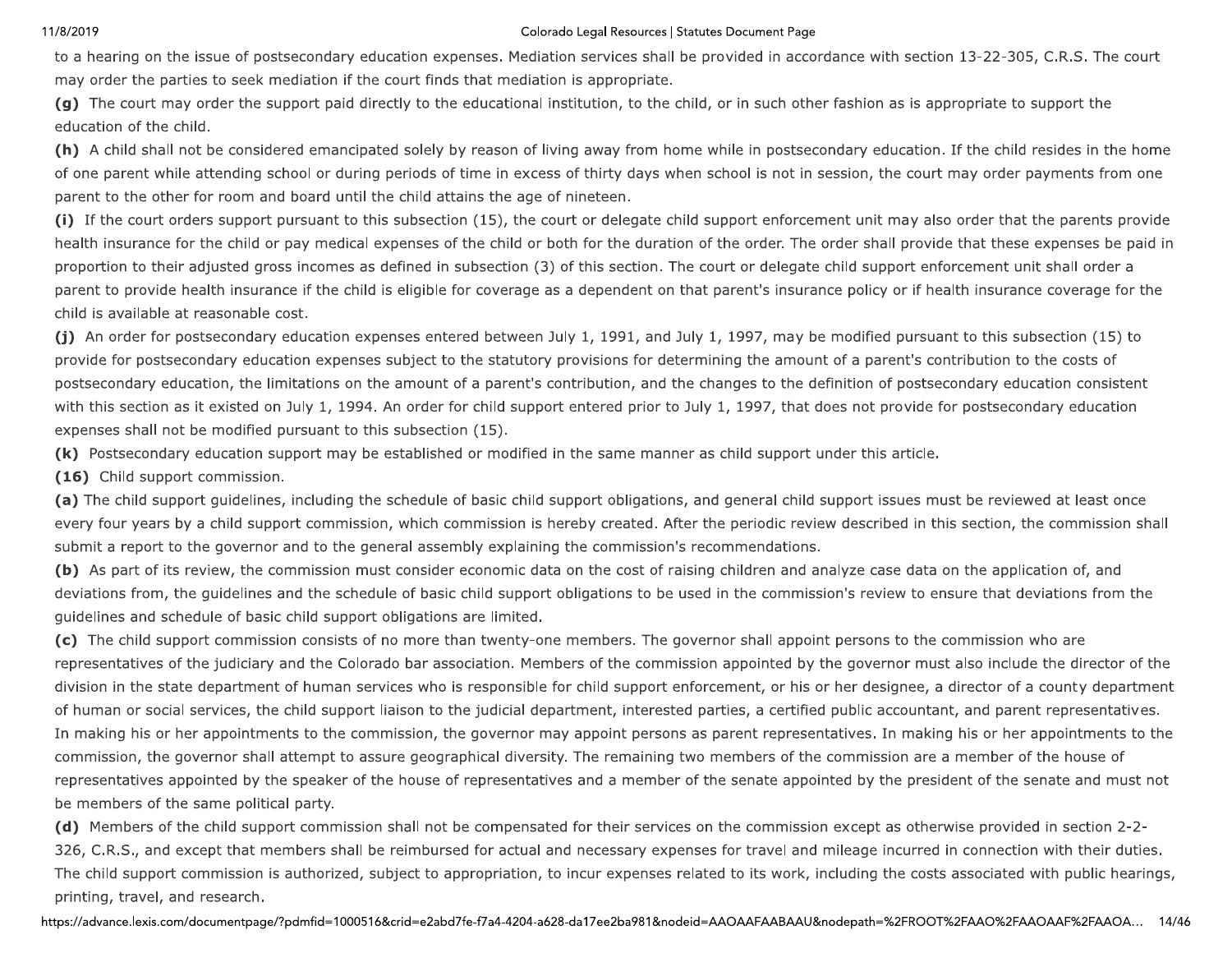(d.5) and (e) (Deleted by amendment, L. 2013.)

## **History**

### Source:

L. 71: R&RE, p. 527, Section 1. C.R.S. 1963: Section 46-1-15.L. 85: (2) added, p. 592, Section 10, effective July 1.L. 86: (3) to (16) added, p. 718, Section 1, effective November 1.L. 87: (3)(b), (5), IP(7)(a), (10)(a), (11), and (12) amended, (7)(b)(II), (15), and (16) repealed, (7)(d), (7)(e), (10)(c), and (17) added, and (8), (9), (13), and (14) R&RE, pp. 587, 588, 600, 591, 589, Sections 5, 7, 38, 9, 6, 8, effective July 10.L. 89: (7)(d.5) added and (17) amended, p. 792, Sections 14, 15, effective July 1.L. 90: (18) added, p. 890, Section 10, effective June 7; (7)(a)(I)(A), (7)(c), and (13)(a)(III) amended and (7)(b)(III) added, pp. 564, 890, 889, Sections 35, 10, 9, effective July 1.L. 91: (18)(a) amended, p. 359, Section 21, effective April 9; (1.5) added and (7)(b), (13), (14) (b), and (18) amended, p. 234, Section 1, effective July 1.L. 92: (17) amended, p. 2171, Section 18, effective June 2; (1.5)(b)(I), (2), (3)(a), (3)(b), (7)(a),  $(7)(e)$ ,  $(8)$ ,  $(10)(a)(II)$ ,  $(10)(c)$ ,  $(14)(c)(I)$ ,  $(18)$ , and  $(18)(a)$  amended,  $(1.5)(d)$ ,  $(13.5)$ ,  $(14.5)$ , and  $(16.5)$  added,  $(7)(e)$  repealed, and  $(10)(b)$  R&RE, pp. 166, 203, 188, 169, 198, 193, Sections 1, 9, 2, 3, effective August 1.L. 93: (1.5)(b)(I) and (3)(b)(III) amended and (1.5)(e) added, pp. 1556, 577, Sections 1, 7, effective July 1;  $(1.5)(b)(I)$ ,  $(2)$ , and  $(10)(c)$  amended and  $(3.5)$  and  $(18)(e)$  added, pp. 1559, 1560, Sections 7, 8, effective September 1.L. 94:  $(1.5)$  $(b)(I), (1.5)(e), (7)(a)(I)(A), (7)(b)(III), (7)(d.5)(I),$  and  $(18)(e)$  amended, p. 1536, Section 5, effective July 1;  $(18)(a)$  amended, p. 2645, Section 107, effective July 1.L. 96: IP(1), (2), (3)(a), (3)(b)(II), (7)(a)(I)(A), (7)(a)(I)(C), (7)(b)(I), (10)(a)(II), (11)(a), (12), (13.5), and (16.5) amended, p. 594, Section 7, effective July 1.L. 97: (1.5) amended and (1.6) and (1.7) added, p. 565, Section 20, effective July 1; (1.5), (3.5), (7)(b), and (18)(a) amended and  $(1.6)$  and  $(1.7)$  added, pp. 1264, 1312, Sections 8, 49, effective July 1; (5) and (17) amended, p. 561, Section 5, effective July 1; (7)(a)(I)(B) amended, p. 1240, Section 37, effective July 1.L. 98: (3)(a), (7)(d.5)(I), and (13)(a)(II) amended, p. 768, Section 21, effective July 1; (7)(a)(I)(A) amended, p. 921, Section 7, effective July 1; (4)(c), (8), (9), (10)(c), and (14) amended, p. 1398, Section 42, effective February 1, 1999.L. 99: (3.5) amended, p. 1085, Section 2, effective July 1; (7)(a)(I)(A) amended, p. 621, Section 15, effective August 4.L. 2000: (18) amended, p. 1709, Section 6, effective July 1.L. 2001:  $(18)(a)$  amended and  $(19)$  added, p. 721, Section 4, effective May 31.L. 2002:  $(10)(a)(II)$ ,  $(10)(b)$ , and  $(13.5)(h)(II)$  amended, p. 286, Section 1, effective January 1, 2003.L. 2003: (3)(b)(III) amended, p. 1011, Section 15, effective July 1; (10)(a)(II)(B), (10)(a)(II)(C), and (10)(a)(II)(D) amended, p. 1264, Section 51, effective July 1.L. 2004: (5), (10)(a)(II)(A), (13.5)(h)(II), and (19) amended, p. 385, Section 1, effective July 1.L. 2005: (1.6) amended, p. 80, Section 1, effective August 8.L. 2006: IP(1.6) amended, p. 516, Section 1, effective August 7.L. 2007: Entire section amended with relocated provisions, p. 73, Section 1, effective March 16; (16)(d.5) added, p. 178, Section 7, effective March 22; (13)(a)(IV), (13)(a)(V), (15)(b)(IV), and (15)(b)(V) added and IP(15)(b) amended, p. 1649, Sections 5, 3, effective May 31; (6)(b)(I) and (10)(a) amended, p. 1651, Section 7, effective January 1, 2008.L. 2008: (4)(b) and  $(5)(b)(I)$  amended, p. 1347, Section 1, effective July 1.L. 2009:  $(5)(a)(I)(H)$  amended,  $(SB 09-282)$ , ch. 288, p. 1397, Section 59, effective January 1, 2010.L. 2013: (5)(a)(I)(D), (5)(a)(I)(O), (5)(a)(I)(W), (6)(b)(I), (7)(a)(II)(B), (7)(a)(II)(C), (7)(a)(II)(D), and (16) amended, (5)(a)(II)(E) and (11)(d) added, and (7)(b) R&RE, (HB 13-1209), ch. 103, pp. 327, 332, Sections 1, 2, effective January 1, 2014.L. 2014: (16)(d) amended, (SB 14-153), ch. 390, p. 1961, Section 7, effective June 6.L. 2016: (6), (8)(e), (10)(g), and (14)(a) amended, (HB 16-1165), ch. 157, pp. 493, 494, 495, Sections 4, 5, 6, 7, effective January 1, 2017.L. 2017: (3)(f) and (3)(g) amended, (SB 17-294), ch. 264, p. 1391, Section 29, effective May 25; (10)(h)(II) amended, (SB 17-242), ch. 263, p. 1295, Section 113, effective May 25; (16)(a) amended, (SB 17-234), ch. 154, p. 520, Section 1, effective August 9.L. 2018: (3)(a), IP(5)(a)(I), and  $(5)(a)(1)(Y)$  amended and  $(5)(a)(1.5)$  added, (HB 18-1385), ch. 251, p. 1546, Section 2, effective August 8; (16)(c) amended, (SB 18-092), ch. 38, p. 400,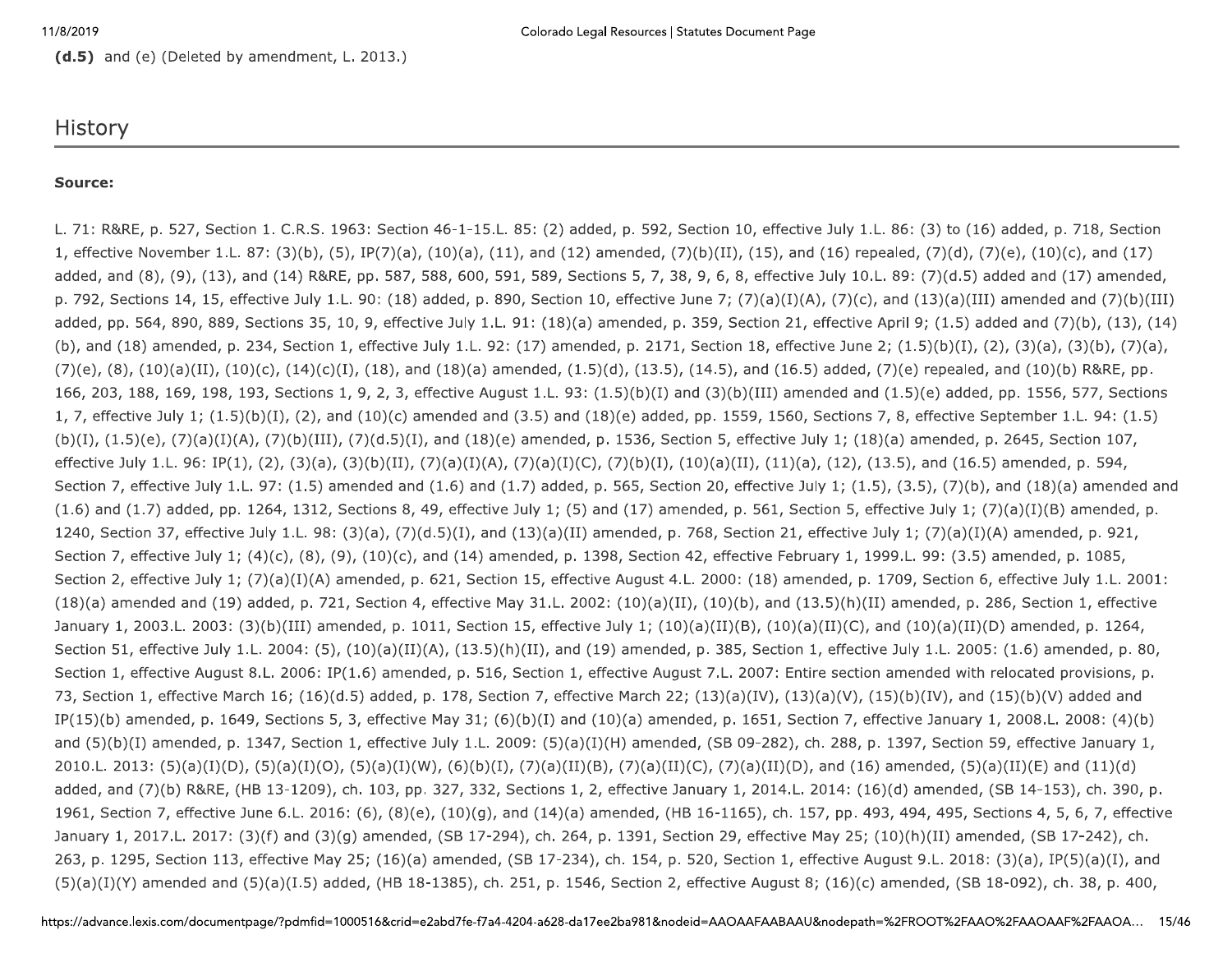11/8/2019<br>Section 14, effective<br>effective July 1; (1<br>(C), (7)(a)(II)(D), Colorado Legal Resources |<br>
Section 14, effective August 8.L. 2019: (5)(b)(I) and (5)(b)(III) amended and (5)(b)(I.!<br>
effective July 1; (16)(a) amended, (HB 19-1215), ch. 270, p. 2552, Section 2, effective<br>
(C), (7)(a)(II Colorado Legal Resources | Statutes<br>
(5)(b)(III) amended and  $(5)(b)(I.5)$  and<br>
270, p. 2552, Section 2, effective July 1<br>
11)(c) amended, (HB 19-1215), ch. 270, Colorado Legal Resources | Statutes Document Page<br>(III) amended and (5)(b)(I.5) and (5)(b.5) add<br>o. 2552, Section 2, effective July 1; (3)(c.5) and<br>amended, (HB 19-1215), ch. 270, p. 2521, Se d and (5)(b)(I.5) and (5)(b.5) added, (HB 19-121<br>ion 2, effective July 1; (3)(c.5) and (8)(g) added<br>HB 19-1215), ch. 270, p. 2521, Section 1, effectiv Statutes Document Page<br>5) and (5)(b.5) added, (HB 19-1215)<br>July 1; (3)(c.5) and (8)(g) added an<br>1. 270, p. 2521, Section 1, effective Wear<br>
16. The State Accord 1, 30 5 650011 and 810011<br>
State and Accord 1, 100 and 200 600011 and 810011 contacts the state of the U.S. State (1919 15.15, ch. 2019, 15.16, 16.<br>
State and Accord 2, 1980, 1990, 1990, 1990, 1

(2) For the legislation<br>1993. For the legis<br>the legislative deck<br>the legislative deck<br>https://advance.lexis.com/doc (2) For the legislative<br>1993. For the legislati<br>the legislative declara<br>https://advance.lexis.com/docum (2) For the legislative declaration contained<br>1993. For the legislative declaration contained<br>the legislative declaration contained in the<br>https://advance.lexis.com/documentpage/?pdmfid=1000516 he legislative declaration contained in the 1993 act amendin<br>
r the legislative declaration contained in the act amending s<br>
lative declaration contained in the 1997 act amending subse<br>
exis.com/documentpage/?pdmfid=100051 contained in the 1993 act amending subse<br>on contained in the act amending subsecticed<br>in the 1997 act amending subsections (<br>id=1000516&crid=e2abd7fe-f7a4-4204-a628-da17ee: d in the 1993 act amending subsection (3<br>ined in the act amending subsection (18)<br>+ 1997 act amending subsections (1.5), (3<br>16&crid=e2abd7fe-f7a4-4204-a628-da17ee2ba981& e 1993 act amending subsection (3)(<br>the act amending subsection (18)(a)<br>act amending subsections (1.5), (3.5)<br>e2abd7fe-f7a4-4204-a628-da17ee2ba981&nod 993 act amending subsection  $(3)(b)$ <br>e act amending subsection  $(18)(a)$ , so<br>amending subsections  $(1.5)$ ,  $(3.5)$ ,  $($ <br>bd7fe-f7a4-4204-a628-da17ee2ba981&nodeid 3 act amending subsection (3)(b)(III), se<br>ct amending subsection (18)(a), see sect<br>nending subsections (1.5), (3.5), (7)(b),<br><sup>7</sup>fe-f7a4-4204-a628-da17ee2ba981&nodeid=AAOA mending subsection (3)(b)(III), see<br>nding subsection (18)(a), see section<br>g subsections (1.5), (3.5), (7)(b), ar<br>4204-a628-da17ee2ba981&nodeid=AAOAAF, ending subsection (3)(b)(III), see section 1 of chapter 165, Sessiveling subsection (18)(a), see section 1 of chapter 345, Session Lav<br>subsections (1.5), (3.5), (7)(b), and (18)(a) and enacting subsect<br>04-a628-da17ee2ba981 ee section 1 of chapter 165, Session Laws of Colorado<br>tion 1 of chapter 345, Session Laws of Colorado 1994. For<br>, and (18)(a) and enacting subsections (1.6) and (1.7), see<br>AAFAABAAU&nodepath=%2FROOT%2FAAO%2FAAOAAF%2FAAOA..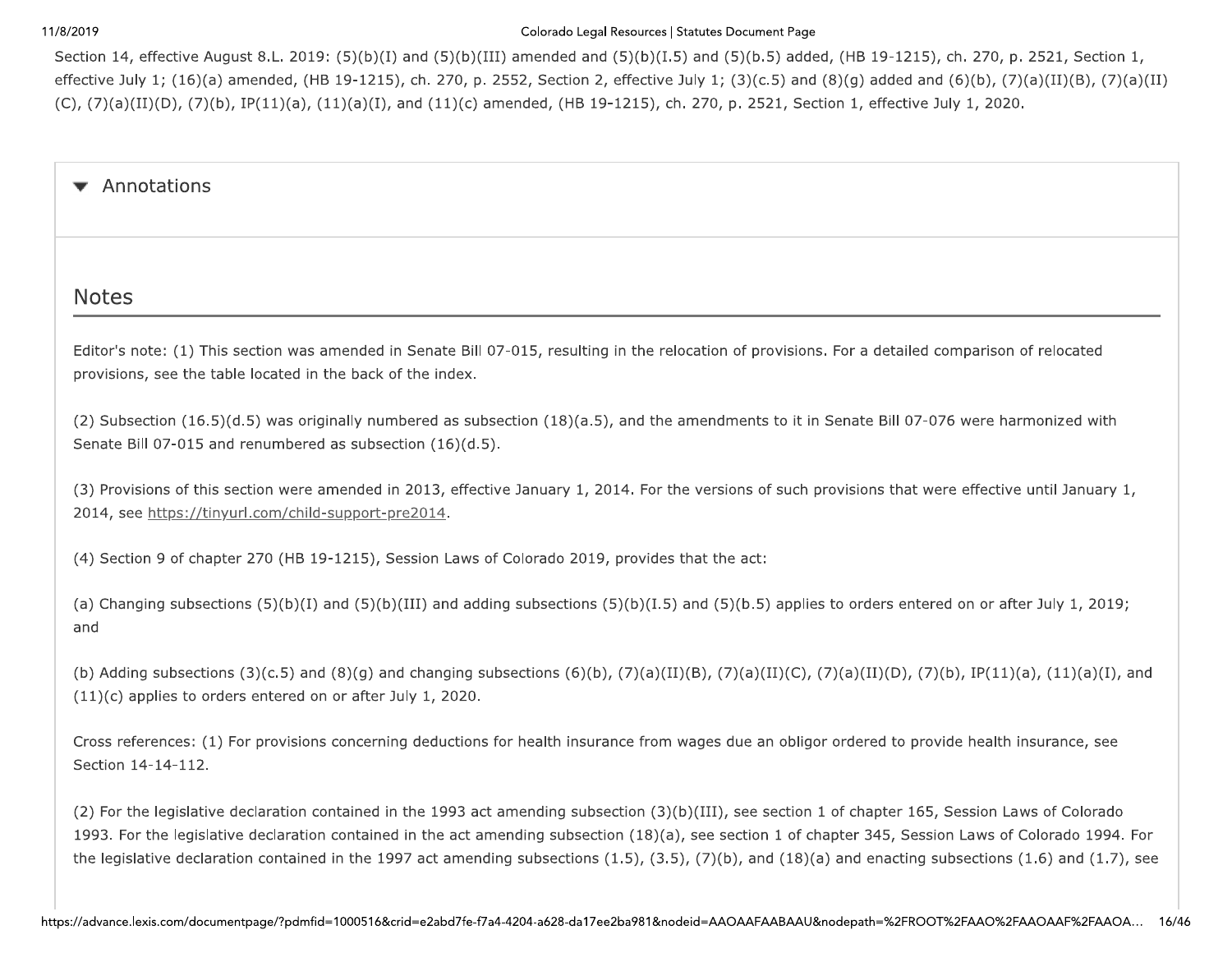### Colorado Legal Resources | Statutes Document Page

section 1 of chapter 236, Session Laws of Colorado 1997. For the legislative declaration in SB 17-242, see section 1 of chapter 263, Session Laws of Colorado 2017. For the legislative declaration in SB 18-092, see section 1 of chapter 38, Session Laws of Colorado 2018.

(3) For the "Old-age, Survivors, and Disability Insurance Act", see 42 U.S.C. sec. 401 et seg.

## **Case Notes**

*ANNOTATION* 

| I. General Consideration.         |
|-----------------------------------|
| II. Duty of Support.              |
| III. Award of Support.            |
|                                   |
| A. Amount.                        |
|                                   |
| B. Discretion of Court.           |
|                                   |
| C. Modification.                  |
|                                   |
| D. Termination upon Emancipation. |

## IV. Past Due Support. I. GENERAL CONSIDERATION.

Law reviews. For article, "What Really Happens in Child Support Cases: An Empirical Study of Establishment and Enforcement of Child Support Orders in the Denver District Court", see 57 Den. L.J. 21 (1979). For article, "Automatic Escalation Clauses Relating to Maintenance and Child Support", see 12 Colo, Law. 1083 (1983). For article, "Support Calculation Revisited", see 12 Colo, Law. 1647 (1983). For article, "Domestic Case Update", see 14 Colo. Law. 209 (1985). For article, "Child Support Guidelines: Will They Cause More Problems Than They Cure?", see 15 Colo. Law. 408 (1986). For article, "Summary of the Report on the Colorado Commission Child Support and Proposed Child Support Guidelines", see 15 Colo. Law. 665 (1986). For article, "New Child Support Guideline Adopted", see 15 Colo. Law. 1662 (1986). For article, "Key Issues in the Colorado Child Support Guidelines", see 16 Colo. Law 51 (1987). For article, "Postsecondary Education Costs: Forging Through a Legislative Labyrinth", see 24 Colo. Law. 43 (1995). For article, "Calculating Income in Child Support Cases", see 25 Colo. Law. 53 (March 1996). For article, "Post-secondary Education Expenses: A Multi-tiered Approach", see 27 Colo. Law. 61 (Jan. 1998). For article, "Determining Gross Income for Child Support Purposes", see 32 Colo. Law. 65 (May 2003). For article, "The State of Voluntary Unemployment and Underemployment in Colorado", see 34 Colo. Law. 49 (Nov. 2005). For article, "Colorado Child Support Case Law Update", see 36 Colo. Law. 79 (Oct. 2007). For article, "Postsecondary Education Expenses after Chalat: Paying College Expenses after Divorce", see 38 Colo. Law. 19 (Jan. 2009). For article, "Child Support Continuation for Disabled Children", see 40 Colo. Law. 61 (Dec. 2011). For article,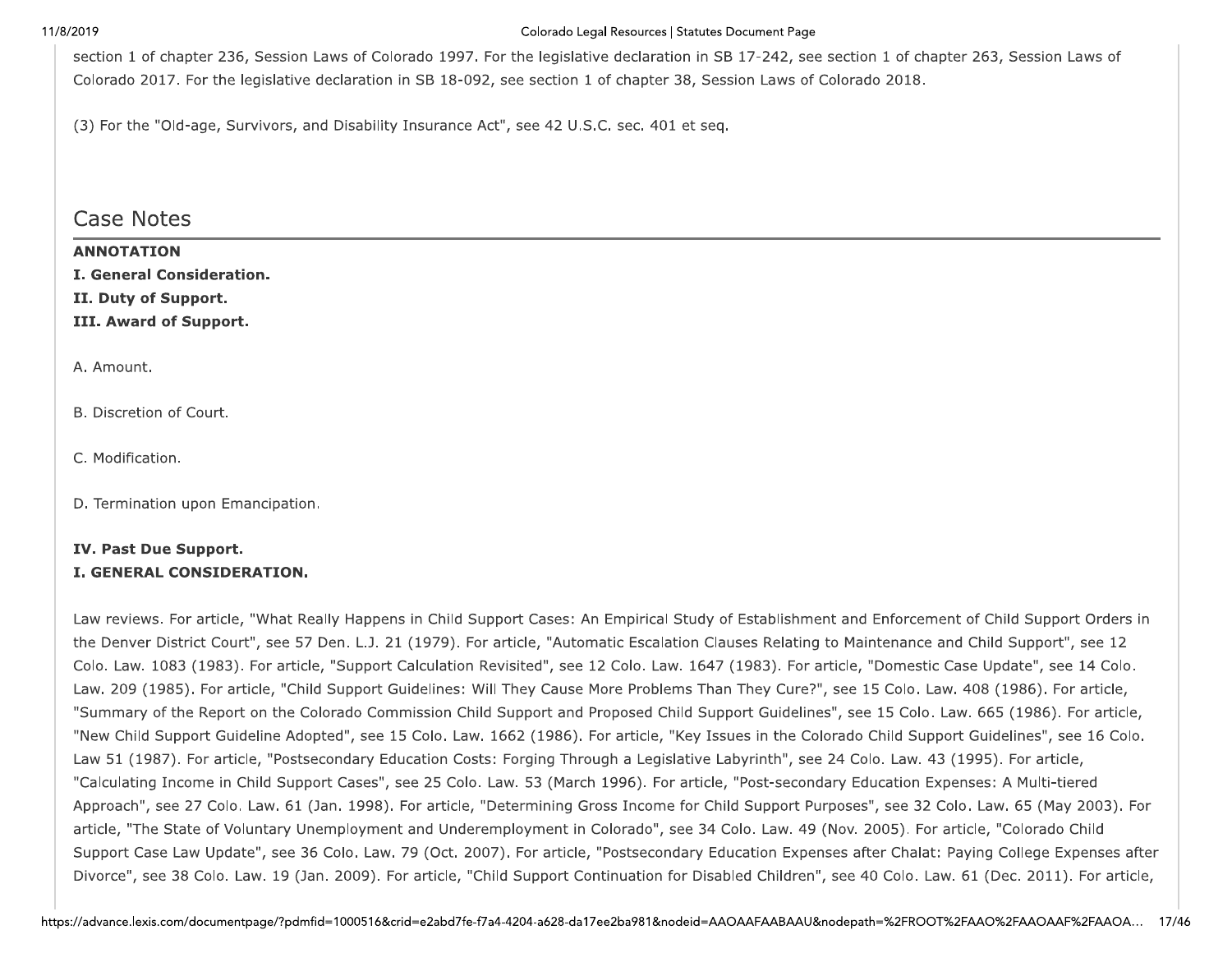### Colorado Legal Resources | Statutes Document Page

"Retroactive Child Support: Conflicting Decisions and Practical Advice", see 41 Colo. Law. 91 (Aug. 2012). For article, "'Til Death Do Us Part", see 46 Colo. Law. 34 (July 2017).

Annotator's note. Since Section 14-10-115 is similar to Section 14-10-115 as it existed prior to the 2007 amendment relocating provisions, Section 46-1- $5(1)(c)$ , C.R.S. 1963, Section 46-1-5, CRS 53, and CSA, C. 56, Section 8, relevant cases construing those provisions have been included in the annotations to this section.

This section does not violate equal protection, due process, and privacy rights, and enforcement of the section is not an unconstitutional taking of property or an ongoing threat of imprisonment for debt. A distinction between sets of parents based on marital status is rationally related to the legitimate state interest to insure that children of divorced or separated parents receive support despite the divorce or separation. Stillman v. State, 87 P.3d 200 (Colo. App. 2003).

Because it approximates the amount of parental income that the child would have received in an intact family, application of the child support guidelines is not arbitrary, capricious, fundamentally unfair, or coercive. Stillman v. State, 87 P.3d 200 (Colo. App. 2003).

There may be a remedy for child support apart from a divorce action. \$=L01706000363001059\*001059 Scheer v. District Court, 147 Colo. 265, 363 P.2d 1059 (1961).

Duty of child support is independent, and is not limited to, entry of decree of dissolution. In re Price, 727 P.2d 1073 (Colo. 1986).

Uniform Dissolution of Marriage Act provides separate sections that govern the different elements of a dissolution order, specifically property disposition, maintenance, child support, and attorney fees. The court is required to make separate orders regarding these elements based on separate considerations and may not commingle one element with another. In re Huff, 834 P.2d 244 (Colo. 1992).

Child has standing to seek support for herself under this section. \$=L01706000604000701\*000701 In re Conradson, 43 Colo. App. 432, 604 P.2d 701  $(1979).$ 

Reasonable and necessary business expenses may be satisfied before support payment. Obligations relating to reasonable and necessary expenses associated with maintaining the structure and solvency of a business or the production of income can be satisfied before payment of child support. In re Crowley, 663 P.2d 267 (Colo. App. 1983).

Interest accrues on arrearages from the date each installment becomes due. In re Pote, 847 P.2d 246 (Colo. App. 1993).

Award of past pregnancy expenses and support. There is no jurisdiction under this section to award expenses incurred prior to the date of the filing of a motion for child support. In re Garcia, 695 P.2d 774 (Colo. App. 1984).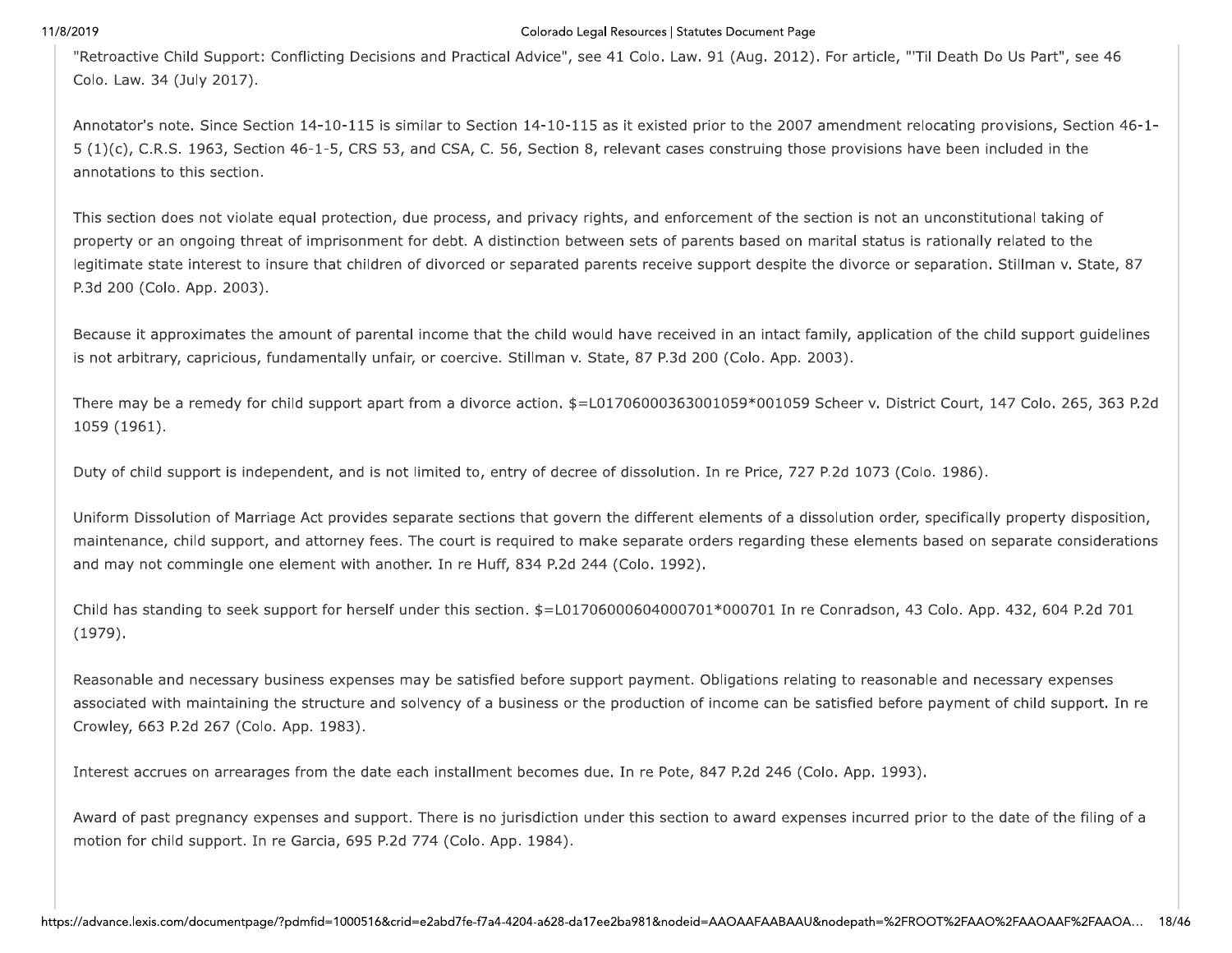### Colorado Legal Resources | Statutes Document Page

Reasonable to charge support against Colorado property of out-of-country father. Where the trial court ordered the father, who resides in Norway, to pay child support in a lump sum amount, and the court further ordered that such sum should be a charge against certain Colorado property interests of the father, such order was reasonable and not confiscatory. \$=L01706000536001135\*001135 Berge v. Berge, 189 Colo. 103, 536 P.2d 1135 (1975).

Subsection (1.5)(a)(II) provides that emancipation occurs and an order for child support terminates when a child attains 19 years of age, unless the child is then mentally or physically disabled and, if a child is physically or mentally incapable of self-support upon attaining majority at age 21, the duty of parental support continues for the duration of the disability. Koltay v. Koltay, 667 P.2d 1374 (Colo. 1983); In re Cropper, 895 P.2d 1158 (Colo. App. 1995).

The plain language of subsection  $(1)(b)(I)$  creates no exemption for separation agreements entered into under and consistent with earlier legislation. Although the parties' specific intention in 1991 separation agreement to share four years of college costs prevailed over general intention that child would be emancipated at 21 years of age, subsection (1)(b)(I) nevertheless controls and requires that father's college cost obligation terminates upon the earlier of the child's 21st birthday or completion of a four-year college program. In re Crowder, 77 P.3d 858 (Colo. App. 2003).

Subsection (1.5)(c) was modified to distinguish between orders for postsecondary education costs entered prior to, and after, July 1, 1997, when in a distinct departure from prior law, the court could no longer enter orders for postsecondary education expenses absent written agreement of the parties. In re Chalat, 94 P.3d 1191 (Colo. App. 2004), aff'd in part and rev'd in part on other grounds, 112 P.3d 47 (Colo. 2005).

Subsection (1.5)(c.5) was added in 1997 to clarify that the convoluted legislation that had been passed since 1991 was applicable to all orders that concerned postsecondary education expenses and that were established or modified prior to July 1, 1997. In re Chalat, 94 P.3d 1191 (Colo. App. 2004), aff'd in part and rev'd in part on other grounds, 112 P.3d 47 (Colo. 2005).

Tax exemptions. Court has authority to divide tax exemptions between the parents. In re Berjer, 789 P.2d 468 (Colo. App. 1989); In re Nielson, 794 P.2d 1097 (Colo. App. 1990); In re Larsen, 805 P.2d 1195 (Colo. App. 1991).

Court must allocate dependency exemption between the parties based on their respective gross incomes. Federal tax law contemplates such an allocation, and does not preempt it. S.F.E. in Interest of T.I.E., 981 P.2d 642 (Colo. App. 1998).

When allocating tax exemptions between the parents, the phrase "contributions to the costs of raising the children" refers to the percentage of child support attributed to each parent in the course of making the child support computation. In re Staggs, 940 P.2d 1109 (Colo. App. 1997).

The trial court may consider the allocation of tax exemptions in a motion for modification. In re Oberg, 900 P.2d 1267 (Colo. App. 1994).

A parent may not be ordered to pay an ex-spouse child support amounts for a period prior to entry of a child support order. In re Pote, 847 P.2d 246 (Colo. App. 1993).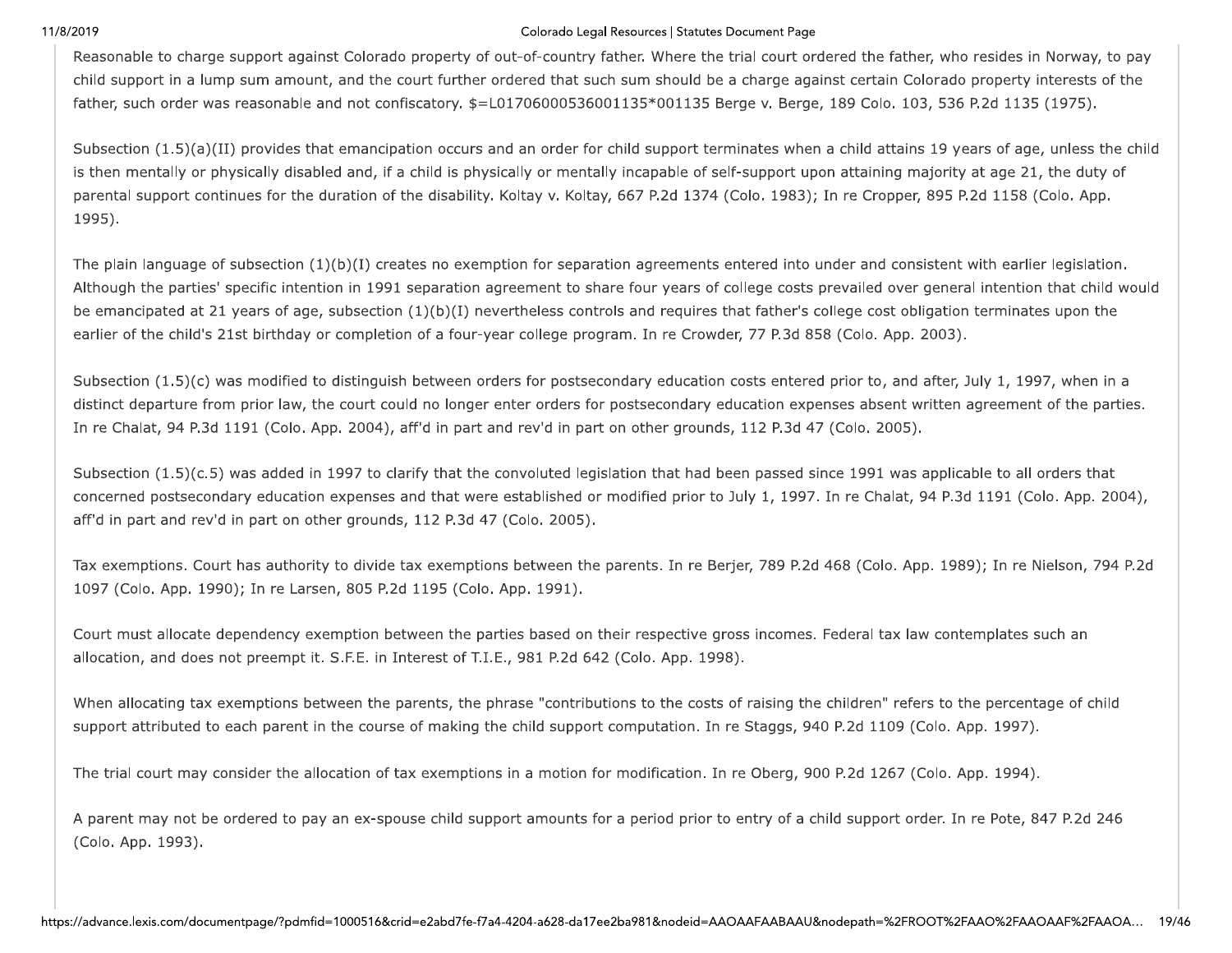### Colorado Legal Resources | Statutes Document Page

Husband's discovery request that wife list all gifts, including without limitation, jewelry, clothes, entertainment, travel, and restaurant meals provided to her or the children by her current husband; list all amounts paid by wife's current husband directly to wife or to other parties from which she received a benefit, including attorney fees, maid service, cable television, mortgage payments, car and home repairs, insurance, and utilities; and list all assets purchased for which her current husband contributed, and husband's definition of "income" to include "all funds available for your use, including gifts" was significantly broader than the statutory definition of gross income, and therefore, denial of husband's motion to compel was proper. In re Seanor, 876 P.2d 44 (Colo. App. 1993).

Applied in \$=L01706000601000632\*000632 Smith v. Casey, 198 Colo. 433, 601 P.2d 632 (1979); \$=L01706000612001163\*001163 In re Hartford, 44 Colo. App. 303, 612 P.2d 1163 (1980); In re Dickey, 658 P.2d 276 (Colo. App. 1982); In re Steele, 714 P.2d 497 (Colo. App. 1985); In re Stone, 749 P.2d 467 (Colo. App. 1987).

## II. DUTY OF SUPPORT.

This section includes adopted children as well as natural children. In re Ashlock, 629 P.2d 1108 (Colo. App. 1981).

Absent a legal parent-child relationship, there is no duty to support a child under this section. In re Bonifas, 879 P.2d 478 (Colo. App. 1994).

Husband and wife who sought and were granted custody of a non-biological child under a parental responsibility order owed a duty of support to the child, and trial court had the authority in their dissolution of marriage proceeding to order husband to pay child support pursuant to subsections (1) and (17). In re Rodrick, 176 P.3d 806 (Colo. App. 2007).

Only the parents' incomes and not the guardians' are to be included in the determination of child support, as supported by Section 15-14-209 (2), which states, "A quardian need not use the quardian's personal funds for the ward's expenses". Sidman v. Sidman, 240 P.3d 360 (Colo. App. 2009).

Section contemplates a parent being responsible for the support of his children, not his former spouse, however reprehensible his behavior. Therefore it was error to award the reimbursement of mother's transportation costs as child care. In re Kluver, 771 P.2d 34 (Colo. App. 1989).

Child must reside and be supported by spouse granted custody and support. Wife who has been granted child custody is only entitled to support payments when the children were actually with her and supported by her. \$=L01706000516001129\*001129 Brown v. Brown, 183 Colo. 356, 516 P.2d 1129 (1973).

This section contemplates that, when in a divorce case, custody of a minor child is awarded to the wife, an order for its support may be made on the husband, and in proceeding to such order the court looks only to the future. \$=L01706000073001375\*001375 Gourley v. Gourley, 101 Colo. 430, 73 P.2d 1375 (1937).

It was not an abuse of discretion for trial court to award child support during the pendency of the dissolution proceeding. In re Atencio, 47 P.3d 718 (Colo. App. 2002).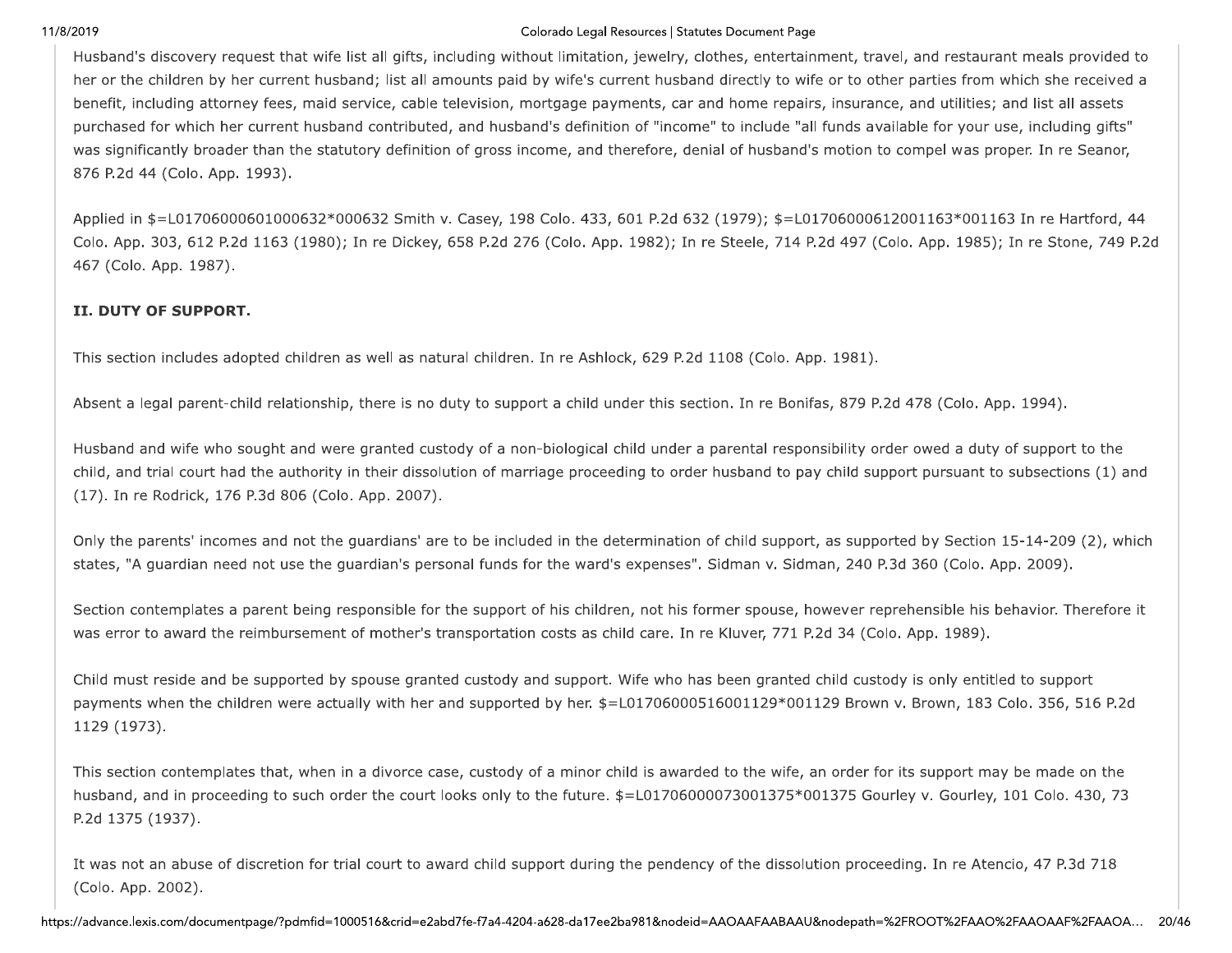### Colorado Legal Resources | Statutes Document Page

Where plaintiff alleged that defendant was the father of the minor children of the parties, but had failed and refused to support them, and that they were in need of support which he has the means and ability to provide, if established by evidence, plaintiff would be entitled to appropriate relief. \$=L01706000367000594\*000594 Hutchinson v. Hutchinson, 149 Colo. 38, 367 P.2d 594 (1961).

Person without funds or profitable employment not relieved of support obligation. Merely because a spouse desires to work on a long-range investment does not relieve him of his obligation to support his children, and the fact that a person is without funds and without profitable employment has been held not to preclude the allowance of reasonable alimony and support where nothing but a disinclination to work, regardless of the motive therefor, interferes with his ability to earn a reasonable living. \$=L01706000522000752\*000752 Berge v. Berge, 33 Colo. App. 376, 522 P.2d 752 (1974), aff'd, \$=L01706000536001135\*001135 189 Colo. 103, 536 P.2d 1135 (1975).

Where the oldest of three children of the parties was living with father, the trial court did not abuse its discretion in declining to award plaintiff support money for all of the children, since such award would require defendant to pay twice for support of child in his custody. \$=L01706000372000149\*000149 Cohan v. Cohan, 150 Colo. 249, 372 P.2d 149 (1962).

Custodial parent can be ordered to pay support to noncustodial parent under Uniform Dissolution of Marriage Act. In re Fest, 742 P.2d 962 (Colo. App. 1987).

In order for child support to be calculated according to shared physical custody, sufficient evidence must be submitted that each parent keeps the children overnight for more than 25% of the time and that both parents contribute to the expenses of the children in addition to the payment of child support. In re Redford, 776 P.2d 1149 (Colo. App. 1989).

There is no statutory requirement that any particular amount of expense be proven by the parent seeking a support adjustment for shared physical custody. In re Redford, 776 P.2d 1149 (Colo. App. 1989).

Application of shared custody formula that results in a support payment by the custodial parent to the noncustodial parent is not necessarily prohibited. In re Antuna, 8 P.3d 589 (Colo. App. 2000).

Where there was an absence of evidence from husband establishing that he contributed to the child's financial needs, there was no basis for application of the shared custody formula under worksheet B. In re Antuna, 8 P.3d 589 (Colo. App. 2000).

Where a mother removed her child from the state and deliberately concealed her whereabouts from the father, and by her affirmative acts voluntarily assumed responsibility for the child's support for a period of several years, during which time it appears that the child wanted for nothing necessary to health, comfort, and welfare, the mother was not in a position to claim reimbursement for such support. \$=L01706000381000455\*000455 Griffith v. Griffith, 152 Colo. 292, 381 P.2d 455 (1963).

Where a father asserted that his right to direct and select the nature of the education of his son coexisted with the obligation to contribute to the costs of the education, it was held that it was for the divorced wife as custodian to make the decisions concerning the place and nature of the son's college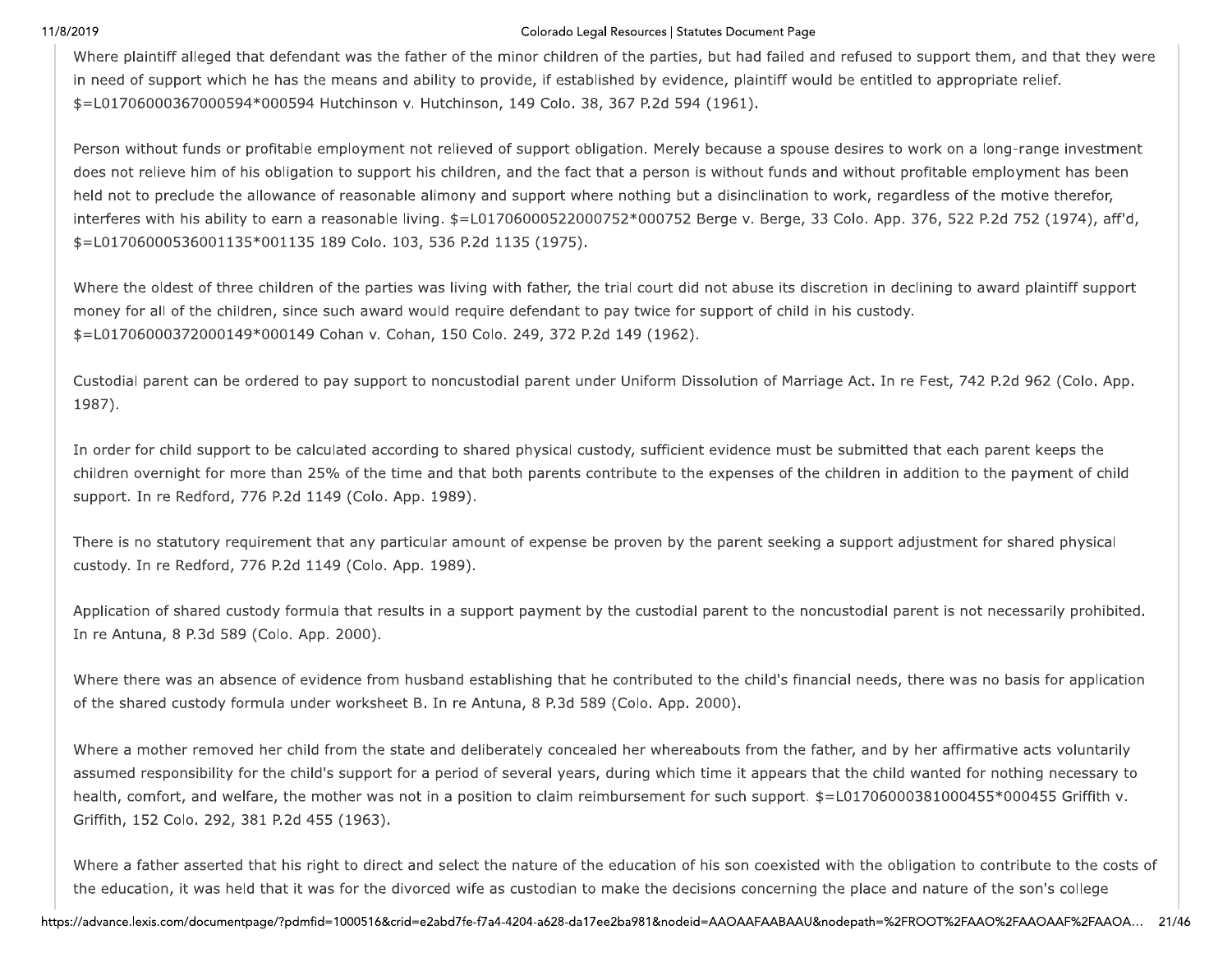11/8/2019<br>
education, subje<br>  $$=$ L0170600049<br>
A divorced fathe<br>
Orman, 30 Colo Colorado Legal Resources |<br>education, subject only to the approval of the divorce court acting with due regard for<br>\$=L01706000492000081\*000081 Van Orman v. Van Orman, 30 Colo. App. 177, 492<br>A divorced father did not have a Colorado Legal Resources | Statutes<br>
Ce court acting with due regard for the fi<br>
An Orman, 30 Colo. App. 177, 492 P.2d 8<br>
pay for the college expenses of his minor Colorado Legal Resources | Statutes Document Page<br>
rt acting with due regard for the financial capal<br>
nan, 30 Colo. App. 177, 492 P.2d 81 (1971).<br>
r the college expenses of his minor child. \$=L0: o Legal Resources | Statutes Document Page<br>1 due regard for the financial capabilities of the fai<br>App. 177, 492 P.2d 81 (1971).<br>expenses of his minor child. \$=L01706000492000 Statutes Document Page<br>• the financial capabilities of the fath<br>P.2d 81 (1971).<br>• minor child. \$=L017060004920000

The state and of a sympath consideration of the distance and Collection and the state consideration of  $T$  Collection (1970).<br>
A shorter factor of the line of state of the distance of the distance of the first of the coll

1983).<br>
III. AWARD OF S<br>
A. Amount.<br>
https://advance.lexis.com/doc 1983).<br>
III. AWARD OF SUP<br>
A. Amount.<br>
https://advance.lexis.com/docum 1983).<br>
III. AWARD OF SUPPORT.<br>
A. Amount.<br>
https://advance.lexis.com/documentpage/?pdmfid=1000516 ARD OF SUPPORT.<br>unt.<br>exis.com/documentpage/?pdmfid=1000516&crid=e2abd7fe-f7a4-4204-a62 id=1000516&crid=e2abd7fe-f7a4-4204-a628-da17ee:<br>|-<br>|-+\*++\* &-.<br>|-<br>|-<br>|-<br>|-<br>|- |-<br>|- |-<br>|- |-<br>|- |-<br>|- |-<br>|- |-<br>|- |-<br>|- |-<br>|- |-<br>|- |-<br>|- |-<br>|- |-|<br>|-<br>|-<br>|-<br>|-<br>|--.<br>04-a628-da17ee2ba981&nodeid=AAOAAFAABAAU&nodepath=%2FROOT%2FAA<br>04-a628-da17ee2ba981&nodeid=AAOAAFAABAAU&nodepath=%2FROOT%2FAA  $\begin{array}{|l|l|} \hline \rule{0pt}{13pt} \rule{0pt}{2.2pt} \rule{0pt}{2.2pt} \rule{0pt}{2.2pt} \rule{0pt}{2.2pt} \rule{0pt}{2.2pt} \rule{0pt}{2.2pt} \rule{0pt}{2.2pt} \rule{0pt}{2.2pt} \rule{0pt}{2.2pt} \rule{0pt}{2.2pt} \rule{0pt}{2.2pt} \rule{0pt}{2.2pt} \rule{0pt}{2.2pt} \rule{0pt}{2.2pt} \rule{0pt}{2.2pt} \rule{0pt}{2.2pt} \rule{0pt}{2.2pt} \rule{0pt}{2.2pt$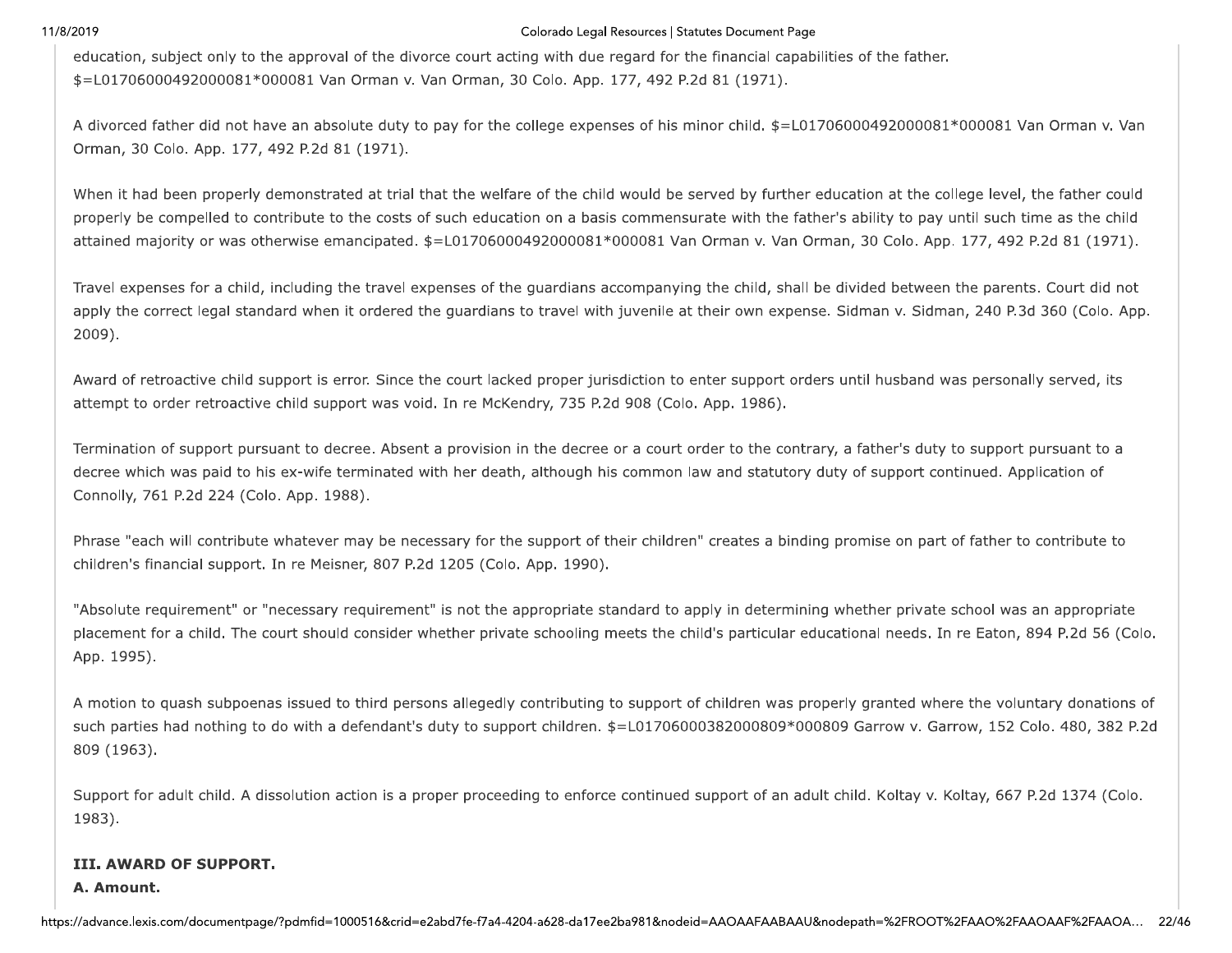11/8/2019<br>
Law reviews. Fo<br>
Costs: Forging 1<br>
Needs of the ch<br>
Colo. 425, 514 Colorado Legal Resources |<br>
Law reviews. For article, "Calculation of Potential Income in Child Support Matters", so<br>
Costs: Forging Through a Legislative Labyrinth", see 24 Colo. Law. 43 (1995).<br>
Needs of the children are Colorado Legal Resources | Statutes<br>
1995).<br>
24 Colo. Law. 43 (1995).<br>
25 P.2d 1118 (Colo. App. 1988). Colorado Legal Resources | Statutes Document Page<br>in Child Support Matters", see 20 Colo. Law. 23<br>olo. Law. 43 (1995).<br>ermining child support obligations. \$=L017060<br>2d 1118 (Colo. App. 1988). o Legal Resources | Statutes Document Page<br>)ort Matters", see 20 Colo. Law. 233 (1991). For a<br>(1995).<br>d support obligations. \$=L01706000514000073\*<br>lo. App. 1988). Statutes Document Page<br>ee 20 Colo. Law. 233 (1991). For art<br>ations. \$=L01706000514000073\*00

mear.<br>
The reduction and the Calculation of Stering Loses in Calculation was entitled and the State. The article Calculation of the State of Temperature of the State of Temperature of the State of Temperature of the State

representative capa<br>obligation for daug<br>https://advance.lexis.com/doo representative capacit<br>obligation for daughte<br>https://advance.lexis.com/docum representative capacity for son from previor<br>obligation for daughter. In re Ross-Ooley, 2<br>https://advance.lexis.com/documentpage/?pdmfid=100051 tative capacity for son from previous marriage should not be<br>n for daughter. In re Ross-Ooley, 251 P.3d 1221 (Colo. App.<br>exis.com/documentpage/?pdmfid=1000516&crid=e2abd7fe-f7a4-4204-a62 m previous marriage should not be include<br>-Ooley, 251 P.3d 1221 (Colo. App. 2010).<br>id=1000516&crid=e2abd7fe-f7a4-4204-a628-da17ee: ous marriage should not be included in wi<br>251 P.3d 1221 (Colo. App. 2010).<br>16&crid=e2abd7fe-f7a4-4204-a628-da17ee2ba981& rriage should not be included in wife'<br>Id 1221 (Colo. App. 2010).<br>e2abd7fe-f7a4-4204-a628-da17ee2ba981&nod 1<br>age should not be included in wife's g<br>1221 (Colo. App. 2010).<br>bd7fe-f7a4-4204-a628-da17ee2ba981&nodeid )<br>e should not be included in wife's gross in<br>21 (Colo. App. 2010).<br>The-17a4-4204-a628-da17ee2ba981&nodeid=AAOA d not be included in wife's gross inco<br>0. App. 2010).<br>4204-a628-da17ee2ba981&nodeid=AAOAAF, ...<br>
not be included in wife's gross income for purposes of calculating<br>
App. 2010).<br>
04-a628-da17ee2ba981&nodeid=AAOAAFAABAAU&nodepath=%2FROOT%2FAA ncome for purposes of calculating husband's support<br>
AAFAABAAU&nodepath=%2FROOT%2FAAO%2FAAOAAF%2FAAOA... 23/46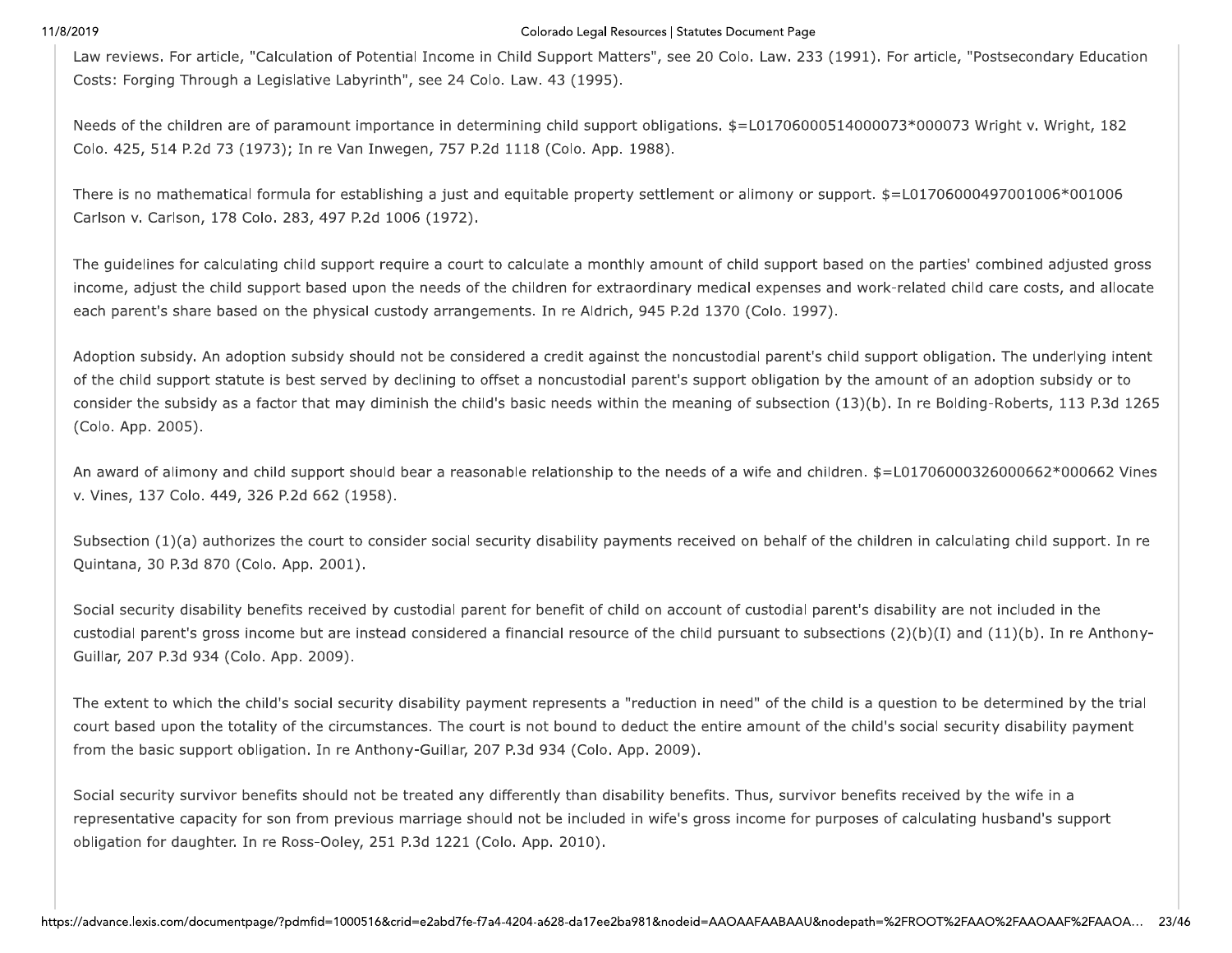11/8/2019<br>
Trial court did n<br>
payments are ir<br>
App. 2007).<br>
Father is not en Colorado Legal Resources |<br>Trial court did not err in excluding adoption subsidies and foster care payments from<br>payments are income of the children on whose behalf the mother receives them and a<br>App. 2007).<br>Father is not Colorado Legal Resources | Statutes<br>
es and foster care payments from mother<br>
alf the mother receives them and are not<br>
igation against the benefit amount he rec Colorado Legal Resources | Statutes Document Page<br>
foster care payments from mother's gross inco<br>
mother receives them and are not part of moth<br>
against the benefit amount he receives throug Degal Resources | Statutes Document Page<br>| ayments from mother's gross income in child sup<br>|<br>|<br>|<br>|<br>| benefit amount he receives through his railroad re Statutes Document Page<br>mother's gross income in child support<br>are not part of mother's income. In r<br>he receives through his railroad reti

The case of anticontrol on a control and matrix and control on the members of a control and the set of a control of the case of a control of the control of the set of the control of the control of the control of the contr

P.2d 1135 (1975).<br>Where the father's<br>bearing any relatio<br>https://advance.lexis.com/doc P.2d 1135 (1975).<br>Where the father's incontinuity where the father's incontinuity. P.2d 1135 (1975).<br>Where the father's income, while substantial bearing any relationship to the ability of the https://advance.lexis.com/documentpage/?pdmfid=1000516  $5$  (1975).<br>
He father's income, while substantial, is limited and subject than y relationship to the ability of the father to pay, and that consistent of the substantial and subject than  $y$  relationship to the ability o substantial, is limited and subject to nume<br>lity of the father to pay, and that could po<br>id=1000516&crid=e2abd7fe-f7a4-4204-a628-da17ee: +\*++\* mited and subject to numerous demander<br>ar to pay, and that could possibly becefrable?<br>e2abd7fe-f7a4-4204-a628-da17ee2ba981&nod end of the state of the state of the state of the state of the state of the state of the pay, and that could possibly becomposed that the state of the state of the state of the state of the state of the state of the state and subject to numerous demands, an original and subject to numerous demands, an original and subject to numerous demands, an original  $H_6$ -f7a4-4204-a628-da17ee2ba981&nodeid=AAOA upper to numerous demands, an order<br>d that could possibly become confisc<br>4204-a628-da17ee2ba981&nodeid=AAOAAF, The complete that the control of the father's available to numerous demands, an order contemplating only the need<br>that could possibly become confiscatory of all of the father's avail.<br>04-a628-da17ee2ba981&nodeid=AAOAAFAABA order contemplating only the needs of the child and not<br>fiscatory of all of the father's available resources, is not<br>AAFAABAAU&nodepath=%2FROOT%2FAAO%2FAAOAAF%2FAAOA... 24/46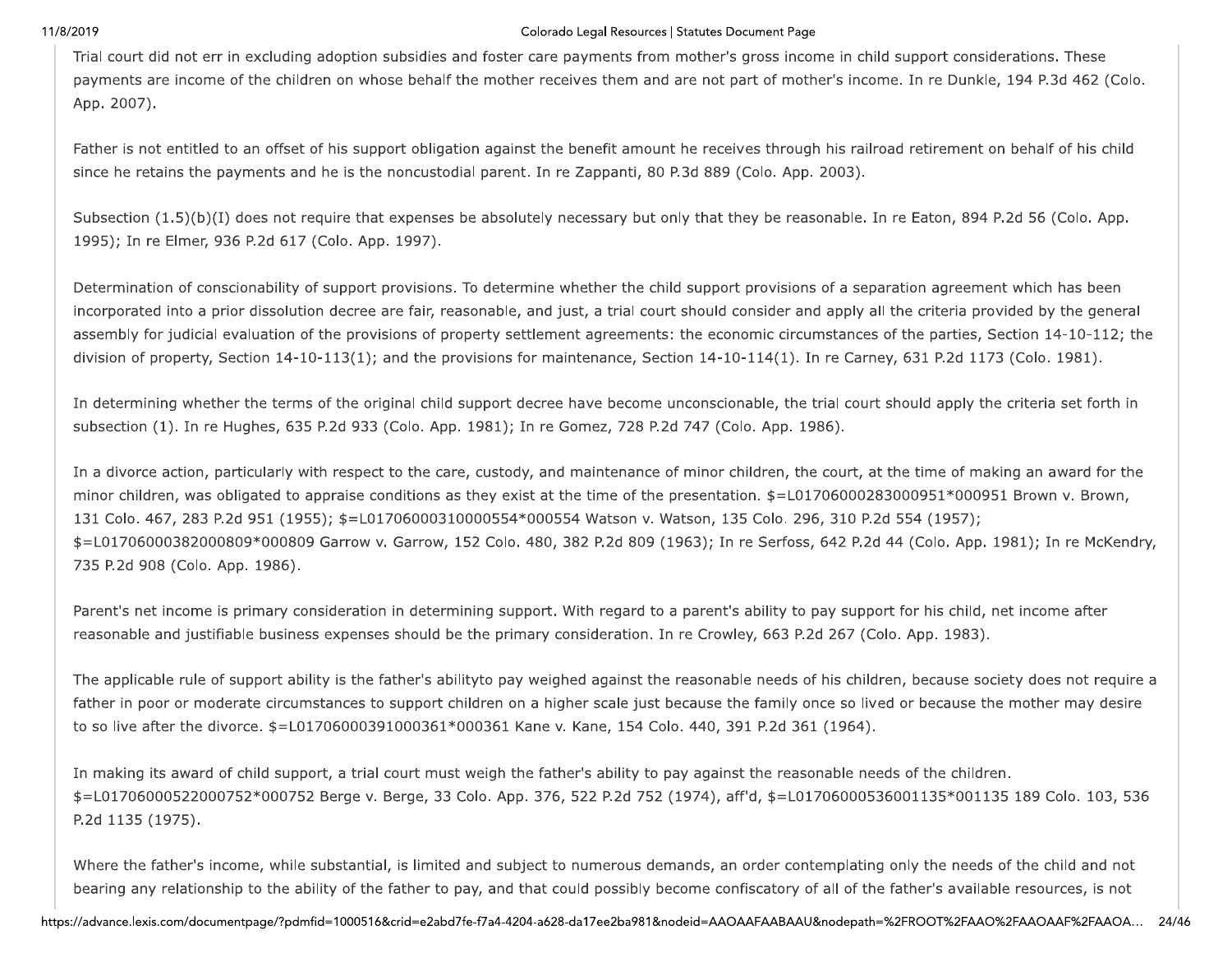11/8/2019<br>
valid.  $\$ =$ L01706<br>
Finding as to ea<br>
excess of his pr<br>
confiscatory.  $$ =$ Colorado Legal Resources |<br>
valid. \$=L01706000492000081\*000081 Van Orman v. Van Orman, 30 Colo. App. 177<br>
Finding as to earning capacity not confiscatory. Where the evidence supports the cour<br>
excess of his present net sal Colorado Legal Resources | Statutes<br>n v. Van Orman, 30 Colo. App. 177, 492<br>ere the evidence supports the court's find<br>s that the court based its order on the pr<br>re Anderson, 37 Colo. App. 55, 541 P.2d Colorado Legal Resources | Statutes Document Page<br>
In Orman, 30 Colo. App. 177, 492 P.2d 81 (197<br>
20 evidence supports the court's finding that the<br>
the court based its order on the present net incerson, 37 Colo. App. 55, o Legal Resources | Statutes Document Page<br>Colo. App. 177, 492 P.2d 81 (1971).<br>ppports the court's finding that the husband is cap<br>sed its order on the present net income of the hus<br>lo. App. 55, 541 P.2d 1274 (1975). Statutes Document Page<br>7, 492 P.2d 81 (1971).<br>1's finding that the husband is capab<br>the present net income of the husba<br>1 P.2d 1274 (1975).

magnetics and the magnetics of the magnetic state of the state of the state of the state of the state of the state of the state of the state of the state of the state of the state of the state of the state of the state of

a parent, the court<br>598 P.2d 524 (1979)<br>https://advance.lexis.com/doo a parent, the court co<br>598 P.2d 524 (1979).<br>https://advance.lexis.com/docum a parent, the court consider, among other t<br>598 P.2d 524 (1979).<br>https://advance.lexis.com/documentpage/?pdmfid=100051 the court consider, among other things the financial resoure<br>
524 (1979).<br>
exis.com/documentpage/?pdmfid=1000516&crid=e2abd7fe-f7a4-4204-a62 g other things the financial resources of the<br>id=1000516&crid=e2abd7fe-f7a4-4204-a628-da17ee: things the financial resources of the child<br>things the financial resources of the child<br>16&crid=e2abd7fe-f7a4-4204-a628-da17ee2ba981& the financial resources of the child. \$<br>e2abd7fe-f7a4-4204-a628-da17ee2ba981&nod  $\frac{1}{2}$  financial resources of the child.  $\frac{1}{2}$  = L<br>bd7fe-f7a4-4204-a628-da17ee2ba981&nodeid mancial resources of the child.  $$=$ L017060<br>The-f7a4-4204-a628-da17ee2ba981&nodeid=AAOA resources of the child. \$=L0170600<br>4204-a628-da17ee2ba981&nodeid=AAOAAF Esources of the child. \$=L01706000598000524\*000524 In re Wo<br>Besources of the child. \$=L01706000598000524\*000524 In re Wo<br>04-a628-da17ee2ba981&nodeid=AAOAAFAABAAU&nodepath=%2FROOT%2FAA 3000598000524\*000524 In re Wolfert, 42 Colo. App. 433,<br>3000598000524\*000524 In re Wolfert, 42 Colo. App. 433,<br>3085980408004040405258007%2FAA0%2FAA0AAF%2FAA0A... 25/46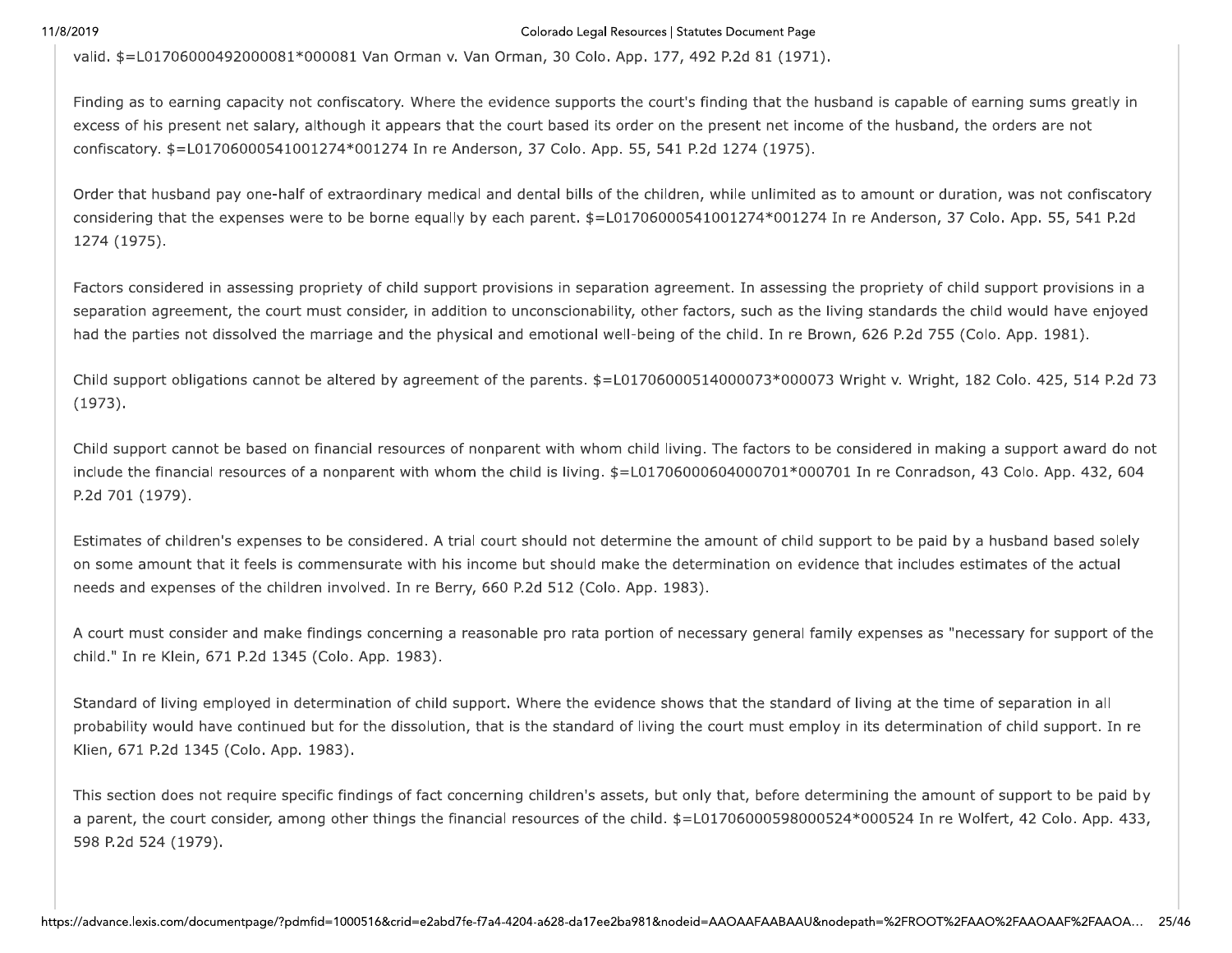### Colorado Legal Resources | Statutes Document Page

Obligation of support not affected by gifts or transfers. The intent of the uniform act, Section 11-50-101 et seq., is to allow custodians to disburse funds whether or not the children are adequately supported. Gifts under that act do nothing to relieve a parent of the separate duty to support the children, nor does that act authorize the custodian to disburse the funds as a means of fulfilling the parent's obligation of support. \$=L01706000598000524\*000524 In re Wolfert, 42 Colo. App. 433, 598 P.2d 524 (1979).

Where a parent or parents voluntarily make gifts to children during the parents' marriage and the gifts are not in fulfillment of a court order to pay support, and where the parents are, at the time of dissolution of the marriage, able to meet their support obligations, the court may order that such gifts not be used to reduce the legal obligation of support. This rule assumes that the court has properly considered the financial resources of the children as required by subsection (1), before ordering the amount of support to be paid by the parents. \$=L01706000598000524\*000524 In re Wolfert, 42 Colo. App. 433, 598 P.2d 524 (1979).

Court may order life insurance naming children as beneficiaries be maintained by parent obligated to pay child support, just as its provisions for child support now extend beyond the death of the parent, unless otherwise provided. \$=L01706000530001001\*001001 In re Icke, 35 Colo. App. 60, 530 P.2d 1001 (1974), aff'd, \$=L01706000540001076\*001076 189 Colo. 319, 540 P.2d 1076 (1975).

Award of additional \$6,000 for "recreational opportunities" for children was fairly embraced within the factors to be considered by court in dividing marital property and did not create a separate "recreational fund" for the needs of the children in the nature of child support. In re Jackson, 698 P.2d 1347 (Colo. 1985).

The judgment in the divorce action did not determine the limits of the husband's obligation to support the children, and the children were not parties to that action, and their rights were not concluded thereby. \$=L01706000363001059\*001059 Scheer v. District Court, 147 Colo. 265, 363 P.2d 1059  $(1961).$ 

Where there was no verification of the father's income as required by this section, the trial court was directed to take additional evidence to determine the income and to modify the support order. In re Velasquez, 773 P.2d 635 (Colo. App. 1989).

Trial court may draw inference that parent was concealing income, where parent refused to make a willing disclosure of financial status. In re Sgarlatti, 801 P.2d 18 (Colo. App. 1990).

Although the general assembly specifically provided for the use of extrapolation for combined gross income amounts falling between amounts shown in the guideline schedule, it did not provide for the use of extrapolation when combined gross incomes fall above or below the guideline schedule. In re Van Inwegen, 757 P.2d 1118 (Colo. App. 1988).

Section guidelines applicable in determination of amount of modified award despite fact that guidelines were enacted after the original support order. In re Anderson, 761 P.2d 293 (Colo. App. 1988).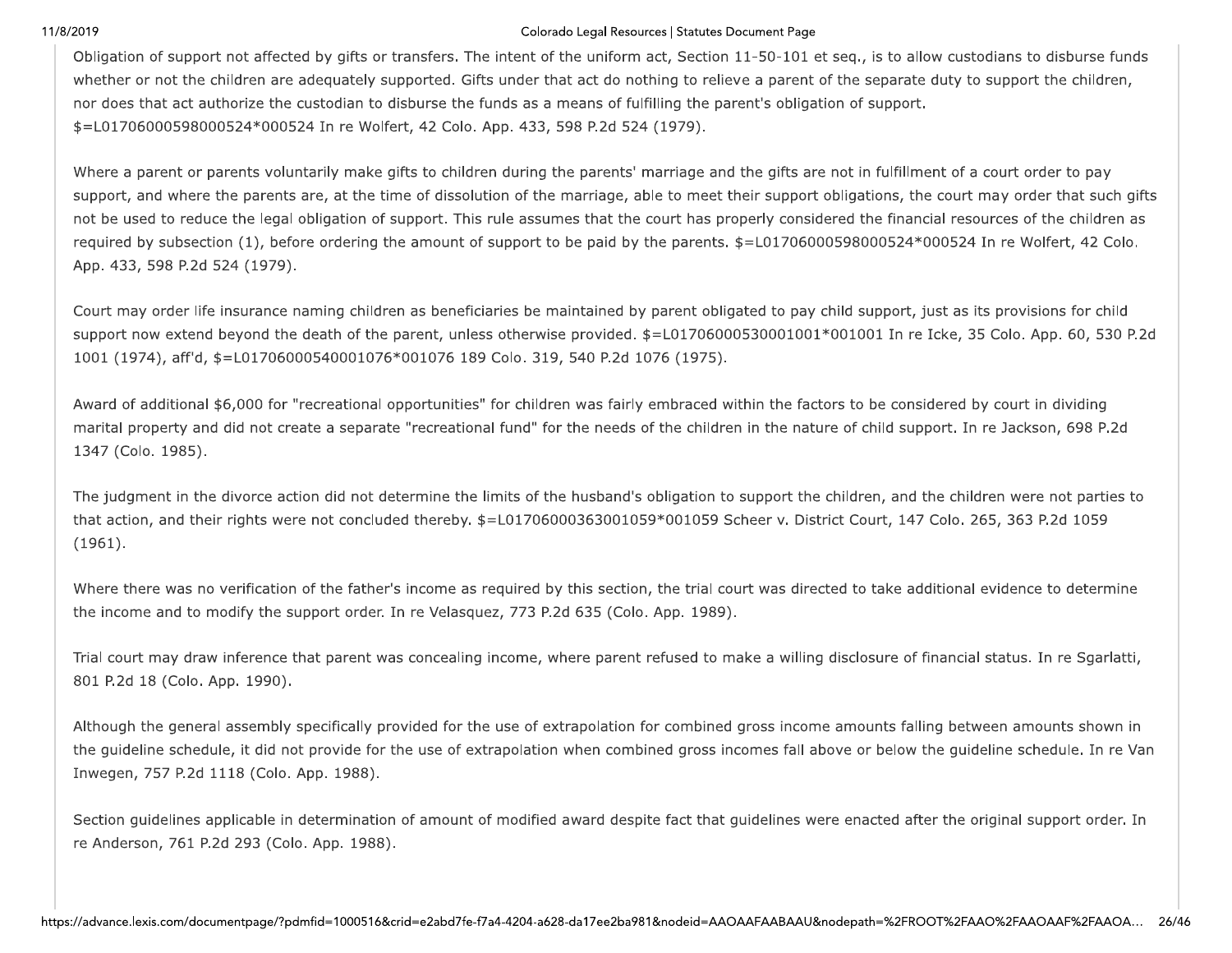### Colorado Legal Resources | Statutes Document Page

Application of new child support guidelines resulting in more than a ten percent change in support due creates a rebuttable presumption that existing support award must be modified. In re Pugliese, 761 P.2d 277 (Colo. App. 1988).

The general assembly intended income imputation to be an important exception to the normal rule of computation based on actual gross income of the parent. This exception applies when the parent shirks his or her child support obligation by unreasonably foregoing higher paying employment that he or she could obtain. The legislature meant this exception to prevent detriment to children by deterring parents from making employment choices that do not account for their children's welfare. Nevertheless, the general assembly intended courts to approach income imputation with caution. People v. Martinez, 70 P.3d 474 (Colo. 2003).

Imputing to voluntarily unemployed wife an income equal to income that of a person employed at the minimum wage even though evidence indicated that wife had been offered a higher paying job was not abuse of court's discretion given evidence of wife's ill health and problems in obtaining day care. In re Beyer, 789 P.2d 468 (Colo. App. 1989).

Imputing of full-time income to mother working part-time was error where mother did not voluntarily choose part-time employment but was required to stay home during the day to care for one of her children who had Downs syndrome. In re Pote, 847 P.2d 246 (Colo. App. 1993).

Court abused its discretion in finding that mother's underemployment was voluntary where mother worked only 32 hours per week so that she would have time to take the parties' child, who had cerebral palsy, to physical therapy. In re Foss, 30 P.3d 850 (Colo. App. 2000).

Interest was properly included in calculation of imputed income. In re Jaeger, 883 P.2d 577 (Colo. App. 1994).

"Overtime", in determination of parent's gross income (prior to 1996 amendment), does not include income from "extra" jobs. In re Marson, 929 P.2d 51 (Colo. App. 1996).

It was proper for the trial court to find that the overtime worked by father was required and to include such income within the father's gross income for the following reasons: (1) In his position as equity owner, director, and officer of the family-owned corporation, he was his own supervisor; (2) the evidence established, and the court found, that his position as vice-president and job-site foreman required that he work more than other employees as evidenced by his own testimony that his job as foreman could not always be done in a 40-hour week; and (3) the evidence established that the reason the father was required to work twenty to 25 hours of overtime per week was to assure that the jobs for which he was responsible would be completed in a timely fashion in order to avoid penalties that would work a direct financial disadvantage to the father. In re Rice & Foutch, 987 P.2d 947 (Colo. App. 1999).

Trial court did not abuse its discretion in excluding mother's overtime pay from the determination of her gross income. Mother chose to work extra hours voluntarily, and the overtime was not required as a condition of her employment. In re Dunkle, 194 P.3d 462 (Colo. App. 2007).

Section imposes no burden on one parent to prove that an available job exists for the other parent. Rather, the determination of income hinges on the ability of the parent to perform work. In re Mackey, 940 P.2d 1112 (Colo. App. 1997).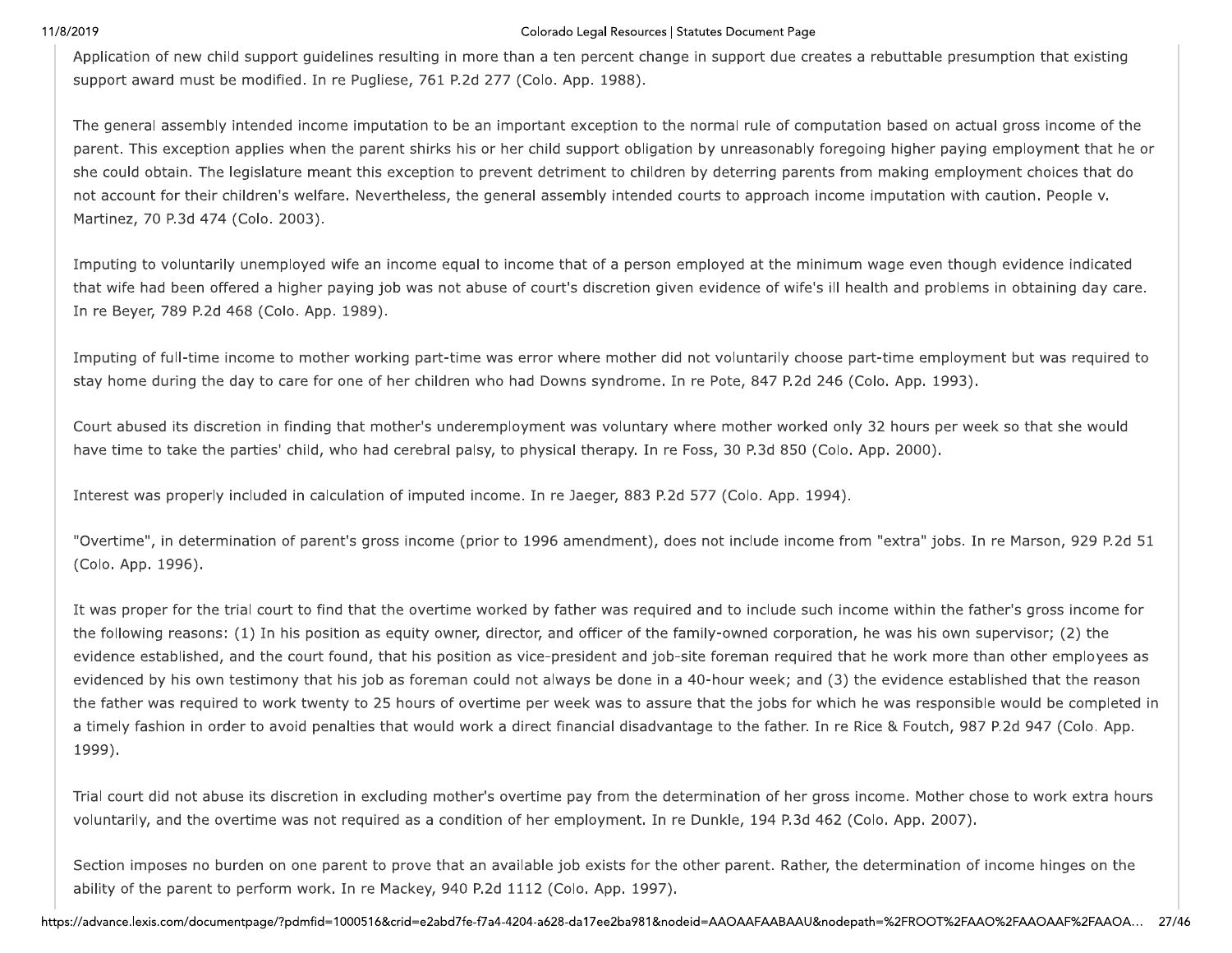### Colorado Legal Resources | Statutes Document Page

Court is merely required by subsection  $(7)(b)(I)$  to determine potential income and statute imposes no burden on one parent to prove that an available job exists for the other parent or that a particular job is available. In re Bregar, 952 P.2d 783 (Colo. App. 1997).

In order to impute income based upon a parent's voluntary underemployment, the trial court must examine all relevant factors bearing on whether the parent is shirking his or her child support obligation by unreasonably foregoing higher paying employment that he or she could obtain, and, if the parent is, the trial court must determine what he or she can reasonably earn and contribute to the child's support. If the trial court does not find that the parent is shirking his or her child support obligation by unreasonably foregoing higher paying employment, the court should calculate the amount of child support from actual gross income only. People v. Martinez, 70 P.3d 474 (Colo. 2003).

In determining if a parent is voluntarily underemployed, the factors the court may consider may include: The firing and post-firing conduct of the parent; the amount of time the parent spent looking for a job of equal caliber before accepting a lower paying job; whether the parent refused an offer of employment at a higher salary; whether the parent sought a job in the field in which he or she has experience and training; the availability of jobs for a person with the parent's level of education, training, and skills; the prevailing wage rates in the region; the parent's prior employment experience and history; and the parent's history of child support payment. People v. Martinez, 70 P.3d 474 (Colo. 2003).

The court must make findings sufficient to support a determination of underemployment. Imputing support without factual findings supporting a determination of underemployment is in error. In re Martin, 42 P.3d 75 (Colo. App. 2002); In re Garrett, 2018 COA 154, -- P.3d --.

Father not underemployed where mother presented no evidence that employment at income previously earned by father was available to him, no evidence of alternative employment at a higher level of remuneration than he presently earned, and no evidence that support to the children had been unreasonably reduced. In re Campbell, 905 P.2d 19 (Colo. App. 1995).

Trial court properly found father was voluntarily underemployed where father, a licensed attorney, had opted for inactive status and worked seasonally for an apple orchard at \$10 per hour. In re Elmer, 936 P.2d 617 (Colo. App. 1997).

Trial court properly declined to find that father was voluntarily unemployed or underemployed where he voluntarily refused to file a claim for damages resulting from a work-related accident. In re England, 997 P.2d 1288 (Colo. App. 1999).

Loss of employment due to addiction and re-employment at a lower wage does not constitute voluntary underemployment; however, a person who has been involuntarily terminated from a position for drug use may subsequently become voluntarily unemployed or underemployed based on actions taken after the termination. In re Atencio, 47 P.3d 718 (Colo. App. 2002).

The trial court erroneously computed child support by relying solely upon the husband's income and disregarding the wife's statutory obligation to contribute to the child's support. If both parents have actual income, or a reasonable ability to earn income, it is erroneous as a matter of law to allocate the support obligation to one parent. In re Sewell, 817 P.2d 594 (Colo. App. 1991).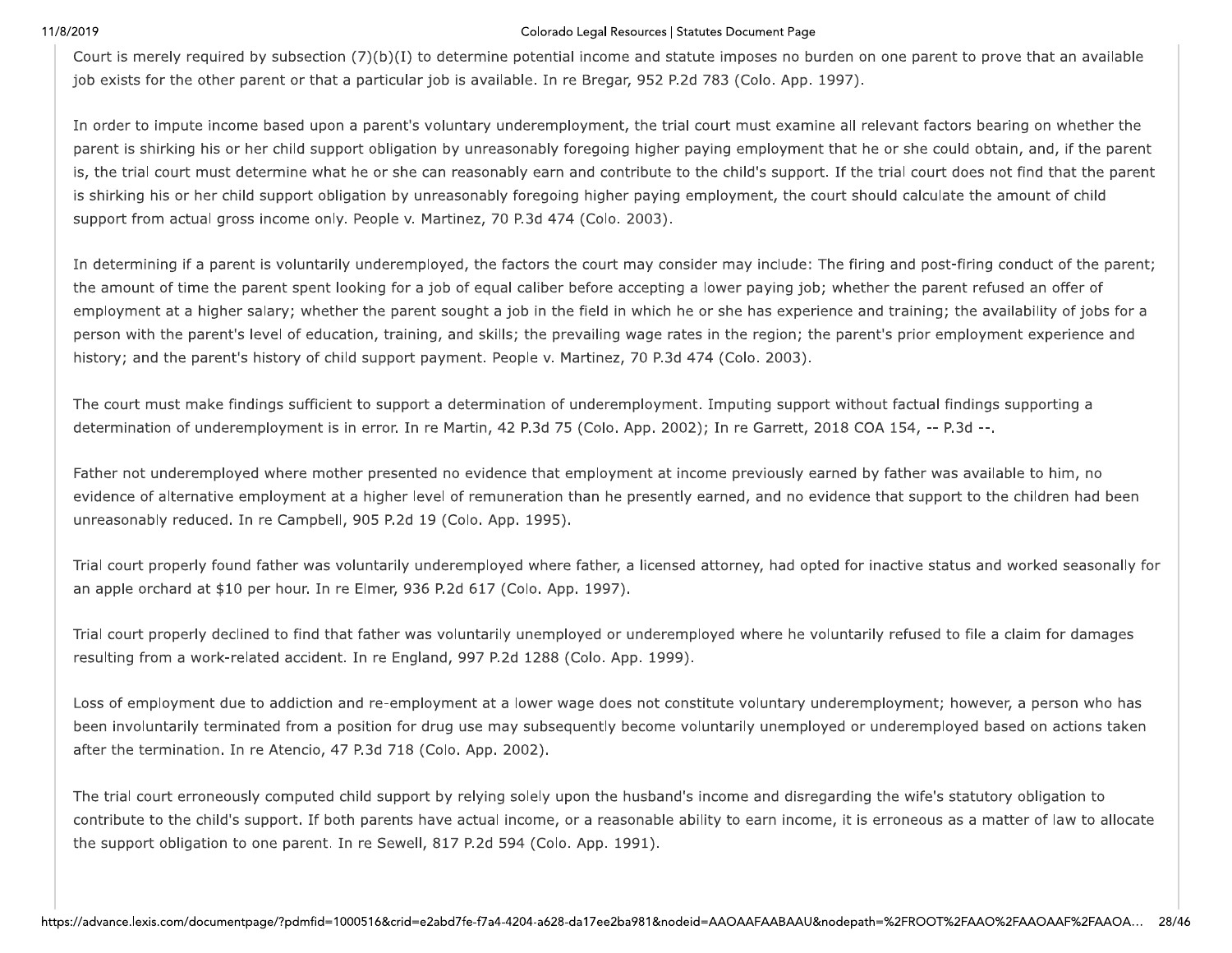### Colorado Legal Resources | Statutes Document Page

In computing child support, the trial court erred in failing to consider either the wife's income as represented by the monthly maintenance award or her ability to earn income from the marital property distributed to her under the court's decree. In re Sewell, 817 P.2d 594 (Colo. App. 1991).

For purposes of child support, father's income, as derived from the exercise of stock options, is limited to the difference between his purchase price of the optioned stock and the price at which he then sold it. In re Campbell, 905 P.2d 19 (Colo. App. 1995).

Court should initially include the amount of a capital gain as a component of gross income for the year in which the gain was received. Thereafter, the court has authority to deviate from the child support guidelines if their application would be inequitable, unjust, or inappropriate. In re Zisch, 967 P.2d 199 (Colo. App. 1998).

When considering capital gains from the sale of property awarded in a property division, the court shall include in gross income only those capital gains realized from post-property division appreciation in the property. In re Upson, 991 P.2d 341 (Colo. App. 1999).

Court erred in not deducting ordinary and necessary expenses from capital gains when self-employed. For purposes of determining a person's gross income, when the person was self-employed as a builder of custom homes, ordinary and necessary expenses incurred to sell property should have been deducted from the person's gross income. In re Glenn, 60 P.3d 775 (Colo. App. 2002).

Husband's taxable distributions from a subchapter S corporation owned wholly by him and two partners, one of whom had left, while not properly considered as extra income, should have been included as gross income, less ordinary and necessary business expenses. In re Upson, 991 P.2d 341 (Colo. App. 1999).

In determining monthly child support obligation for the period following the year in which a capital gain is received, the court should impute as income to the party a rate of return that the net capital gain, after taxes, can reasonably be expected to generate. In re Zisch, 967 P.2d 199 (Colo, App. 1998).

Subsection (7)(a) does not provide for deduction of federal and state income taxes in computing gross income, including from lottery winnings, for purposes of calculating child support. In re Bohn, 8 P.3d 539 (Colo. App. 2000).

The amount received as gross income from lottery winnings is used to calculate child support for the year in which the income is received. Thereafter, if a parent invests a portion of the funds which were received as income in one year, any interest earned in the subsequent years is properly included as gross income for purposes of calculating child support in those years. In re Bohn, 8 P.3d 539 (Colo. App. 2000).

Income from an irrevocable trust of which wife was beneficiary should not be omitted from wife's gross income for purposes of calculating child support, even though the trial court correctly declined to treat the income as property subject to division. In re Pooley, 996 P.2d 230 (Colo. App. 1998).

If a parent is voluntarily unemployed or underemployed, child support must be based on the parent's potential income. While a parent is entitled to remain underemployed, the other parent's child support obligation may not be increased as a result. In re Mackey, 940 P.2d 1112 (Colo. App. 1997).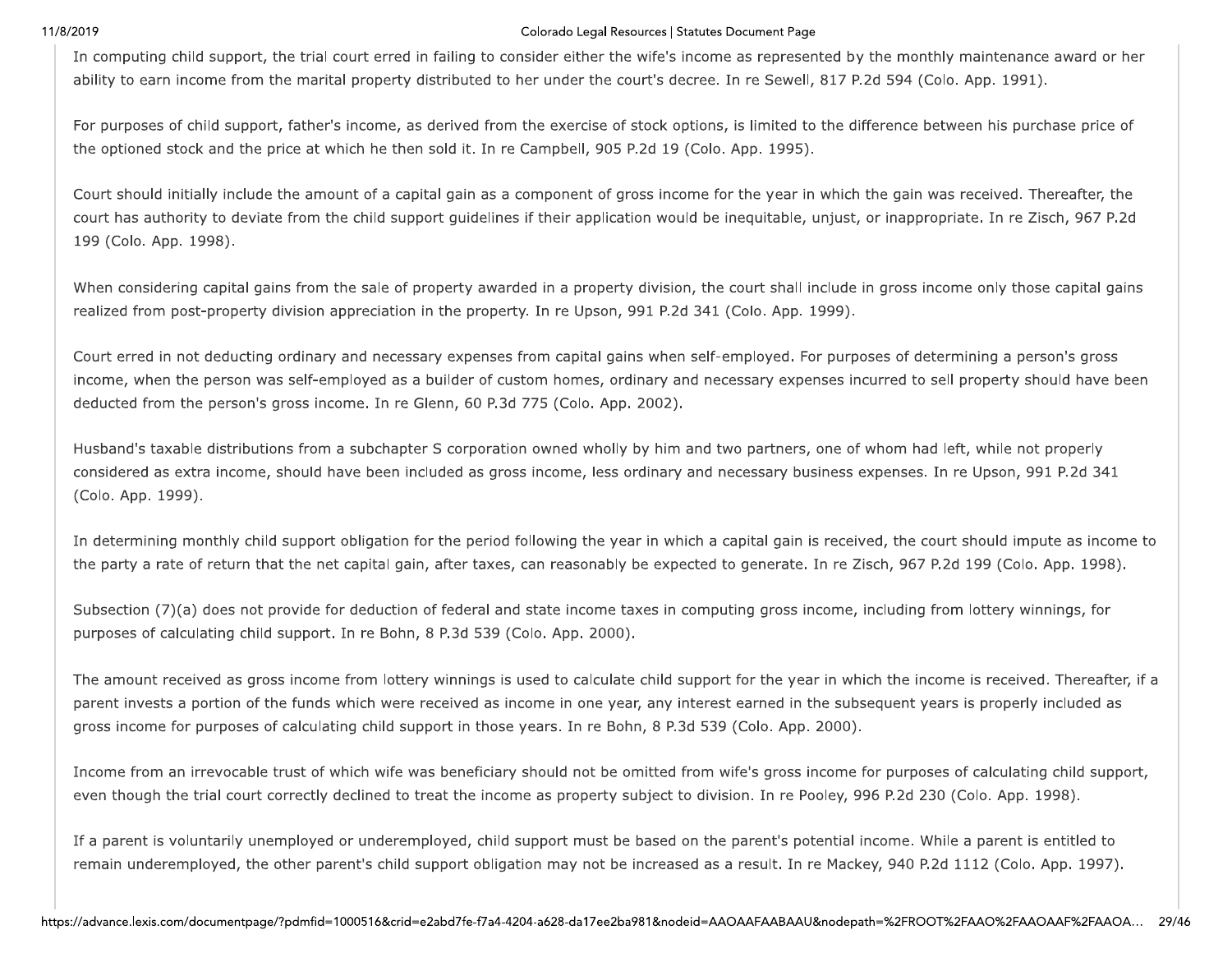11/8/2019<br>
The magistrate<br>
magistrate's det<br>
unemployed, an<br>
Trial court did n Colorado Legal Resources |<br>
The magistrate did not err in imputing to the father the annual income he had earned<br>
magistrate's determination that the father quit his job because he won the lottery, the<br>
unemployed, and tha Colorado Legal Resources | Statutes<br>
The annual income he had earned prior<br>
ijob because he won the lottery, that he v<br>
is job was not a good faith career choice.<br>
And absent findings regarding involuntary Colorado Legal Resources | Statutes Document Page<br>
nnual income he had earned prior to his resigna<br>
cause he won the lottery, that he was physically<br>
was not a good faith career choice. In re McCore<br>
ent findings regarding o Legal Resources | Statutes Document Page<br>! he had earned prior to his resignation. The evide<br>! the lottery, that he was physically capable of word<br>od faith career choice. In re McCord, 910 P.2d 85<br>egarding involuntary jo Statutes Document Page<br>prior to his resignation. The evidence<br>at he was physically capable of work<br>choice. In re McCord, 910 P.2d 85 (C<br>ntary job loss, ability to pay, and ne

mear.<br>
The register of each of the politic states have to since the most control commutes and the politics of the since of the since of the since of the since of the since of the since of the since of the since of the sinc

to pay, shall be dec<br>1993).<br>https://advance.lexis.com/doc to pay, shall be deduced 1993.<br>1993).<br>https://advance.lexis.com/docum to pay, shall be deducted, and such deduct<br>1993).<br>https://advance.lexis.com/documentpage/?pdmfid=1000516 exists om/document<br>page/?pdmfid=1000516&crid=e2abd7fe-f7a4-4204-a62  $(+)$ <br>h deduction is not limited to amounts actu<br>id=1000516&crid=e2abd7fe-f7a4-4204-a628-da17ee. - A community and orper proposed products<br>tion is not limited to amounts actually pai<br>16&crid=e2abd7fe-f7a4-4204-a628-da17ee2ba981& examples of the empty of payments, and<br>not limited to amounts actually paid p<br>e2abd7fe-f7a4-4204-a628-da17ee2ba981&nod limited to amounts actually paid pur<br>limited to amounts actually paid pur<br>bd7fe-f7a4-4204-a628-da17ee2ba981&nodeid http://www.aliku.com/www.aliku.com/www.aliku.com/www.aliku.com/www.aliku.com/www.aliku.com/www.aliku.com/www.aliku.com/www.aliku.com/www.aliku.com/www.aliku.com/www.aliku.com/www.aliku.com/www.aliku.com/www.aliku.com/www.a an experience paymently show experience<br>amounts actually paid pursuant to<br>4204-a628-da17ee2ba981&nodeid=AAOAAF, amounts actually paid pursuant to such obligation. In re Eze, 856<br>Amounts actually paid pursuant to such obligation. In re Eze, 856<br>04-a628-da17ee2ba981&nodeid=AAOAAFAABAAU&nodepath=%2FROOT%2FAA to such obligation. In re Eze, 856 P.2d 75 (Colo. App.<br>AAFAABAAU&nodepath=%2FROOT%2FAAO%2FAAOAAF%2FAAOA... 30/46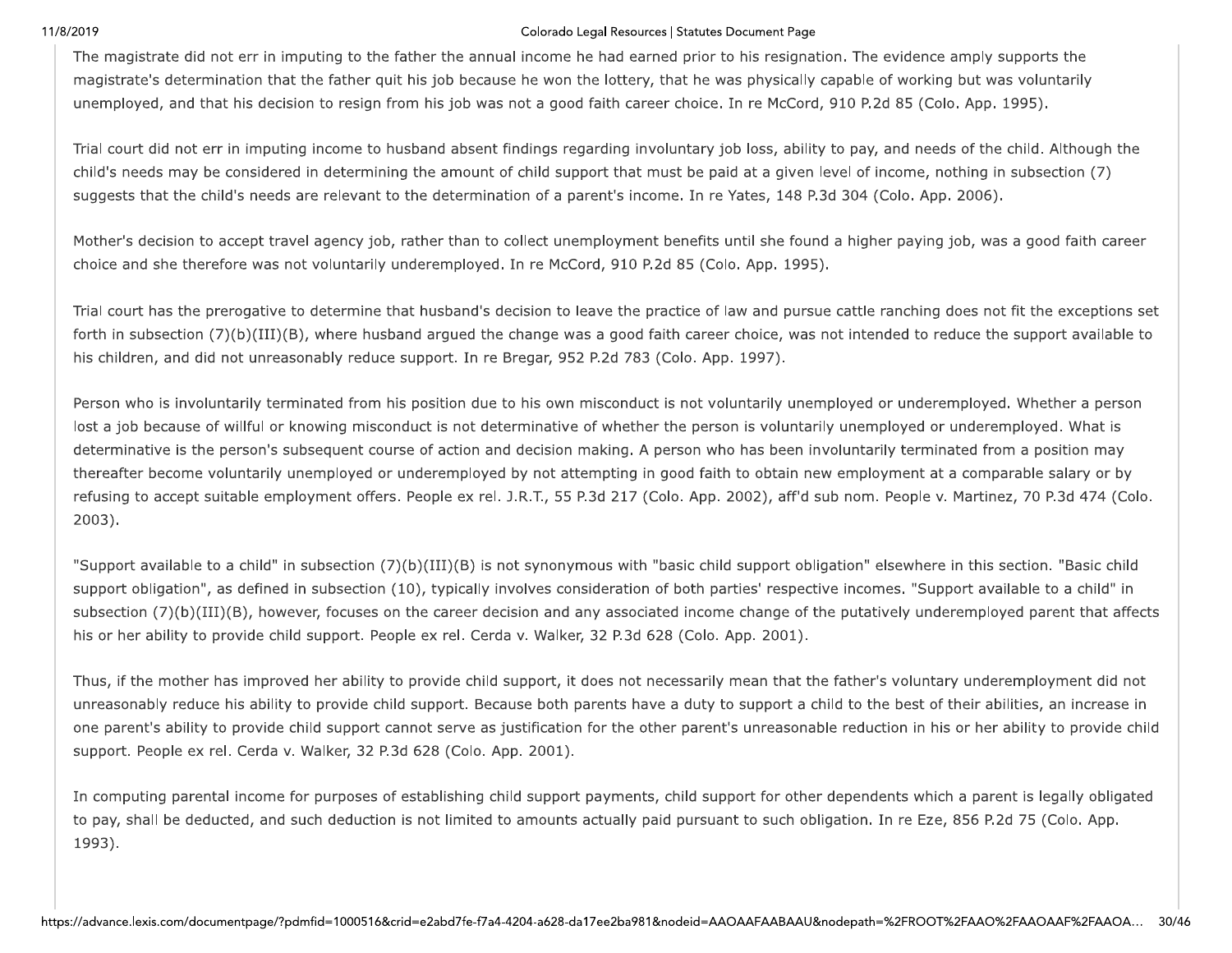### Colorado Legal Resources | Statutes Document Page

The intent of this section is that a parent who is legally responsible for the support of other children be given a deduction, within statutory guidelines, for child support actually paid, regardless whether an order for that support had been entered. Thus, when a prior support order does not reflect the parent's full legal responsibility for support, the parent is entitled to a deduction under paragraph (d.5) of subsection (7), instead of under paragraph (d), in determining the parent's gross income. In re K.M.T., 33 P.3d 1276 (Colo. App. 2001).

Adequate proof of child support obligations actually paid for other dependents is required when computing parental income for the purpose of establishing child support for present dependents. In re Dickson, 983 P.2d 44 (Colo. App. 1998).

"Maintenance actually paid by a parent", as used in subsection (10)(a)(II), includes payments made by a parent to a former spouse. It is not limited to payments made to the mother of the child in the paternity proceedings before the court; it includes all maintenance payments made by a parent. In Interest of A.R.W., 903 P.2d 10 (Colo. App. 1994).

The court must consider the father's and the child's financial resources in addition to considering the mother's resources in deciding the appropriate amount of the parents' contributions to the child's college expenses. In re Eaton, 894 P.2d 56 (Colo. App. 1995) (decided under law in effect prior to 1993 amendment).

Court did not err in including \$350 rent in father's gross income without excluding allowable business deductions since record revealed nothing to warrant reversal of the trial court's implicit determination that any claimed expenses were not necessary or required to produce the rental income in question. In re Cropper, 895 P.2d 1158 (Colo. App. 1995).

Trial court should have considered mother's detailed evidence of the children's living expenses and the fact that father provided and fully paid for a residence for the children in determining the child support obligation, given the difficulty in applying Colorado child support guidelines to the needs of children in Russia. People ex rel. A.K., 72 P.3d 402 (Colo. App. 2003).

Once the requisites for shared physical custody have been established, subsection  $(10)(c)$  requires that the child support obligation be adjusted by the mathematical formula contained in subsection (14)(b). In re Redford, 776 P.2d 1149 (Colo. App. 1989).

If trial court deviates from the guidelines, it is required to make findings that application of the guidelines would be inequitable and specifying the reasons for the deviation. Thus, when court deviated from guidelines, it was required to find either that one of the relevant factors in subsection (1) applied or that the husband did not make contributions to the child's expenses beyond what he was obligated to pay in child support. In re Marshall, 781 P.2d 177 (Colo. App. 1989), cert. denied, 794 P.2d 1011 (Colo. 1990).

Modification of award required where trial court deviates from guidelines but fails to make findings required by subsection (3)(a). In re Sgarlatti, 801 P.2d 18 (Colo. App. 1990).

Trial court must make provision for expense of transportation of child between homes of parents, which expense is to be divided between parents in proportion to their adjusted gross income. In re Marshall, 781 P.2d 177 (Colo. App. 1989), cert. denied, 794 P.2d 1011 (Colo. 1990); In re Sgarlatti, 801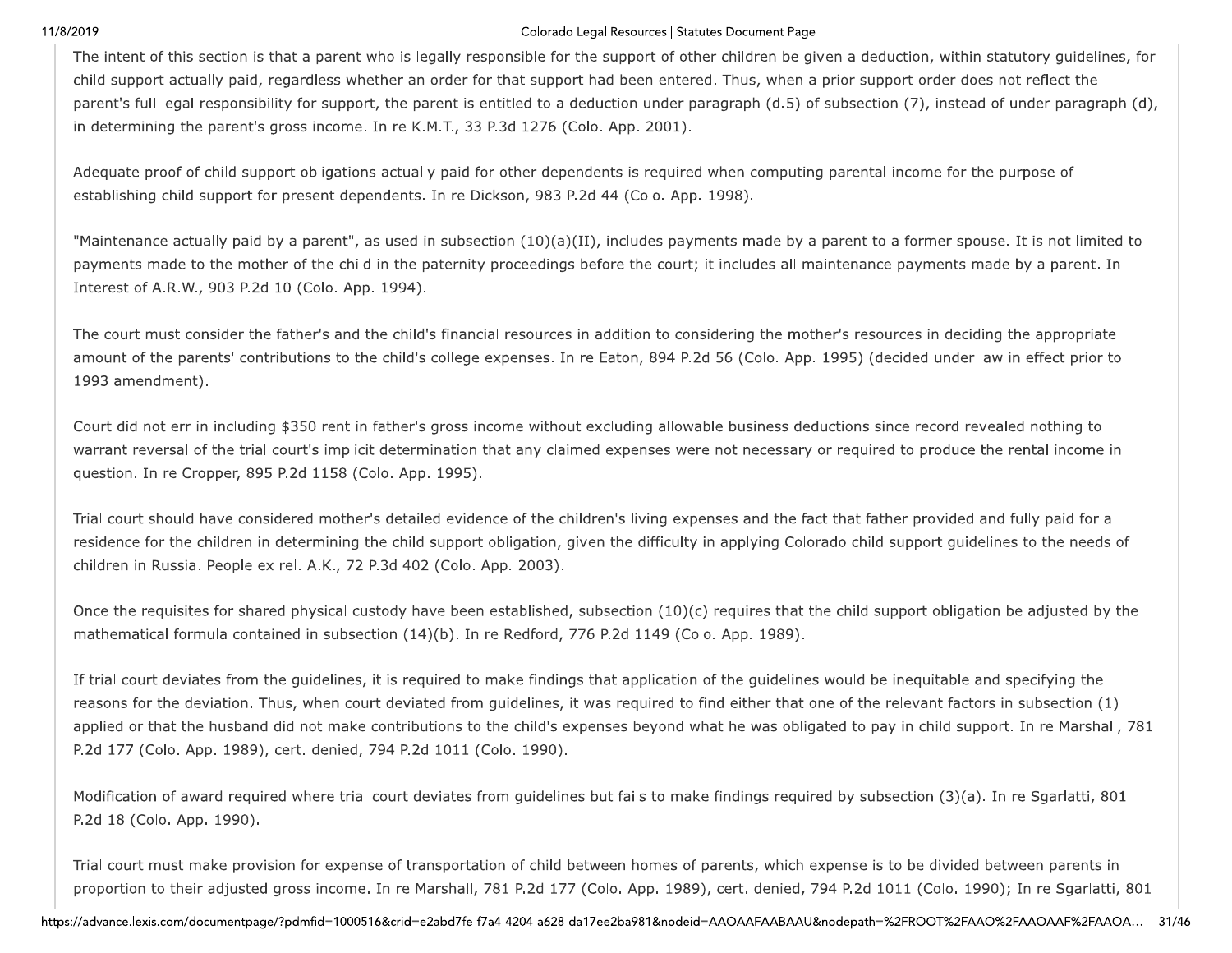P.2d 18 (Colo. App. 1990).

Trial court did not err in including transportation expenses in the child support calculation before those expenses were actually known since there was no dispute as to the parents' income and the magistrate was free to adopt the percentage share of the father's income as shown in the father's computation. In re Andersen, 895 P.2d 1161 (Colo. App. 1995).

Husband's personal injury settlement payments are a financial resource that constitutes "gross income" under the child support guidelines. In re Fain, 794 P.2d 1086 (Colo. App. 1990).

Proper for court to base child support calculation on father's monthly income from his railroad annuity despite that income deriving from a previously divided asset since the property division does not change the status of those monthly payments as an income source to be considered in determining the husband's child support obligation. In re Zappanti, 80 P.3d889 (Colo. App. 2003).

For investments, income is limited to the gain on the original investment. However, a party's characterization of payments as a return on investment is not binding on the court. In re Laughlin, 932 P.2d 858 (Colo. App. 1997).

Trial court did not err in using a two-year average of father's investment income when calculating father's overall income for the purposes of calculating child support. In re Rice and Foutch, 987 P.2d 947 (Colo. App. 1999).

No error in the trial court's conclusion that father's "actual gross income" included interest or dividends which had accrued to his IRA but which he had not withdrawn. The use of the word "actual" in subsection (7)(a) does not limit gross income to that "actually received". In re Tessmer, 903 P.2d 1194 (Colo. App. 1995).

Trial court correctly excluded father's voluntary enhanced retirement program (VERP) benefit from calculation of his gross income. In determining whether the VERP benefit constitutes income for child support purposes, the court must answer the following questions: (1) Is the VERP benefit severance pay? (2) Is the VERP benefit an employer contribution to pension and retirement benefits? (3) Should an undistributed employer contribution be treated as income? (4) Does father's option to elect a lump sum distribution or monthly annuity payments of his retirement account, including the VERP benefit, mean that the VERP benefit should be credited as income? In re Mugge, 66 P.3d 207 (Colo. App. 2003).

The requirements that father voluntarily retire rather than be terminated and that he provide a general release of the employer distinguish the VERP benefit from a typical severance pay program, and thus the VERP benefit was not severance pay includable within the statutory definition of gross income. In re Mugge, 66 P.3d 207 (Colo. App. 2003).

The employer denominated the VERP benefit as a retirement benefit, credited the benefit to the father's retirement account in its pension plan, and calculated the amount using age and years of service, therefore the VERP benefit was an employer-contributed pension or retirement benefit. In re Mugge, 66 P.3d 207 (Colo. App. 2003).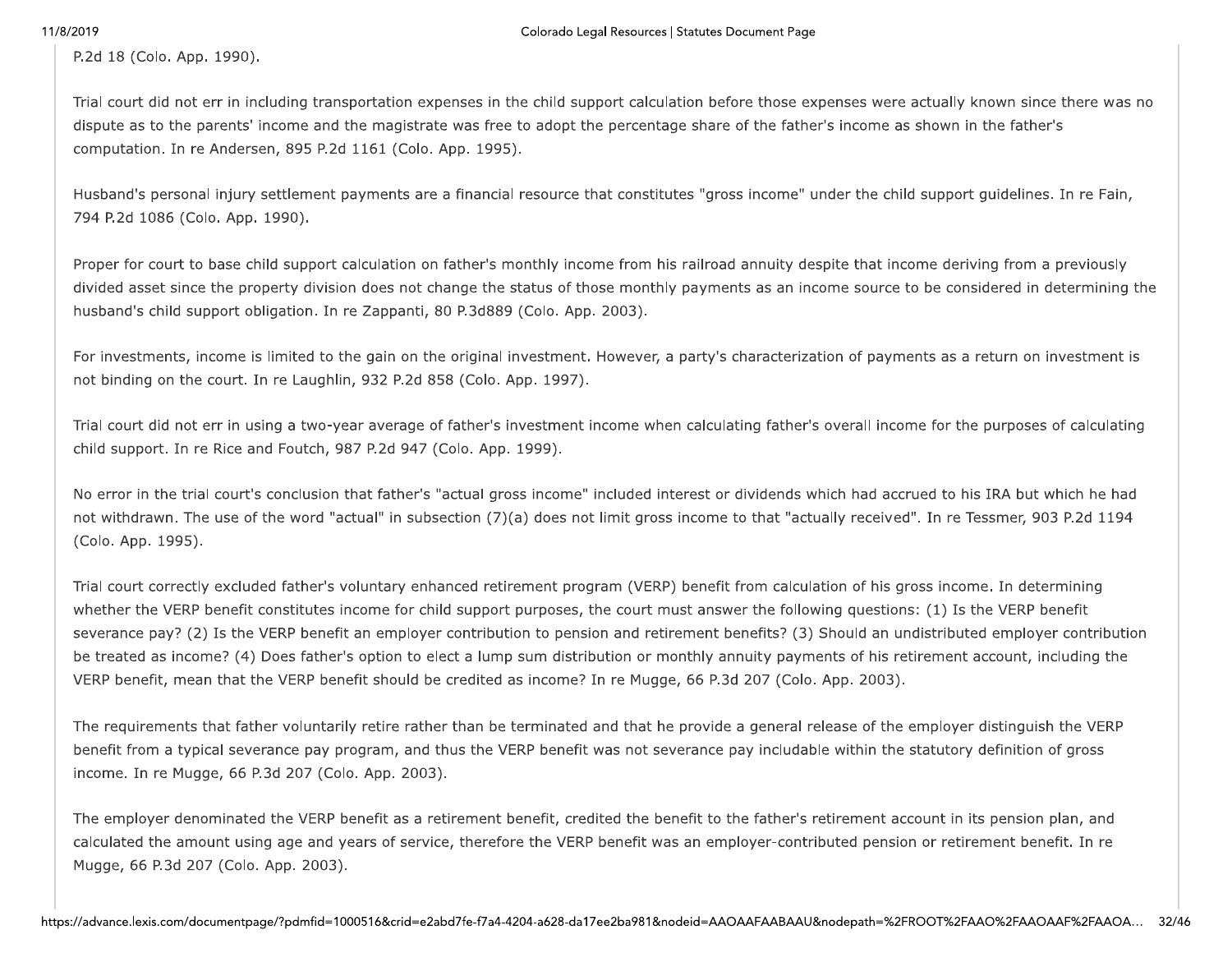### Colorado Legal Resources | Statutes Document Page

Because the employer determined the amounts of pension plan contributions and the employees did not have the option of directly receiving the amounts as wages, prior to any distribution, the employer's VERP contribution to father's account in its pension plan did not constitute gross income for consideration under the child support quidelines. In re Mugge, 66 P.3d 207 (Colo. App. 2003).

VERP benefit should not be treated as gross income for child support purposes merely because father could have elected a lump sum distribution or monthly annuity payments instead of rolling the benefit over into another qualified pension plan. In re Mugge, 66 P.3d 207 (Colo. App. 2003).

Employer contributions to father's insurance plans not income for child support purposes. Similar to employer retirement plan contributions, father did not have the option to take the contributions as wages and use them for general living expenses, so such contributions are not properly considered income for purposes of the child support calculation. In re Davis, 252 P.3d 530 (Colo. App. 2011).

Extraordinary medical expenses were required to be divided between the parties in direct proportion to their adjusted gross income and added to the basic child support, even where the child's condition existed and was known at the time of the original agreement where the parties agreed to each pay one-half of these expenses. In re Nielsen, 794 P.2d 1097 (Colo. App. 1990).

Meaning of "adjusted gross income". Definition of "adjusted gross income" in subsection (10)(a) does not provide for the deduction of federal and state income taxes or FICA taxes in computation for child support purposes. In re Baroni, 781 P.2d 191 (Colo. App. 1989).

The fact that certain items may be deductible on a party's federal income tax return does not require exclusion from gross income under the child support guideline. In re Eaton, 894 P.2d 56 (Colo. App. 1995).

Trial court did not err in determining that "gross income" included the foreign service premium, the commodities and services allowance, and the expatriate tax equalization payment made to compensate person for the cost of living in a foreign locale. In re Stress, 939 P.2d 500 (Colo, App. 1997).

Meaning of "extraordinary medical expenses". Extraordinary medical expenses, as defined in subsection (12)(b), must be "uninsured". Where psychological counseling services were insured expenses under the father's medical insurance plan, trial court erred in requiring him to pay for child's counseling by a psychologist not participating in the plan absent a finding that such counseling was not adequately or reasonably covered by the plan. In re Ahrens, 847 P.2d 257 (Colo. App. 1993).

A parent's obligation for extraordinary medical expenses is an integral part of the child support obligation and, as such, is nondischargeable in bankruptcy. Parent who provided letter to court asserting the obligation had been discharged was ordered to pay for his share of the extraordinary medical expenses on behalf of the children. In re Campbell, 140 P.3d 320 (Colo. App. 2006).

Basic allowance for quarters (BAQ) constitutes an in-kind payment that is income for child support purposes. In re Long, 921 P.2d 67 (Colo. App. 1996).

Military housing and food allowances are part of gross income under the plain language of subsection  $(5)(a)(I)(X)$ . \$=L01742000410000492\*000492 In re Parental Responsibilities of L.K.Y., 2013 COA 108, 410 P.3d 492.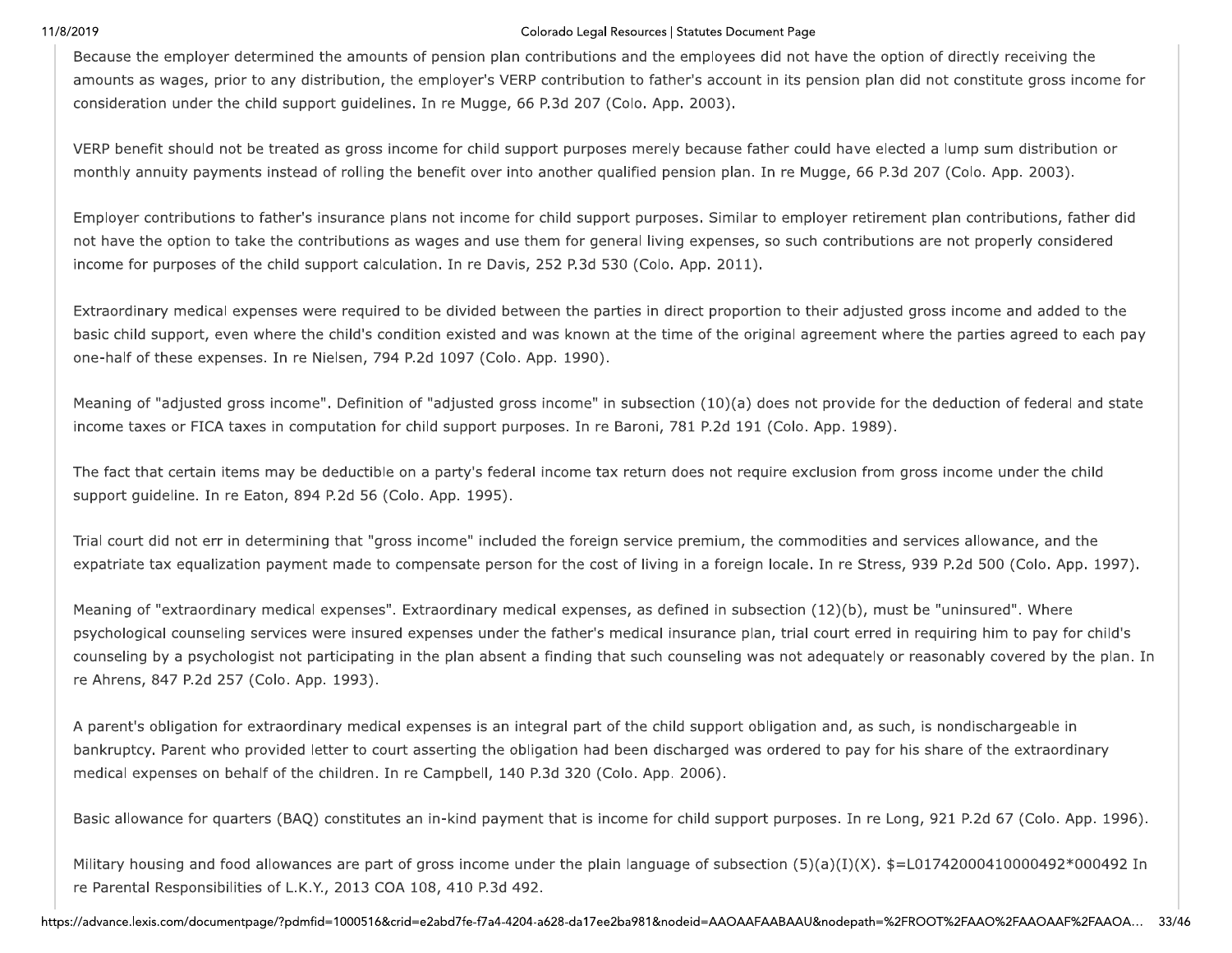### Colorado Legal Resources | Statutes Document Page

Military housing and food allowances that are not paid to children or on behalf of the children but rather are paid to the parent as part of parent's salary should not be deducted under subsection (11)(b) as financial resources of the children despite the fact that the parent is the recipient of temporary child support. \$=L01742000410000492\*000492 In re Parental Responsibilities of L.K.Y., 2013 COA 108, 410 P.3d 492.

Increased cost for the addition of teenage son to automobile insurance is not an extraordinary expense under subsection (13). In re Long, 921 P.2d 67 (Colo. App. 1996).

Court does not have authority to impute a gross income where actual income is tax exempt. Rather the amount received each month shall be deemed to be a gross income. In re Fain, 794 P.2d 1986 (Colo. App. 1990).

"Gross" income for purposes of calculating child support can include the amount of income an asset could reasonably be expected to generate even if that asset has been consumed prior to the support determination. In re Laughlin, 932 P.2d 858 (Colo. App. 1997).

The burden is upon the parent contesting the support order to prove that a deviation from the presumptive award is both reasonable and necessary. In re Baroni, 781 P.2d 191 (Colo. App. 1989).

No automatic adjustment of gross income for non-ordered support. Non-ordered child support payments to others are not to be determined by a mechanical application of the child support schedule. Rather the impact of payment of non-ordered obligations must be evaluated as provided in subsection (3)(a). People in Interest of C.D., 767 P.2d 809 (Colo. App. 1989).

Party alleging that payment of non-ordered support obligation requires deviation from presumptive award determined under statutory guidelines has burden to prove the claim. Deviation from guidelines must be shown reasonable and necessary considering certain enumerated factors. People in Interest of C.D., 767 P.2d 809 (Colo. App. 1989).

An agreement of the parties regarding child support, custody, and visitation does not bind the court, and the court must review child support guidelines to determine the adequacy of the child support agreement of the parties. In re Micaletti, 796 P.2d 54 (Colo. App. 1990).

Trial court's apportionment of costs for child's guardian ad litem upheld where court apportioned costs between mother and father on the basis of the underemployed mother's potential income. Weber v. Wallace, 789 P.2d 427 (Colo. App. 1989).

Specific written or oral findings must be made by the court to support deviation from the child support amounts specified by the statutory schedule, and this applies to approving a stipulation of the parties. In re Miller, 790 P.2d 890 (Colo. App. 1990); In Interest of D.R.V., 885 P.2d 351 (Colo. App. 1994).

Where the parties' gross income exceeded the uppermost level of income scheduled in the guidelines and the minimum child support amount is presumed to be set forth in the highest level in the guidelines, this presumption may be rebutted, and the court must exercise discretion considering the financial resources of both parents and the children, the physical and emotional condition of the children and their educational needs, the needs of the noncustodial parent, and the standard of living that the children would have enjoyed had the parents' marriage not been dissolved. In re Schwaab and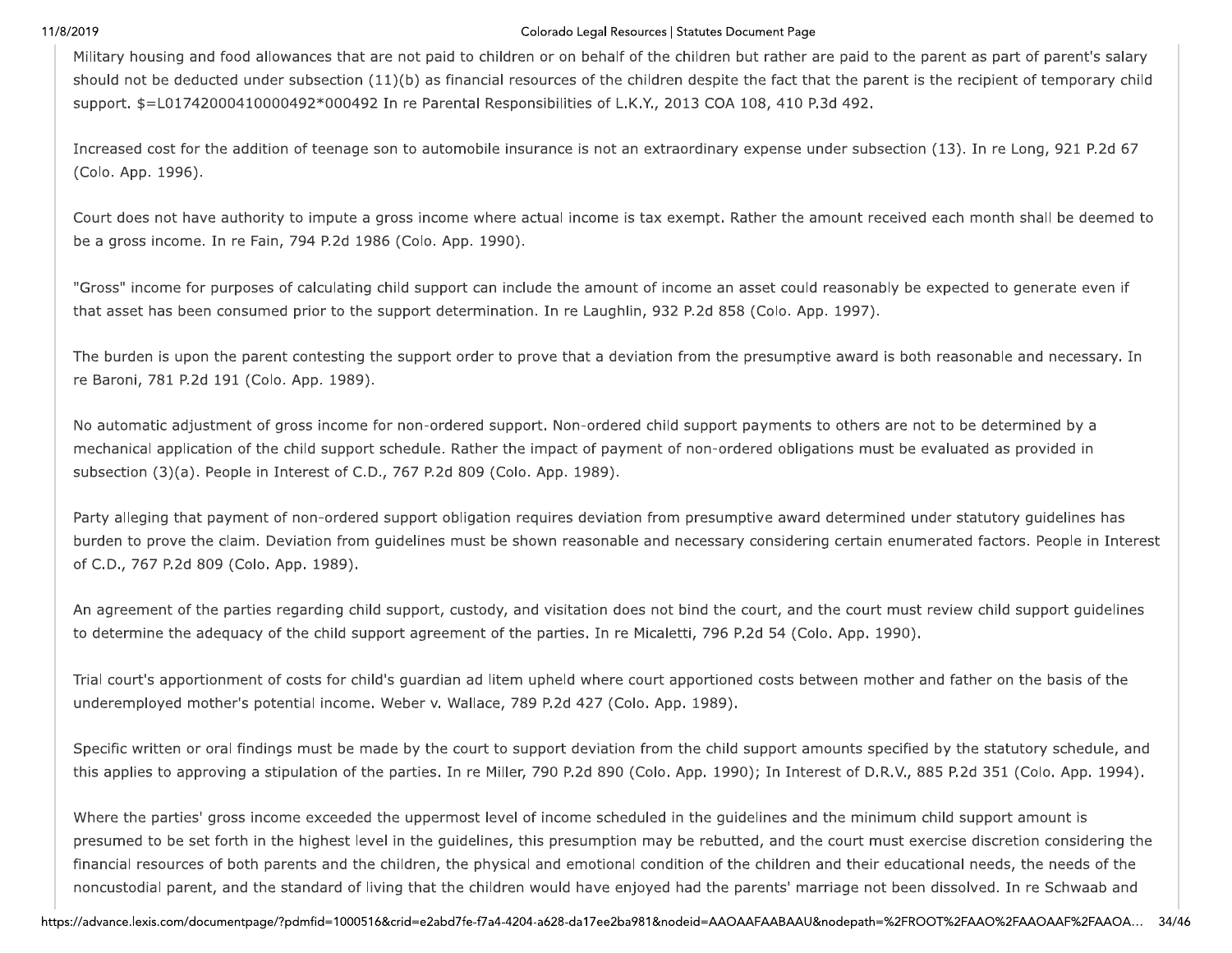### Colorado Legal Resources | Statutes Document Page

Rollins, 794 P.2d 1112 (Colo. App. 1990); In re Balanson, 996 P.2d 213 (Colo. App. 1999), aff'd in part and rev'd in part on other grounds, 25 P.3d 28 (Colo. 2001).

Where parties' gross income exceeded the uppermost level of income in the guidelines, trial court was required to calculate the minimum presumptive amount of support and, in addition, translate the children's higher standard of living into specific monetary requirements. In re Bookout, 833 P.2d 800 (Colo. App. 1990), cert. denied, 846 P.2d 189 (Colo. 1993).

There is a rebuttable presumption that the basic child support obligation at the upper level of the guidelines is the minimum presumptive amount of support. Where father won five million dollars in the Colorado state lottery and the parties' adjusted gross incomes thereafter exceeded the uppermost levels of the guidelines, the court remanded the case for a redetermination of child support. In re Foss, 30 P.3d 850 (Colo. App. 2000).

Where parties' income exceeded the highest combined gross income level set out in the guidelines, the gross disparity in their incomes may explain the initial basis for deviation by the court, but additional findings concerning the needs of the children must be entered to establish the amount of deviation ordered. In re Upson, 991 P.2d 341 (Colo. App. 1999).

Where parties' income exceeded the highest combined gross income level set forth in the guidelines, the amount set for child support at the highest combined gross income level reflects the minimum, not maximum, presumptive amount. In such circumstances, the court may use its discretion to determine a higher amount based on the factors set forth in subsection (2)(b). In re Boettcher, 2018 COA 34, -- P.3d --.

Because the children's needs are of paramount importance in determiningthe child support obligation, in calculating the appropriate amount of child support, the court should look at, among other things, the costs of food, shelter, clothing, medical care, education, and recreational costs at the level enjoyed before the dissolution. In re Schwaab and Rollins, 794 P.2d 1112 (Colo. App. 1990).

Viewing the statute as a whole, the means of meeting the "particular educational needs of a child" are not limited to providing private school only when a child has a learning disability or otherwise qualifies for a program of special education. In re Payan, 890 P.2d 264 (Colo. App. 1995).

Where the mother has sole custody of the three children, and there is a different visitation schedule for each child, in deciding whether the shared custody calculation for child support is applicable, the court must calculate the number of overnight stays for each child, divide each by three and total the results to determine the total amount of time the father spends with the children. If the cumulative number of overnights is less than 25% of the year, the shared custody calculation is inapplicable. In re Quam, 813 P.2d 833 (Colo. App. 1991).

Court erred in beginning the child support calculation for children with different parenting time schedules who are in the mother's primary care by using a separate worksheet for each child. This error effectively treated each child as an only child under the guidelines and resulted in an inflated child support amount. The court did not enter sufficient findings to support a deviation from the presumed amount under the guidelines. In re Wells, 252 P.3d 1212 (Colo. App. 2011).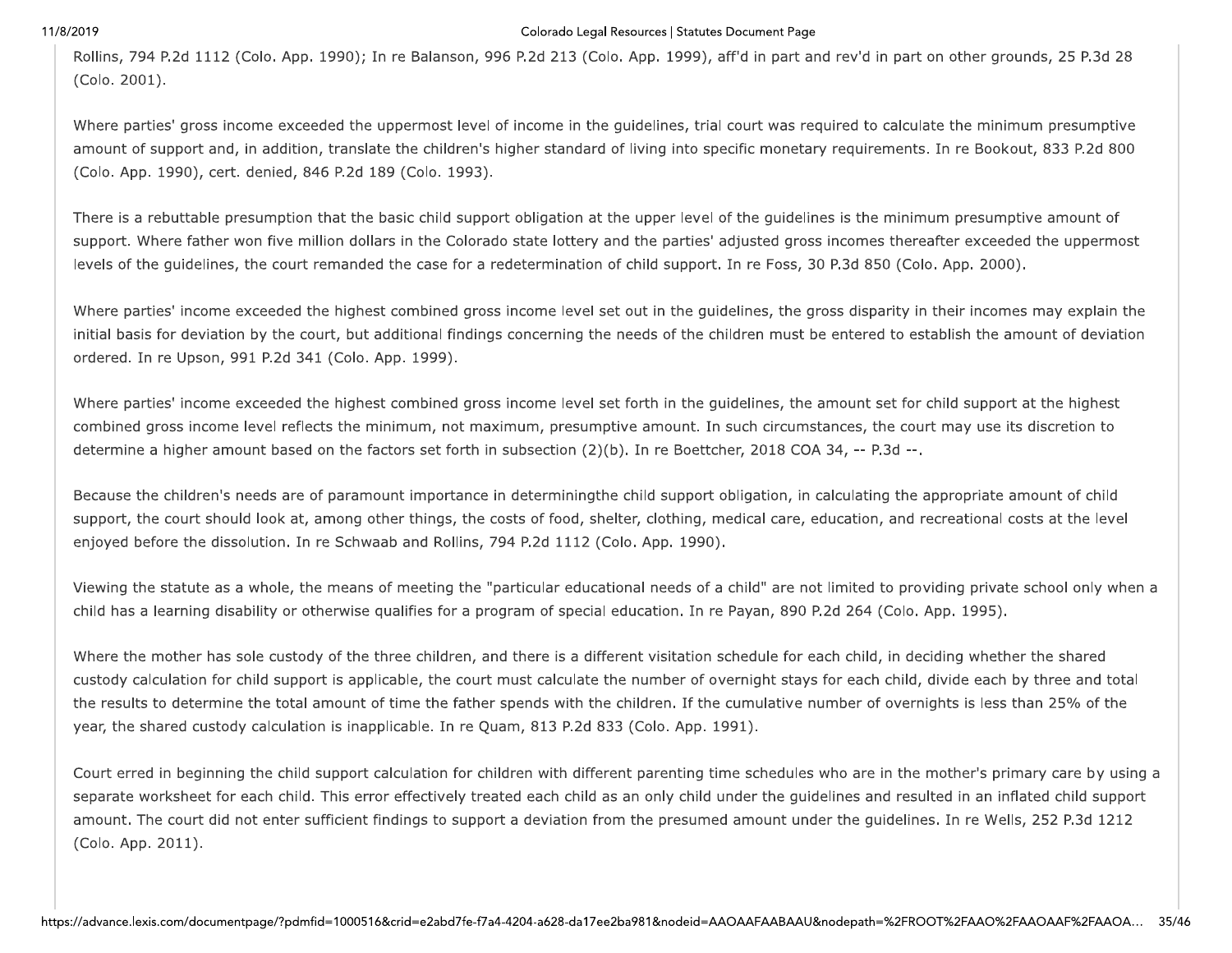### Colorado Legal Resources | Statutes Document Page

Each parent in a dissolution proceeding has the obligation to support their children to the best of their abilities, and the court may determine that one parent's failure to find or keep a job is a voluntary refusal to carry out a support obligation. In re Nordahl, 834 P.2d 838 (Colo. App. 1992).

Costs of high school extracurricular activities such as cheerleading, driver's education, sports, and debate do not qualify as higher educational expenses under subsection (13). In re Ansay, 839 P.2d 527 (Colo. App. 1992).

Inclusion of ice skating fees in the support calculation as a reasonable and necessary expense was warranted. In re Laughlin, 932 P.2d 858 (Colo. App. 1997).

Trial court erred in ordering parent to pay percentage of children's estimated educational expenses without specifying sum to be paid. In re Pollock, 881 P.2d 470 (Colo. App. 1994).

Because of a lack of certainty of future bonuses, the court did not abuse its discretion in refusing to estimate the amount of any possible future bonuses for present support purposes. In re Finer, 920 P.2d 325 (Colo. App. 1996).

The trial court did not err in not considering income from the parties' mentally retarded adult son in calculating child support obligation. The trial court is not bound to deduct automatically the amount of a child's income from the basic child support obligation when that income does not reduce the need for parental support. In re Folwell, 910 P.2d 91 (Colo. App. 1995).

Trial court did not abuse its discretion setting appropriate amount of child support when it included the child's pro rata share of the standard and ongoing living expenses in wife's monthly needs. In re Balanson, 996 P.2d 213 (Colo. App. 1999), aff'd, 25 P.3d 28 (Colo. 2001).

## **B. Discretion of Court.**

Determination of child support is in the sound discretion of the trial court, and in the absence of an abuse of that discretion, not shown here, it will not be disturbed on review. \$=L01706000346000302\*000302 Brigham v. Brigham, 141 Colo. 41, 346 P.2d 302 (1959); \$=L01706000351000845\*000845 Lanz v. Lanz, 143 Colo. 73, 351 P.2d 845 (1960); \$=L01706000353000379\*000379 Huber v. Huber, 143 Colo. 255, 353 P.2d 379 (1960); \$=L01706000497001006\*001006 Carlson v. Carlson, 178 Colo. 283, 497 P.2d 1006 (1972); Ferguson v. Ferguson, Colo. App., 507 P.2d 1110 (1973); \$=L01706000522000752\*000752 Berge v. Berge, 33 Colo. App. 376, 522 P.2d 752 (1974), aff'd, \$=L01706000536001135\*001135 189 Colo. 103, 536 P.2d 1135 (1975); In re Krise, 660 P.2d 920 (Colo. App. 1983); In re Garcia, 695 P.2d 774 (Colo. App. 1984); In re Pierce, 720 P.2d 591 (Colo. App. 1985).

Alimony, support, and property settlement issues were formerly considered together to determine whether the court had abused its discretion, and in making the determination, the court would consider a variety of factors, including whether the property was acquired before or after marriage, the efforts and attitudes of the parties towards its accumulation, the respective ages and earning abilities of the parties, the conduct of the parties during the marriage, the duration of the marriage, their stations in life, their health and physical condition, the necessities of the parties, their financial condition, and other relevant circumstances. \$=L01706000497001006\*001006 Carlson v. Carlson, 178 Colo. 283, 497 P.2d 1006 (1972).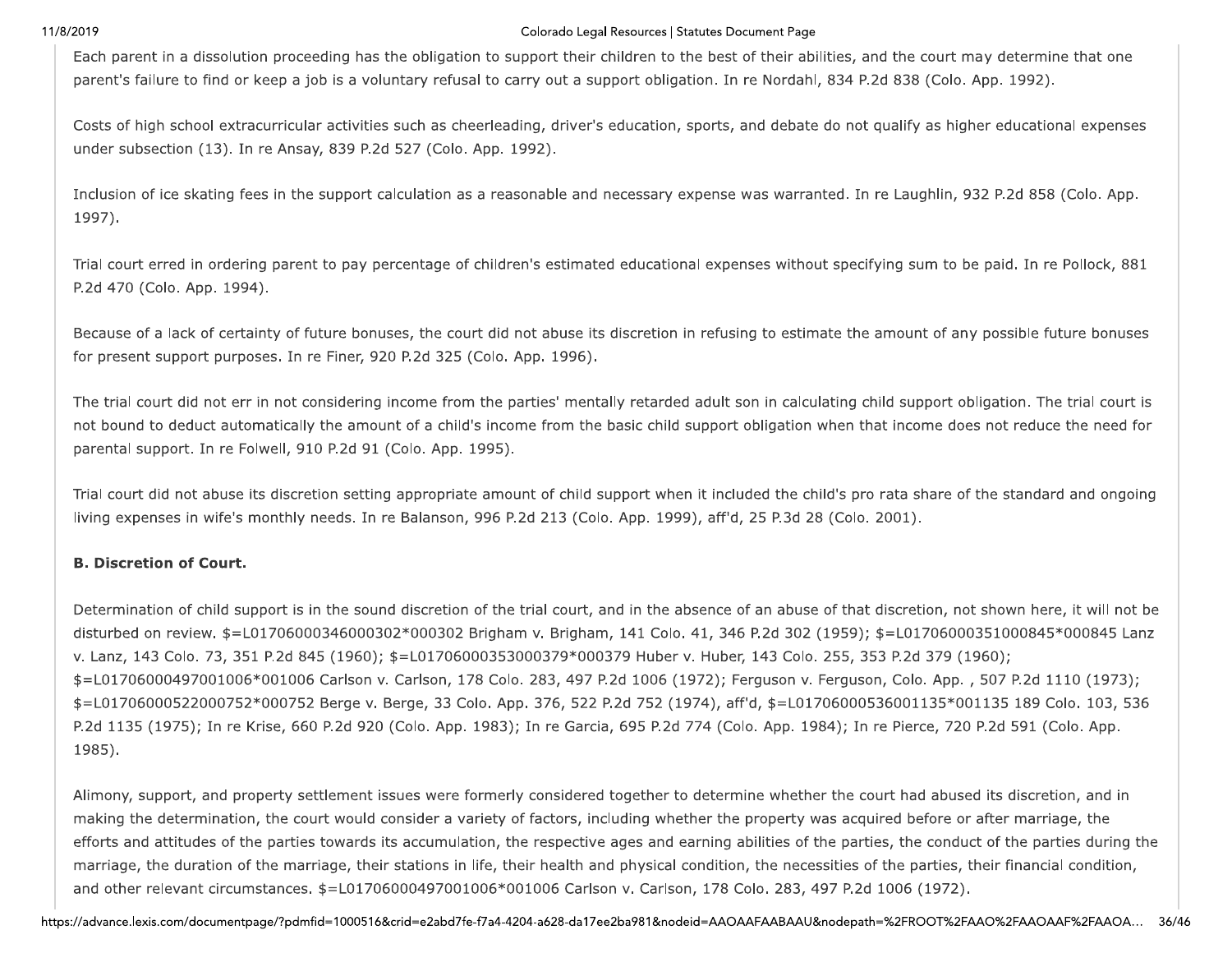### Colorado Legal Resources | Statutes Document Page

Court may consider only relevant provisions of section. In awarding child support, a trial court is obligated to consider only the relevant provisions of this section. It commits reversible error by considering matters related to adoption. In re Ashlock, 629 P.2d 1108 (Colo. App. 1981).

In granting a divorce a court has no authority under the statute to decree that a part of the property of the husband shall be the sole property of his children. \$=L01706000391000473\*000473 Menor v. Menor, 154 Colo. 475, 391 P.2d 473 (1964); \$=L01706000423000328\*000328 Giambrocco v. Giambrocco, 161 Colo. 510, 423 P.2d 328 (1967).

The trial court was without authority to direct the husband to give to each of his children a share in a future estate which he may or may not acquire, because the obligation of the defendant is to provide reasonable support for his children according to their need, within the range of his ability, and a father of children is under no obligation to settle any property upon his children, or to deed them an interest in any asset; on the contrary he may by will or deed or other voluntary act disinherit a child if he sees fit to do so. \$=L01706000391000473\*000473 Menor v. Menor, 154 Colo. 475, 391 P.2d 473 (1964); \$=L01706000423000328\*000328 Giambrocco v. Giambrocco, 161 Colo. 510, 423 P.2d 328 (1967).

Former husband may not discover the amount of former wife's current husband's income but may discover the existence of former wife's income in the form of regular payments made to the former wife by her current husband. In re Nimmo, 891 P.2d 1002 (Colo. 1995).

Although trial court abused its discretion in modifying child support and cause was remanded upon appeal, the trial court order for child support remained in full force and effect pending entry of a new support order. In re Van Inwegen, 757 P.2d 1118 (Colo, App. 1988).

Court improperly ordered noncustodial mother to make support payments when the court made a finding that the mother did not have the financial ability to pay child support. In re Jarman, 752 P.2d 1068 (Colo. App. 1988).

There is a rebuttable presumption in any action to establish or modify child support that \$1,000 is the minimum presumptive amount of child support for one child when the parental combined income exceeds the uppermost levels of the guideline; however, the trial court may exercise its discretion and choose to set a different amount after consideration of all relevant factors. In re Van Inwegen, 757 P.2d 1118 (Colo. App. 1988).

As a matter of law, the trial court may not initially refuse to apply child support guidelines. In re Thornton, 802 P.2d 1194 (Colo. App. 1990).

Cost of a nanny may be included in the calculation of child support. S.F.E. in Interest of T.I.E., 981 P.2d 642 (Colo. App. 1998).

Trial court erred in failing to divide uninsured medical expenses in proportion to parents' adjusted gross incomes without making necessary findings to support deviation from guidelines. In re Pollock, 881 P.2d 470 (Colo. App. 1994).

The trial court has discretion to order that the reasonable and necessary costs of a child's attendance at a private school be divided between the parents in proportion to their income. In re Elmer, 936 P.2d 617 (Colo. App. 1997) (decided prior to 1998 amendment to subsection  $(13)(a)(II)$ ); In re West, 94 P.3d 1248 (Colo. App. 2004).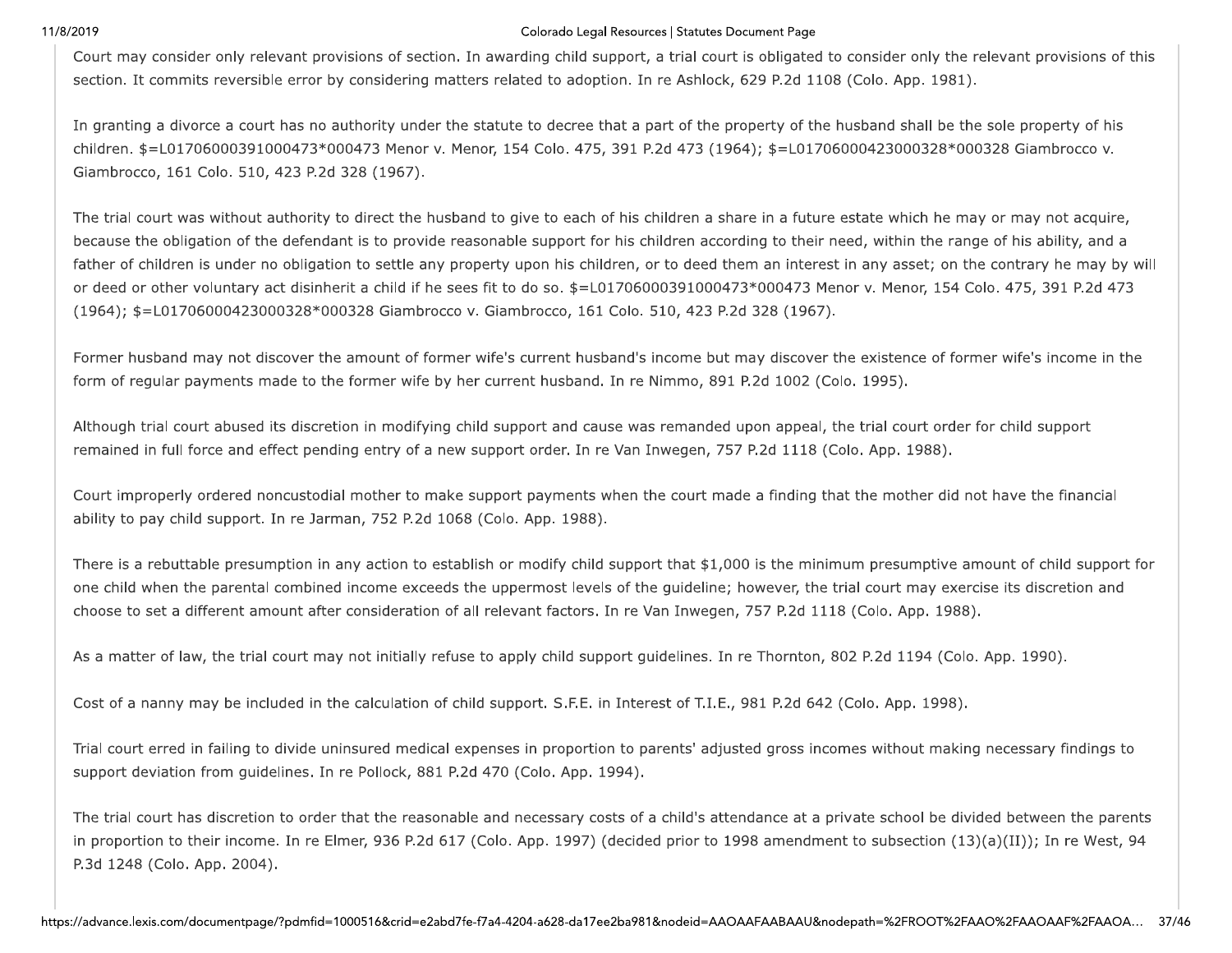### Colorado Legal Resources | Statutes Document Page

Attendance at a private school may be approved where it is necessary to meet the particular educational needs of the child. In re West, 94 P.3d 1248 (Colo. App. 2004).

In determining whether the children's parochial school tuition should be approved prospectively as a reasonable and necessary expense, the court should consider the parents' income, the standard of living that the children would have enjoyed if the parents' marriage had not been dissolved, and other factors as appropriate. In re West, 94 P.3d 1248 (Colo. App. 2004).

The trial court exceeded its authority in ordering the husband to fund an educational trust for the benefit of the parties' son. The courts have been granted no authority to order the creation of a trust for the benefit of minor children. In re Sewell, 817 P.2d 594 (Colo. App. 1991).

Trial court did not abuse its discretion in ordering the husband to pay all college expenses of the parties' son. Use of word "divided" in subsection (13) does not imply that both parents must contribute to each item of support; court is given discretion in subsection (1) to order "either or both" parents to pay support. In re Huff, 834 P.2d 244 (Colo. 1992) (decided under law in effect prior to enactment of subsection (1.5), dealing specifically with postsecondary education support).

A parent may also be required to contribute to the costs associated with a child's athletic activities in some cases. The child's particular needs and predissolution standard of living are among the factors to be considered by the court. In re West, 94 P.3d 1248 (Colo. App. 2004).

Psychiatric therapy for child was properly included as an extraordinary medical expense in an order under this section. In re Elmer, 936 P.2d 617 (Colo. App. 1997).

Trial court erred in allocating to father all of child's travel expenses for visitation, rather than proportionately allocating them between the parties, in absence of finding that such allocation was appropriate. In re Elmer, 936 P.2d 617 (Colo. App. 1997) (decided prior to 1998 amendment to subsection  $(13)(a)(II)).$ 

Child support guideline does not provide for allocation between the parties of a parent's travel expenses. In re Elmer, 936 P.2d 617 (Colo. App. 1997) (decided prior to 1998 amendment to subsection  $(13)(a)(II)$ ).

Adjustment of the child support amount to allow for transportation expenses is not limited to expenses incurred in long distance or interstate travel and does apply to automobile expenses incurred in transporting a child between the homes of the parents. In re L.F., 56 P.3d 1249 (Colo. App. 2002).

Award constituted an application of, and not a deviation from, the guidelines where the evidence and the findings were sufficient to support only a partial offset of the child's income for her pro rata share of reasonable and necessary monthly expenses as well as the maintenance of a fund for vacations, onetime purchases, and other occasional expenses. In re Cropper, 895 P.2d 1158 (Colo. App. 1995).

The burden is upon the parent contesting the support order to prove that a deviation from the presumptive award is both reasonable and necessary. In re Stress, 939 P.2d 500 (Colo. App. 1997).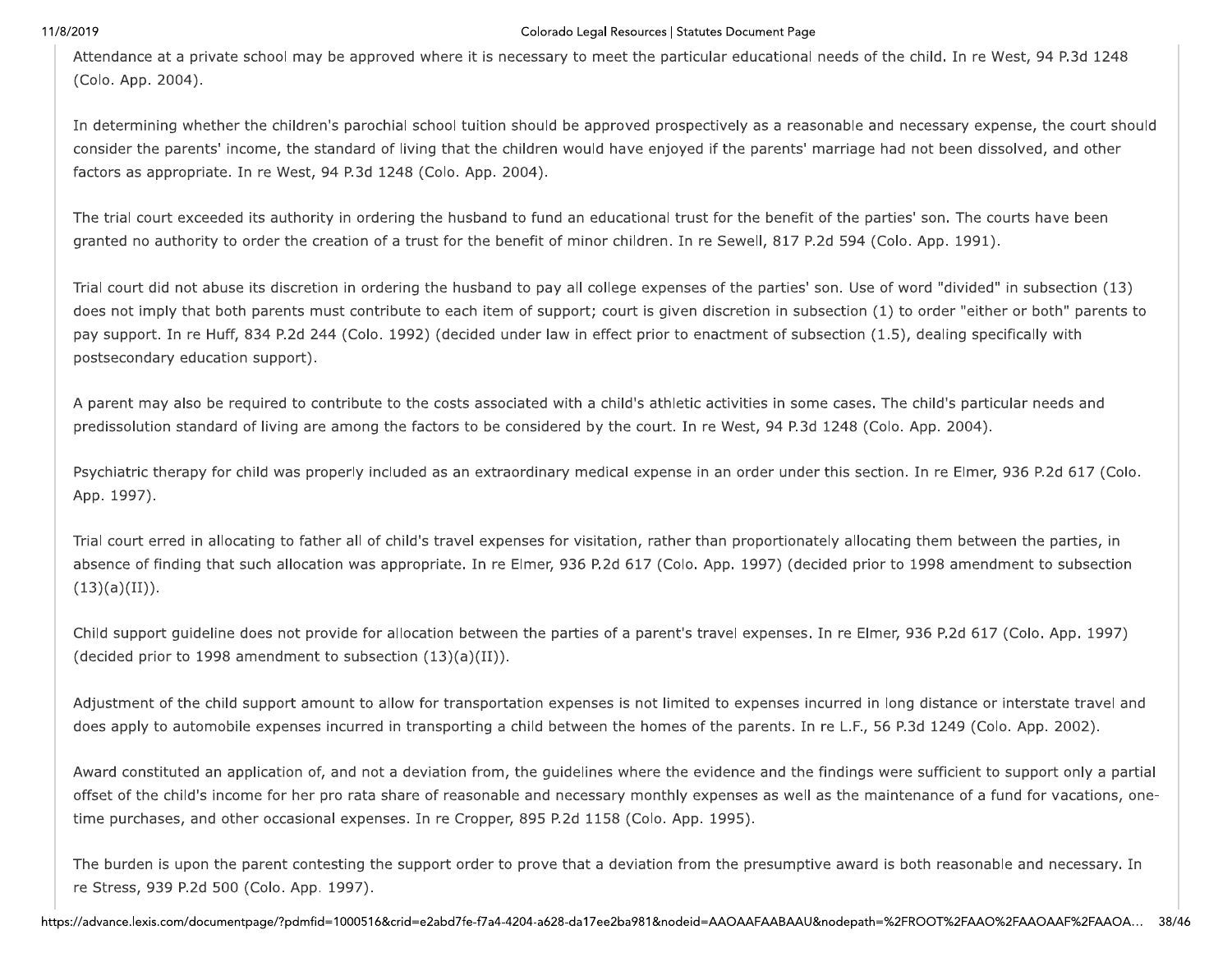### Colorado Legal Resources | Statutes Document Page

Trial court did not abuse its discretion in finding that parent did not meet this burden. In re Stress, 939 P.2d 500 (Colo. App. 1997).

Trial court may deviate from the child support guidelines set forth in this section if the application of such guidelines would be inequitable, but if it does deviate, the court must make specific factual findings to support any deviation and failure to make such specific findings requires reversal. In re English, 757 P.2d 1130 (Colo. App. 1988); In re Hoffman, 878 P.2d 103 (Colo. App. 1994); In re Andersen, 895 P.2d 1161 (Colo. App. 1995).

The trial court has discretion to deviate from the guidelines where justified, provided it makes appropriate findings. In re Thornton, 802 P.2d 1194 (Colo. App. 1990); In re Payan, 890 P.2d 264 (Colo. App. 1995).

Deviation from child support guidelines is not justified by hardship resulting solely from application of the guidelines, absent other unusual or unique financial circumstances. In re Thornton, 802 P.2d 1194 (Colo. App. 1990).

Taking care of three-year-old triplets may be considered extraordinary circumstances justifying a deviation from the child support guidelines. In re Ikeler, 148 P.3d 347 (Colo. App. 2006), rev'd on other grounds, 161 P.3d 663 (Colo. 2007).

The court must make specific factual findings, however, justifying such a deviation. In re Ikeler, 148 P.3d 347 (Colo. App. 2006), rev'd on other grounds, 161 P.3d 663 (Colo. 2007).

The finding that it is important for the child to spend extended time with mother is, in itself, irrelevant to the issue of whether there should be a deviation in child support. In re Andersen, 895 P.2d 1161 (Colo. App. 1995).

A finding that one parent has a higher cost of living will not, in and of itself, ordinarily justify deviating from the guidelines. In re Andersen, 895 P.2d 1161 (Colo. App. 1995).

Case remanded for reconsideration of deviation from guidelines based on new spouse's income under the guidelines in In re Nimmo, 891 P.2d 1002 (Colo. 1995). In re Andersen, 895 P.2d 1161 (Colo. App. 1995).

Subsection (13) does not require an automatic adjustment to presumptive amount of child support but rather gives the trial court discretion to determine if an adjustment on account of a child's financial resources is appropriate. In re Thornton, 802 P.2d 1194 (Colo. App. 1990).

Application of child support guidelines establishes an amount of support that is presumed to be necessary to meet a child's needs; however, the extent to which an unemancipated child's income should be used to defray basic support obligations is within the trial court's discretion and depends upon the totality of circumstances in a particular case. In re Pollock, 881 P.2d 470 (Colo. App. 1994); In re Cropper, 895 P.2d 1158 (Colo. App. 1995).

Trial court did not abuse its discretion in declining to include child's receipt of public support payments as income available to the child under subsection (13)(b). Such payments represent gratuitous contributions from the government and do not reduce the parent's duty to provide support. They are intended to supplement other income, not to substitute for it. In re Thornton, 802 P.2d 1194 (Colo. App. 1990).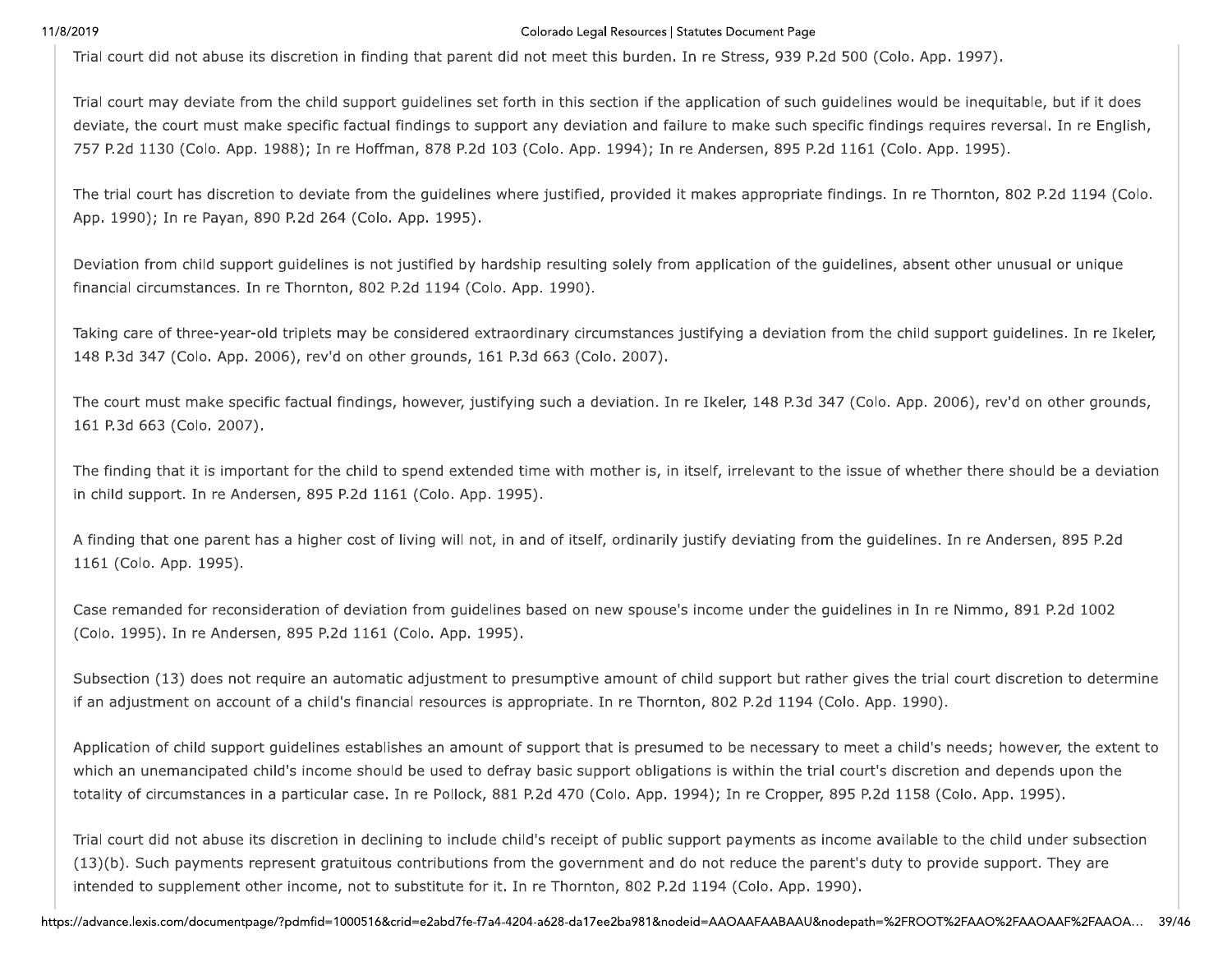### Colorado Legal Resources | Statutes Document Page

But it is proper under subsection (13)(b) for the court to consider mother's receipt of social security disability payments on behalf of the children as an adjustment to child support because those payments actually diminished the children's basic needs. In re Quintana, 30 P.3d 870 (Colo. App. 2001).

Court is authorized under this section to calculate child support based on a determination of a parent's potential income if parent is voluntarily unemployed or underemployed. In re Marshall, 781 P.2d 177 (Colo. App. 1989), cert. denied, 794 P.2d 1011 (Colo. 1990).

Trial court did not abuse its discretion in reducing the father's amount of child support, where it found that the father was not voluntarily underemployed but had terminated his full time employment to return to college to obtain an advanced degree. In re Ehlert, 868 P.2d 1168 (Colo. App. 1994).

If a court determines that a parent engaged in a good faith effort to achieve higher income, financial independence, or a career in the foreseeable future, to impute income to that parent would unfairly penalize the parent's effort at self-sufficiency and would be contrary to the public policy of encouraging the financial independence of dependent spouses. In re Seanor, 876 P.2d 44 (Colo. App. 1993).

Wife was engaged in a good faith effort to achieve a college education in order to further her income position where the evidence showed she had not worked for approximately nine years and she had completed two years of study towards a bachelors degree in a three-year period, during which time she had achieved a 3.72 grade point average. She had not attended school the previous year because of the death of her current spouse's mother and the hospitalization and continued medical complications and concerns of one of the children. In re Seanor, 876 P.2d 44 (Colo. App. 1993).

Trial court properly determined that father, a convicted sex offender, was voluntarily underemployed. Although the conviction likely limited father's employment opportunities, father did not attempt to find gainful employment despite having an M.B.A. degree, a real estate broker's license, and many years of work experience. People ex rel. A.R.D., 43 P.3d 632 (Colo. App. 2001).

Extent to which a child's income and assets should be applied to the payment of educational expenses or basic support is a question of fact to be determined by the trial court under the totality of circumstances in each case. In re Barrett, 797 P.2d 848 (Colo. App. 1990); In re Pollock, 881 P.2d 470 (Colo. App. 1994); In re Davis, 252 P.3d 530 (Colo. App. 2011).

The limit on postsecondary expenses is the amount calculated as if the child receiving such education had been the only child. Legislative history makes it clear that the 1994 amendment was intended to clarify rather than change the statute. In re Parker, 886 P.2d 312 (Colo. App. 1994).

Trial court did not abuse discretion in not deviating from the child support guidelines in order to avoid calculating child support based on IRA interest and dividends. In re Tessmer, 903 P.2d 1194 (Colo. App. 1995).

Absent a finding that a child has been diagnosed as having a mental disorder, a noncustodial parent cannot be required to share in the costs for therapy, whether such costs are included within the child support obligation or ordered to be paid separately. Absent the need for therapy because of a mental disorder, such cost must be borne by the party who makes the decision to provide the child with therapy. Inre Finer, 920 P.2d 325 (Colo. App. 1996).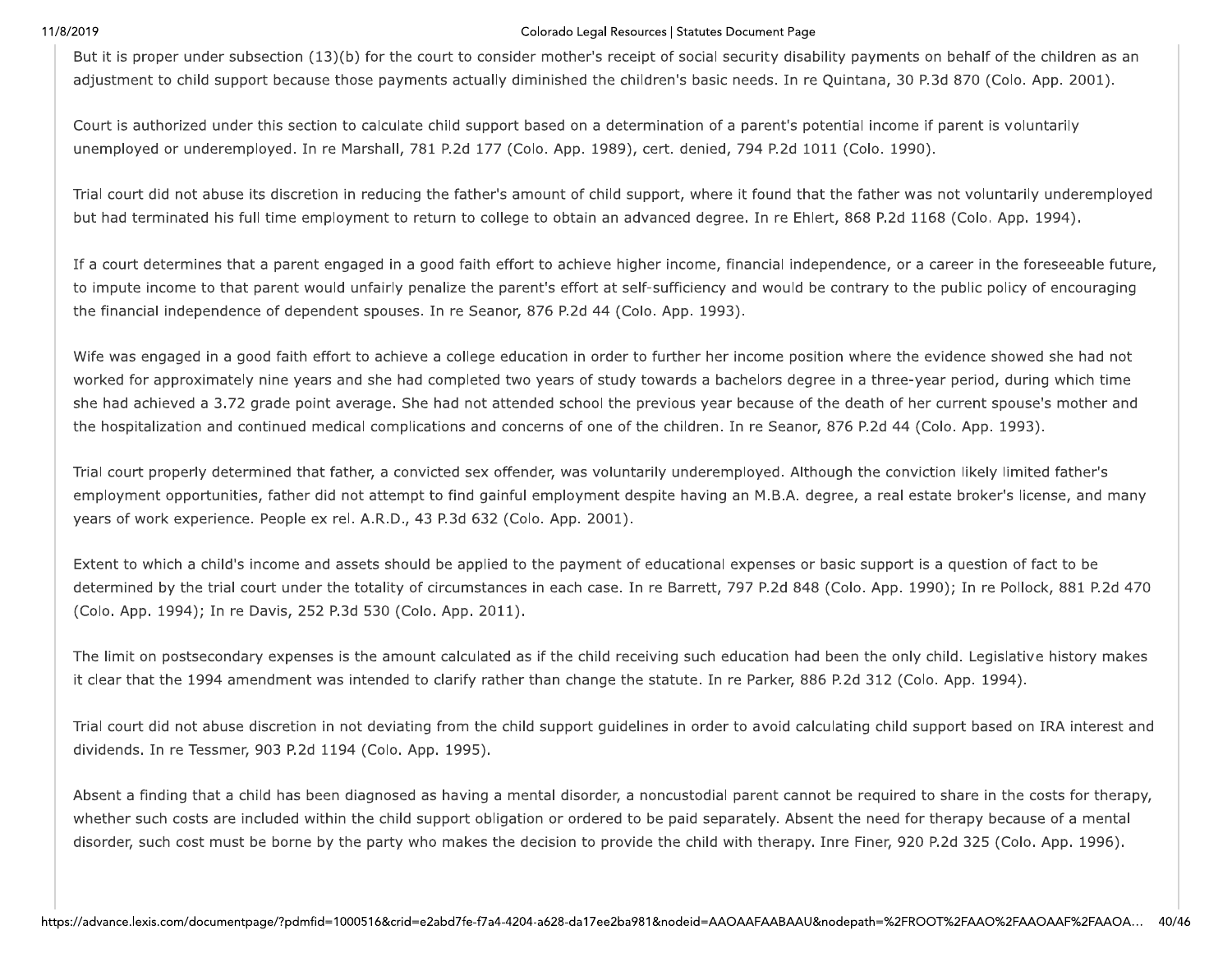### Colorado Legal Resources | Statutes Document Page

Court may not deviate downward from the presumptive child support award to ensure continued eligibility for public assistance benefits. Court erred in ordering mother to pay \$245 per month in child support instead of the statutory amount of \$399 per month in order to preserve the paternal grandparents' public daycare benefits. In re Hein, 253 P.3d 636 (Colo. App. 2010).

Applied in In re Rosser, 767 P.2d 807 (Colo. App. 1988).

## C. Modification.

The provisions of subsections (2) and (7)(e) indicate that the general assembly did not intend to include health insurance premiums in the ordinary and necessary expenses covered by the basic child support obligation set forth in the guidelines; therefore, health insurance premiums paid by the father cannot be deducted from the total amount of the father's support obligation under the child support guidelines. In re English, 757 P.2d 1130 (Colo. App. 1988).

Where there was no evidence presented to establish the asserted extra cost of purchasing health insurance through the employment of the father's present spouse, there was no basis for the trial court to apply this section. In re Ansay, 839 P.2d 527 (Colo. App. 1992).

Application of the provisions of this section by the court for the modification of a prior child support order entered under the Uniform Parentage Act was error as a matter of law. Ashcraft v. Allis, 747 P.2d 1274 (Colo. App. 1987).

Pre-1991 postsecondary education support orders. Subsection (1.5)(c.5) allows the modification of pre-1991 postsecondary education support orders. In re Chalat, 112 P.3d 47 (Colo. 2005).

Substantial and continuing changed circumstances requirement and postsecondary education support orders. Absent application of the age of emancipation (Section 14-10-122 (4)) or medical insurance (Section  $14$ -10-122 (1)) exceptions, the court's continuing jurisdiction to modify postsecondary education support orders is invoked only upon a showing of substantial and continuing changed circumstances by the party seeking modification. Nothing in the plain language of subsection (1.5)(c.5) or Section 14-10-122 alters this clear, unambiguous requirement. In re Chalat, 112 P.3d 47 (Colo. 2005).

Effect of amendments to postsecondary education support scheme on the substantial and continuing changed circumstances requirement. The general assembly did not express an intent that its enactments of amendments to the postsecondary education support scheme alone automatically triggers a court's continuing jurisdiction to modify child support. The requirement for substantial and continuing changed circumstances must still be shown. In re Chalat, 112 P.3d 47 (Colo. 2005).

Order specifying amount where original order merely imposed duty. Where an original court order imposes a duty of support without specifying an amount under the criteria of this section, a subsequent court order specifying the amount need only conform with this section, rather than the modification requirements of Section 14-10-122. In re Saiz, 634 P.2d 1020 (Colo. App. 1981).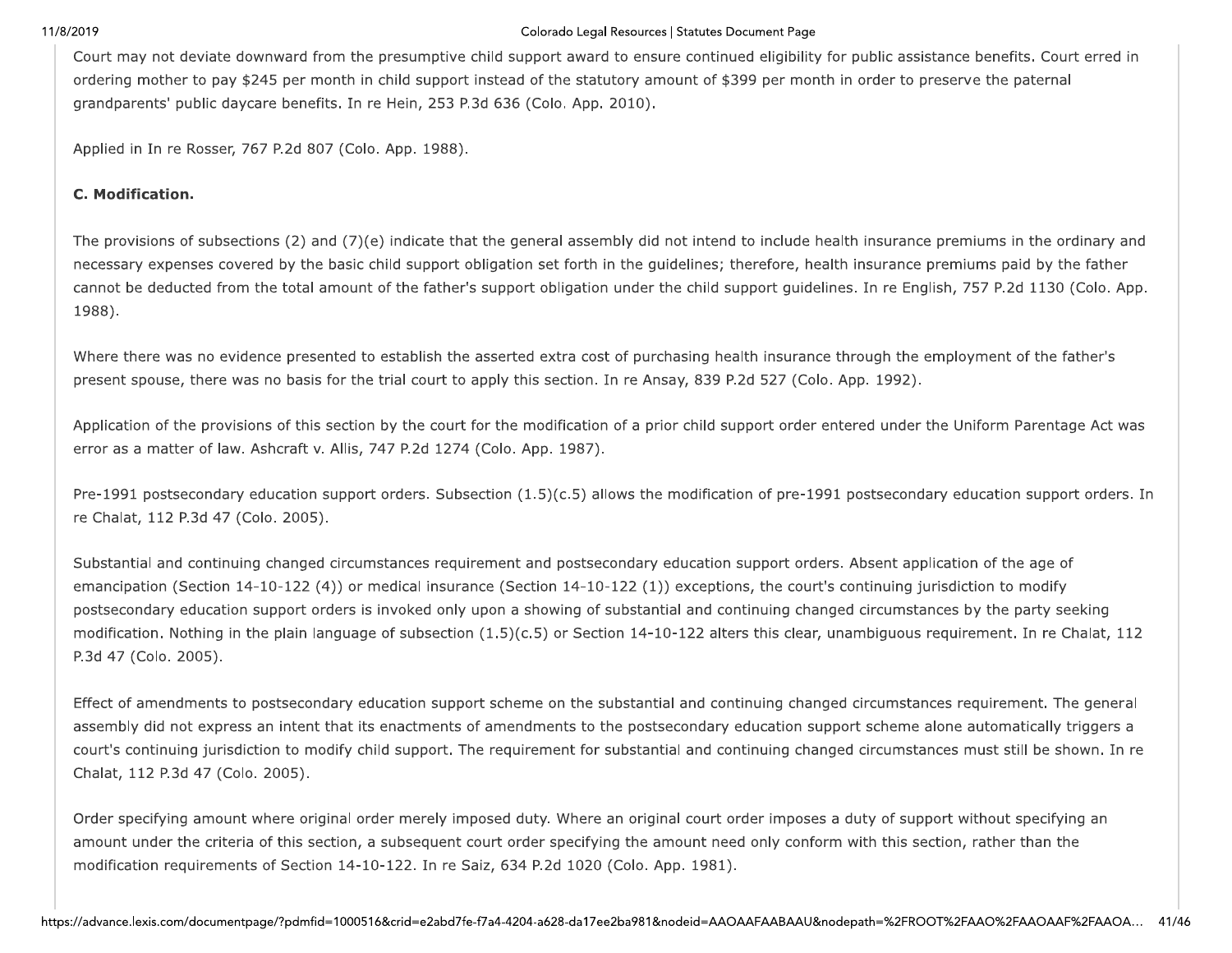### Colorado Legal Resources | Statutes Document Page

If the financial ability of the husband and father improves, and the needs of the minor children increase, the jurisdiction of the court to make additional orders for the care and maintenance of the minor children may be invoked at any time in a proper proceeding. \$=L01706000283000951\*000951 Brown v. Brown, 131 Colo. 467, 283 P.2d 951 (1955).

Trial court properly denied father's motion for modification, which was based solely on the 1993 statutory amendment to subsection (1.5)(b)(I) and which did not allege any substantial or continuing change in the parents' or the child's circumstances. In re Eaton, 894 P.2d 56 (Colo. App. 1995).

The provisions of any decree respecting child support may be modified only as to installments accruing subsequent to the filing of the motion for modification. Thus, if child support is modified, the modification should be effective as of the date of filing of the request therefor. In re Mackey, 940 P.2d 1112 (Colo. App. 1997).

Any order reducing the amount of support money operated only in future. \$=L01706000358000864\*000864 Engleman v. Engleman, 145 Colo. 299, 358 P.2d 864 (1961).

The proposition that future support payments could not be reduced as long as a husband was in default, even though a proper showing could be made of inability to pay, was not the law in \$=L01706000391000361\*000361 Colorado. Kane v. Kane, 154 Colo. 440, 391 P.2d 361 (1964).

Parent's medical expenses relevant to modification as well as to initial determination of support. Where change in presumed support under guideline based on gross income is less than ten percent, the parent seeking modification may nonetheless establish a substantial and continuing change in circumstances, justifying a deviation from the guideline, due to an increase in the parent's personal medical expenses. In re Ford, 851 P.2d 295 (Colo. App. 1993).

Deviation from the guidelines in calculating the basic child support obligation was error where court reasoned that father would not be able to support himself if required to pay the amount specified in the guidelines in light of his required contribution to the extraordinary medical expenses required by the child. In re Nielsen, 794 P.2d 1097 (Colo. App. 1990).

In circumstances where father is providing health insurance coverage for new spouse and father's other children living with him, in addition to child who is subject to order, the amount of the premium attributable to such child was "not available or cannot be verified" and trial court erred by refusing to allow the addition to the support obligation for a portion of that premium. In re Andersen, 895 P.2d 1161 (Colo. App. 1995).

Child's income may allow for a reduction of the support obligation if the court determines that it does "actually diminish basic needs" of child. In re Kluver, 771 P.2d 34 (Colo. App. 1989).

Mother's receipt of social security disability payments on behalf of the children actually diminished children's basic needs and court did not abuse its discretion by including the payments in the adjustment of the father's child support obligation. In re Quintana, 30 P.3d 870 (Colo. App. 2001).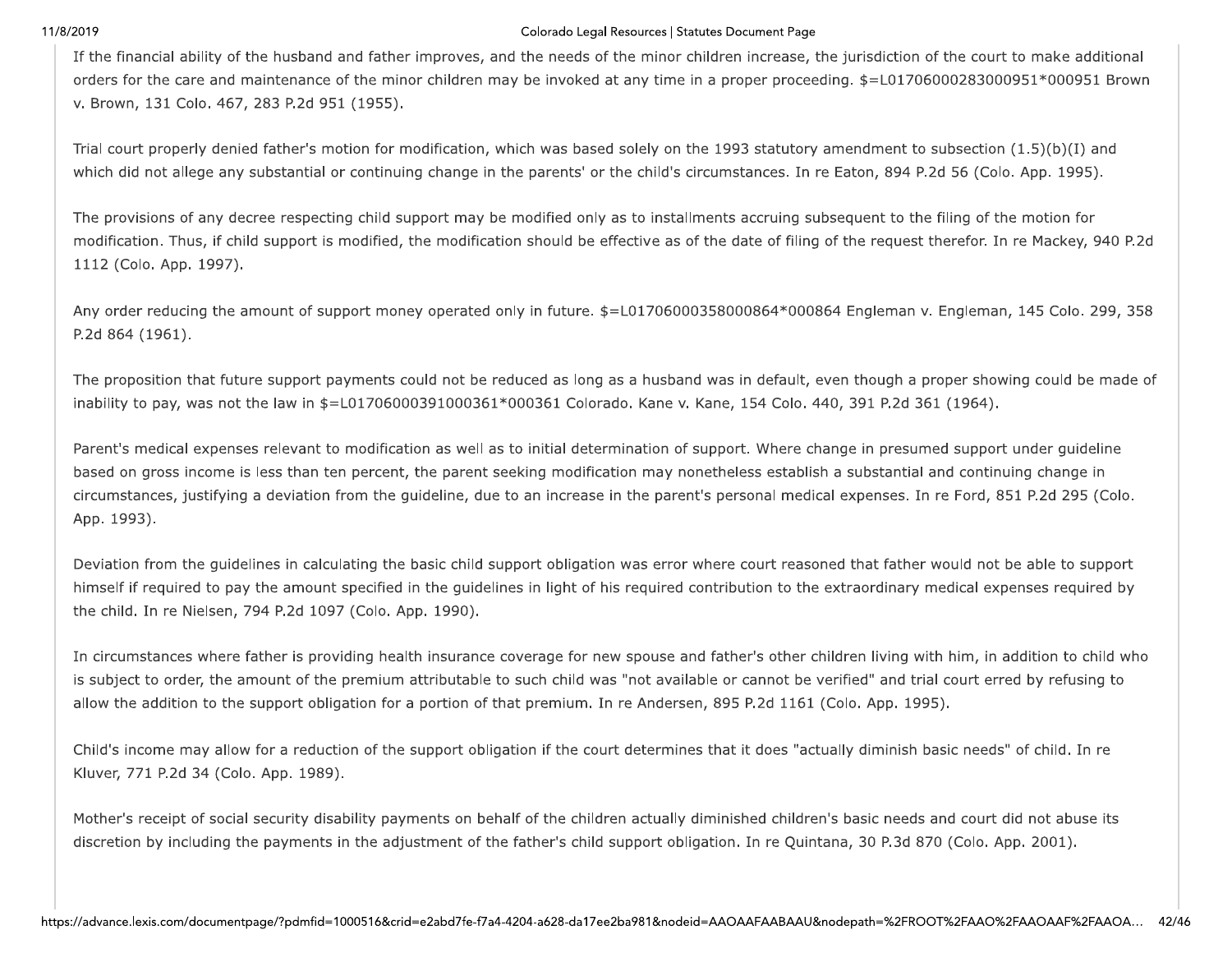### Colorado Legal Resources | Statutes Document Page

Modification of award based on child's income for purposes of extraordinary educational expenditures or the satisfaction of basic needs is a question of fact to be determined under the totality of circumstances in each case. In re Barrett, 797 P.2d 848 (Colo. App. 1990).

A trial court is not bound to deduct automatically the entire amount of a child's income from his or her educational costs or basic support obligation but must look at the child's reduced need, if any, for parental support. In re Barrett, 797 P.2d 848 (Colo. App. 1990); In re Cropper, 895 P.2d 1158 (Colo. App. 1995).

Trial court abused its discretion in refusing to deviate from a strict application of the guideline calculations for basic child support where certain expenses were shown to be duplicative. In re Barrett, 797 P.2d 848 (Colo. App. 1990).

The court did not err in denying a modification for contributions earned by the children where evidence showed that the older children did not receive any Pell grants toward their college expenses, and testimony regarding the additional expenses towards which the children put their earnings was sufficient for the court to determine that a reduction in the amount of support was not appropriate. In re Ansay, 839 P.2d 527 (Colo. App. 1992).

A trial court does not err if it requires parents who are legally responsible for support to contribute to a dependent child's needs in lieu of requiring the child to expend all of his or her own resources. In re Pring, 742 P.2d 343 (Colo. App. 1987); In re Cropper, 895 P.2d 1158 (Colo. App. 1995).

Child support obligations to children of a second marriage may be deducted from a parent's income when the court is considering a modification of child support ordered for children of a first marriage. In re Hannum, 796 P.2d 57 (Colo. App. 1990).

The allocation of tax exemptions may be considered when the court is considering a modification of child support. In re Oberg, 900 P.2d 1267 (Colo. App. 1994).

In considering a modification of child support, the trial court is bound by the facts and circumstances of the parents and the children as they exist at the time of the hearing. If there is a pending foreclosure sale, the court should await the sale's completion and complete its record on the amount of debt incurred before it determines the modification question. In re Kimbrough, 784 P.2d 852 (Colo. App. 1989).

Court did not violate prohibition against adjustment that results in support payments lower than previously existing support order under subsection (7) (d.5)(II) when the decrease in the husband's child support obligation was due solely to the switch to a shared custody child support calculation and a decrease in the wife's work-related child care expenses. The decrease was entirely unrelated to the income adjustment given to the wife for her afterborn child. In re Martin, 910 P.2d 83 (Colo. App. 1995).

Court had authority to recalculate child support using a different worksheet than previously used. Once court gained jurisdiction to modify child support pursuant to the wife's motion, the court is not prohibited from utilizing the proper formula for such support, particularly when that formula was part of the same statute under which the wife filed her motion to modify. In re Martin, 910 P.2d 83 (Colo. App. 1995).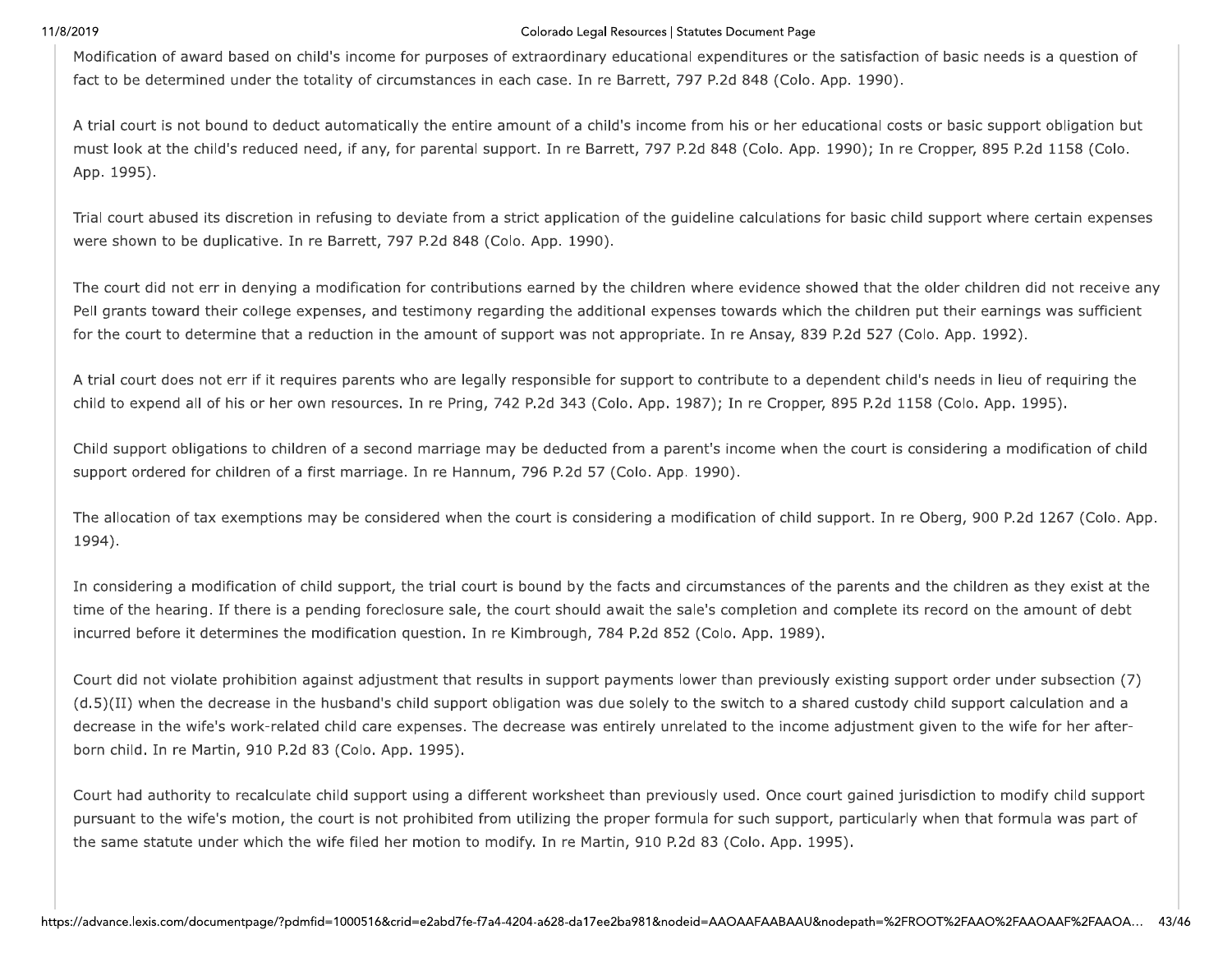### Colorado Legal Resources | Statutes Document Page

Rebuttable presumption of a change of circumstances existed under the child support guidelines where the parties changed custody of one of the minor children from the mother to the father. In re Miller, 790 P.2d 890 (Colo. App. 1990).

For purpose of calculating and modifying child support, trial court properly included in gross income of husband an amount which a one-time post-decree inheritance could be expected to yield, although calculation of such amount was incorrect. In re Armstrong, 831 P.2d 501 (Colo. App. 1992).

Trial court did not impermissibly interfere with husband's constitutional property rights by including in gross income an amount which a one-time postdecree inheritance received by husband could be expected to yield. In re Armstrong, 831 P.2d 501 (Colo. App. 1992).

A monetary inheritance should be included in gross income for purposes of calculating child support in the year that the beneficiary withdraws from the inheritance and relies on it as a source of income. In re A.M.D., 78 P.3d 741 (Colo. 2003).

That remainder of a monetary inheritance that is not withdrawn and spent should be treated as an income-producing asset and the actual interest income it generates should be included in gross income. In re A.M.D., 78 P.3d 741 (Colo. 2003).

In determining how much of the principal of an inheritance to include in gross income, the trial court should apply a two-part test: (1) The court must decide whether an inheritance is monetary; and, if so, (2) whether the recipient used the principal as a source of income either to meet existing living expenses or to increase the recipient's standard of living. In re A.M.D., 78 P.3d 741 (Colo. 2003).

Court did not make findings required by subsection (14.5) to modify the allocation of federal income tax exemptions between the parties. Order allocating exemptions to the parties in alternating years, therefore, was reversed and the cause remanded to the trial court. In re Trout, 897 P.2d 838 (Colo. App. 1994).

Failure to submit financial information to the trial court and the failure of the trial court to review the modified agreement between the parties rendered the resulting trial court order subject to being set aside under C.R.C.P. 60 (b)(5). In re Smith, 928 P.2d 828 (Colo. App. 1996).

Court's award of income tax exemption to father in alternate years, as part of court's judgment on mother's motion to modify child support was supported by the record and complies with the requirements of this section. The court was not required to hold an additional hearing before amending the judgment when it had already heard testimony concerning the parties' incomes and had determined the percentage contribution of the parties to the costs of raising the child. The court could conclude on that record that father would receive a tax benefit from the exemption award. In Interest of A.R.W., 903 P.2d 10 (Colo. App. 1994).

Father's post-dissolution motion for reimbursement of previously paid child care expenses was properly denied. Reimbursement is not mandated under this section and the court has discretion whether to refer the parties to mediation. In re Lishnevsky, 981 P.2d 609 (Colo. App. 1999).

Court should compare child support order currently in effect with child support guidelines to determine whether a substantial and continuing change of circumstances exists. Although the parties' current child support order was the result of the parties' agreement to a reduced amount of child support, the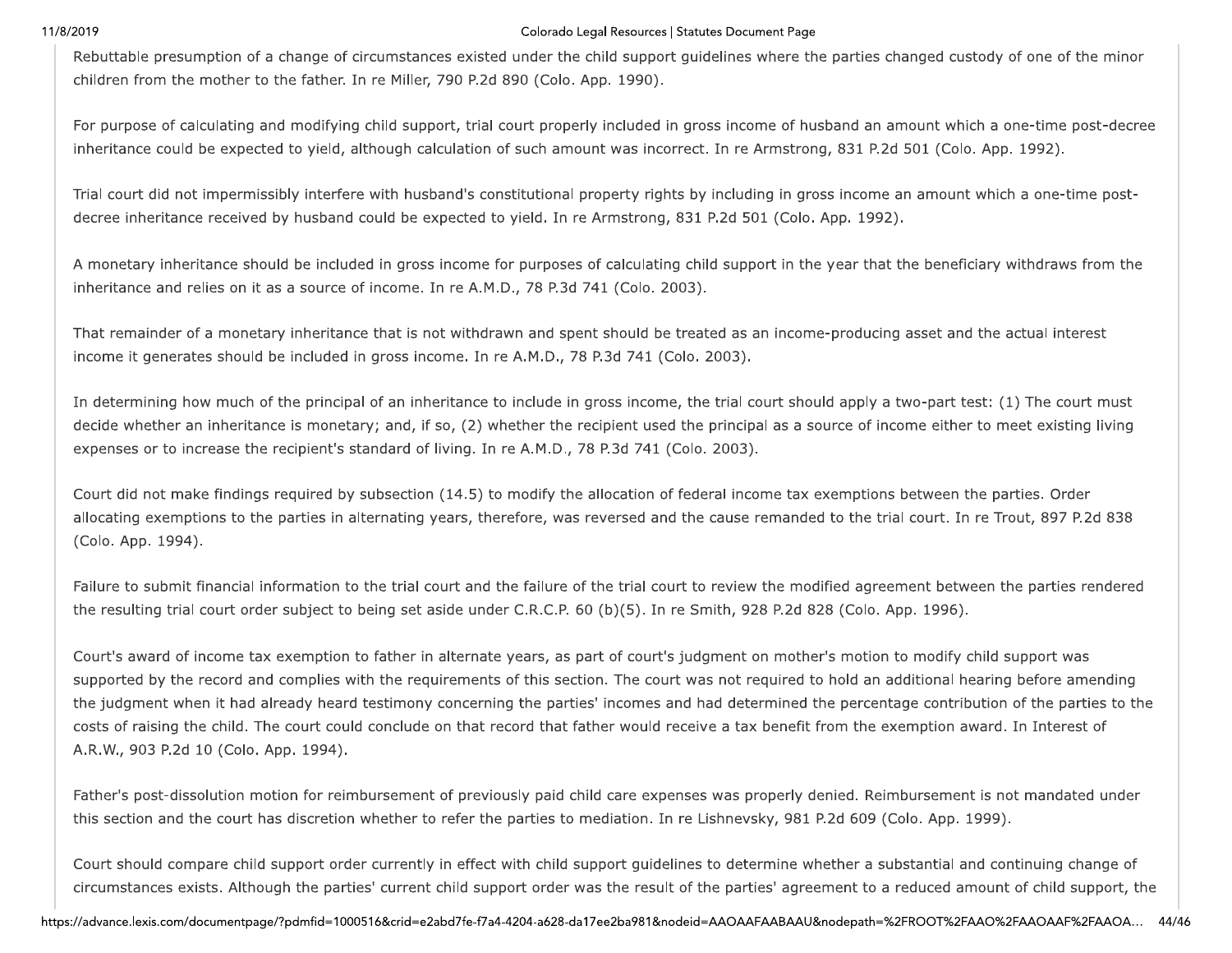11/8/2019<br>
court should hamed<br>
motion to deter<br>
M.G.C.-G., 228<br>
D. Termination Colorado Legal Resources |<br>
court should have compared the current child support order with the presumed child<br>
motion to determine if mother had shown a substantial and continuing change of circu<br>
M.G.C.-G., 228 P.3d 271 Colorado Legal Resources | Statutes<br>
ort order with the presumed child suppor<br>
ntial and continuing change of circumstar<br>
intial and continuing change of circumstar Colorado Legal Resources | Statutes Document Page<br>| er with the presumed child support obligation<br>| nd continuing change of circumstances sufficien<br>| Legal Resources | Statutes Document Page<br>resumed child support obligation under the guide<br>change of circumstances sufficient to maintain he<br> Statutes Document Page<br>support obligation under the guidelin<br>umstances sufficient to maintain her<br>

The set of the carriers to a print of a subset of collection, we entitled must be a control only to guide the set of the set of the set of the set of the set of the set of the set of the set of the set of the set of the s

Express provision f<br>In such a case, fact<br>under law in effect<br>https://advance.lexis.com/doc Express provision for<br>In such a case, factor:<br>under law in effect pri<br>https://advance.lexis.com/docum Express provision for post-emancipation su<br>In such a case, factors such as standard of<br>under law in effect prior to enactment of su<br>https://advance.lexis.com/documentpage/?pdmfid=100051 provision for post-emancipation support, where circumstance<br>a case, factors such as standard of living and expectation of<br>w in effect prior to enactment of subsection (1.5), dealing sp<br>exis.com/documentpage/?pdmfid=1000516 bation support, where circumstances warrandard of living and expectation of attendirent of subsection (1.5), dealing specificall<br>id=1000516&crid=e2abd7fe-f7a4-4204-a628-da17ee. upport, where circumstances warrant, ma<br>f living and expectation of attending colle<br>ubsection (1.5), dealing specifically with<br>16&crid=e2abd7fe-f7a4-4204-a628-da17ee2ba981& where circumstances warrant, may b<br>and expectation of attending college<br>ion (1.5), dealing specifically with pos<br>e2abd7fe-f7a4-4204-a628-da17ee2ba981&nod nere circumstances warrant, may be<br>d expectation of attending college ma<br>(1.5), dealing specifically with postse<br>bd7fe-f7a4-4204-a628-da17ee2ba981&nodeid e circumstances warrant, may be made in<br>expectation of attending college may be c<br>.5), dealing specifically with postsecondal<br>The-17a4-4204-a628-da17ee2ba981&nodeid=AAOA - .<br>mstances warrant, may be made in :<br>tion of attending college may be cor<br>aling specifically with postsecondary<br>4204-a628-da17ee2ba981&nodeid=AAOAAF, stances warrant, may be made in a decree entered before the chi<br>
on of attending college may be considered. In re Huff, 834 P.2d 24<br>
ing specifically with postsecondary education support).<br>
04-a628-da17ee2ba981&nodeid=AAOA in a decree entered before the child's twenty-first birthday.<br>
considered. In re Huff, 834 P.2d 244 (Colo. 1992) (decided<br>
ary education support).<br>
AAFAABAAU&nodepath=%2FROOT%2FAAO%2FAAOAAF%2FAAOA... 45/46